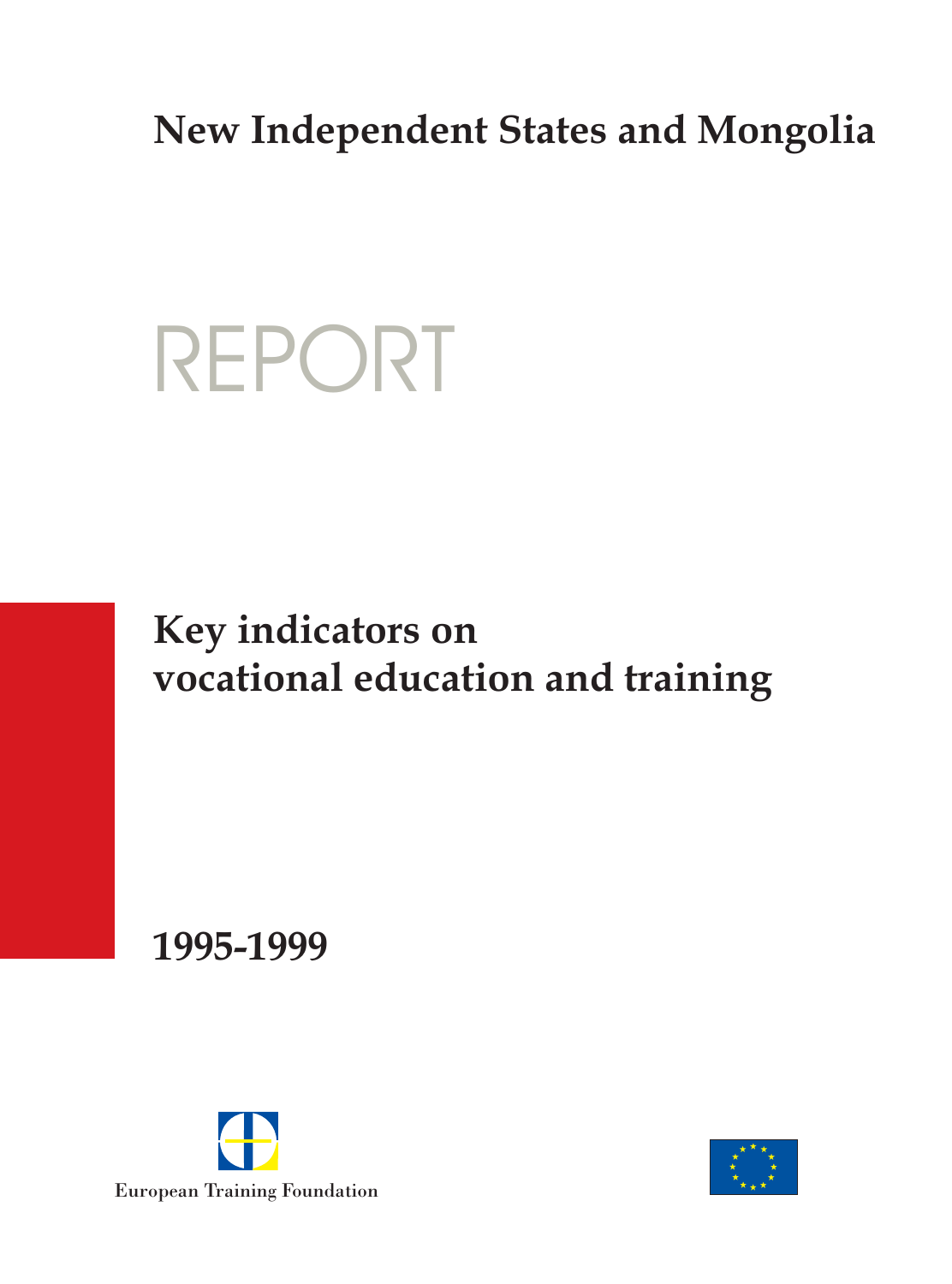

#### Villa Gualino, Viale Settimio Severo, 65, I-10133 Torino Tel: (39) 011 630 22 22 / Fax: (39) 011 630 22 00 / email: info@etf.eu.int Web: http://www.etf.eu.int

This report is published in the framework of the ETF Key Indicators project conducted in 2000-2002. It presents a selection of the indicators collected through the network of the National Observatories in the New Independent States and Mongolia.

Layout and preparatory of graphics: Mircea Badescu (ETF).

This publication is also available on the Internet: http://www.etf.eu.int/etfweb.nsf/pages/downloadnis

The ETF is the European Union centre of expertise supporting vocational education and training reform in the future member states, the western Balkans, the Mediterranean partner, the New Independent States and Mongolia.

It maintains a network of National Observatories in its partner countries to provide up-to-date and in-depth information and analysis of the local situation in vocational education and training.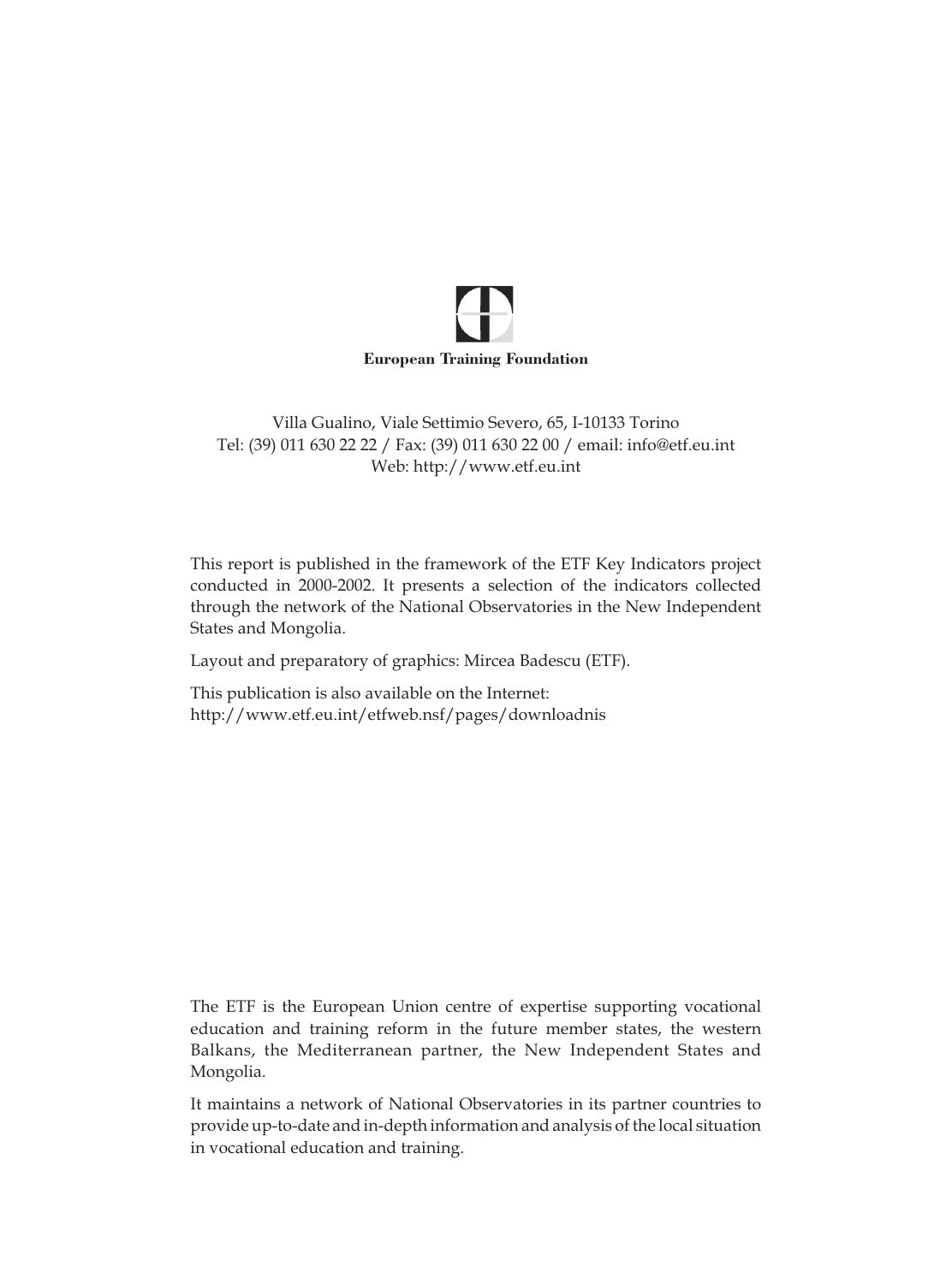# **Key indicators on vocational education and training**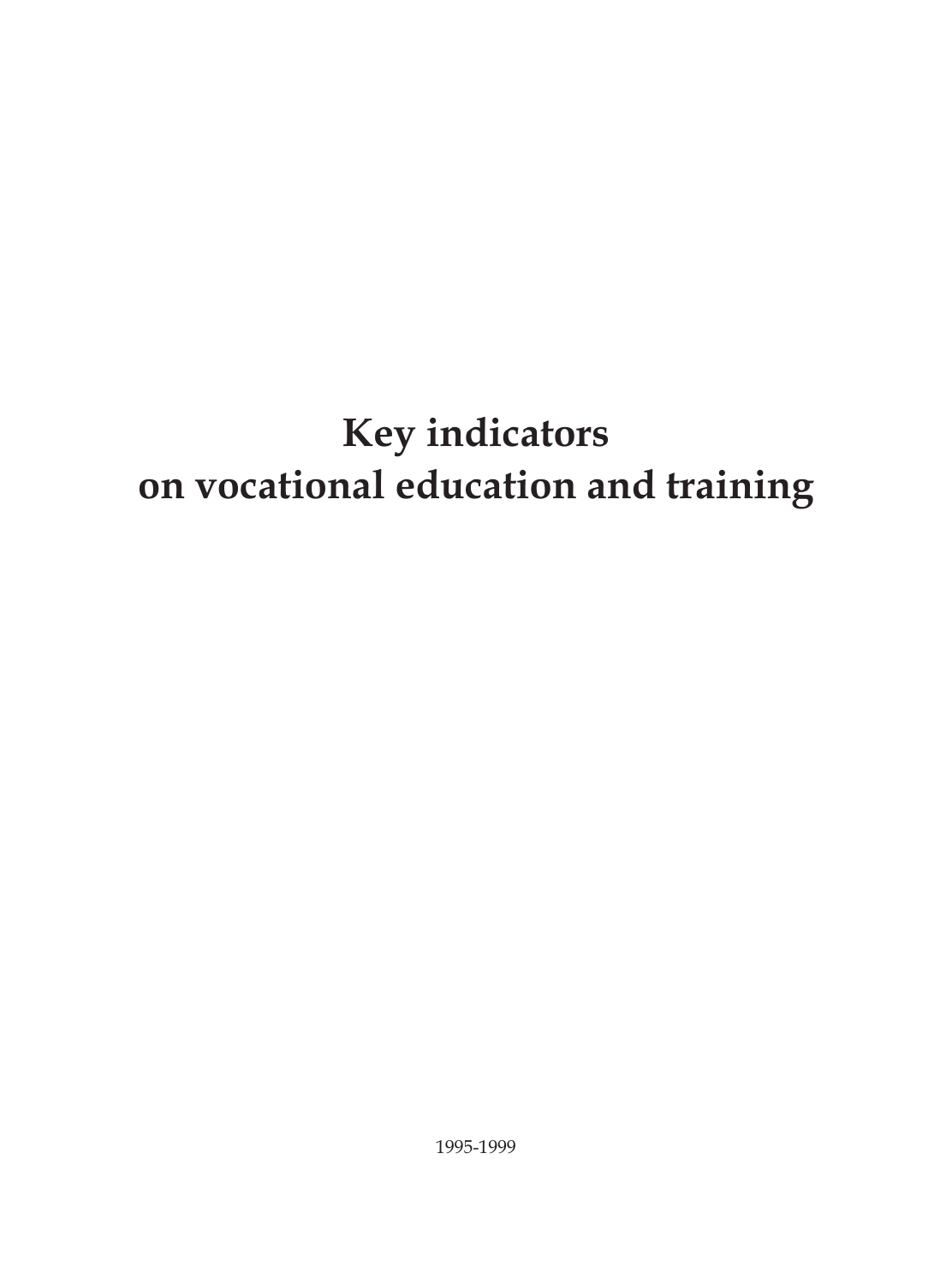A great deal of additional information on the European Union is available on the Internet. It can be accessed through the Europa server (http://europa.eu.int).

Cataloguing data can be found at the end of this publication.

Luxembourg: Office for Official Publications of the European Communities, 2002

ISBN 92-9157-287-X

© European Communities, 2002

Reproduction is authorised provided the source is acknowledged.

*Printed in Italy*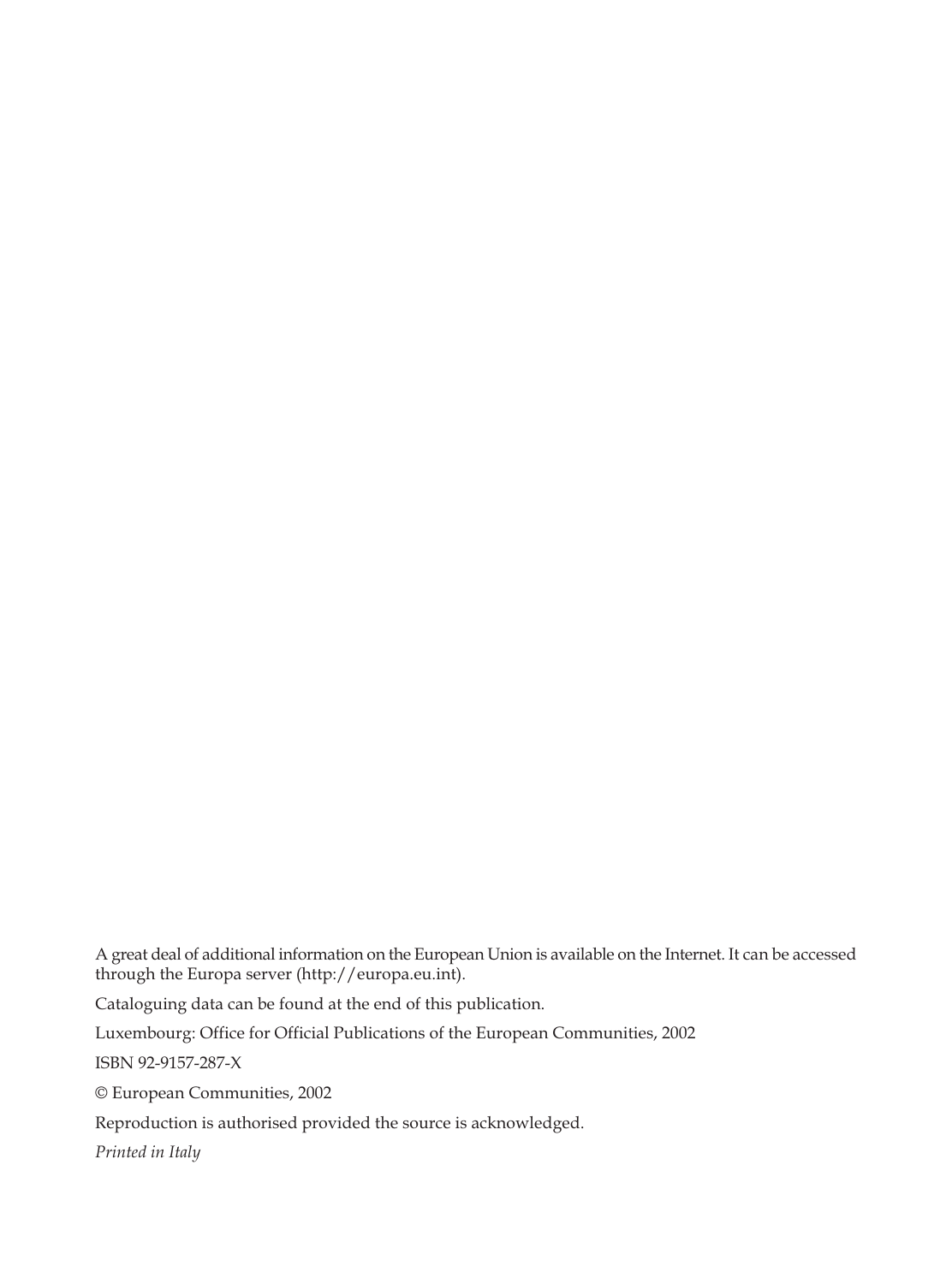### Table of contents

| 1. |                                                                         |  |
|----|-------------------------------------------------------------------------|--|
| 2. |                                                                         |  |
|    |                                                                         |  |
|    |                                                                         |  |
|    |                                                                         |  |
| 3. |                                                                         |  |
|    |                                                                         |  |
|    |                                                                         |  |
|    |                                                                         |  |
|    |                                                                         |  |
| 4. |                                                                         |  |
| 5. |                                                                         |  |
| 6. |                                                                         |  |
|    | Annex 1 - International Standard Classification of Education (ISCED) 37 |  |
|    |                                                                         |  |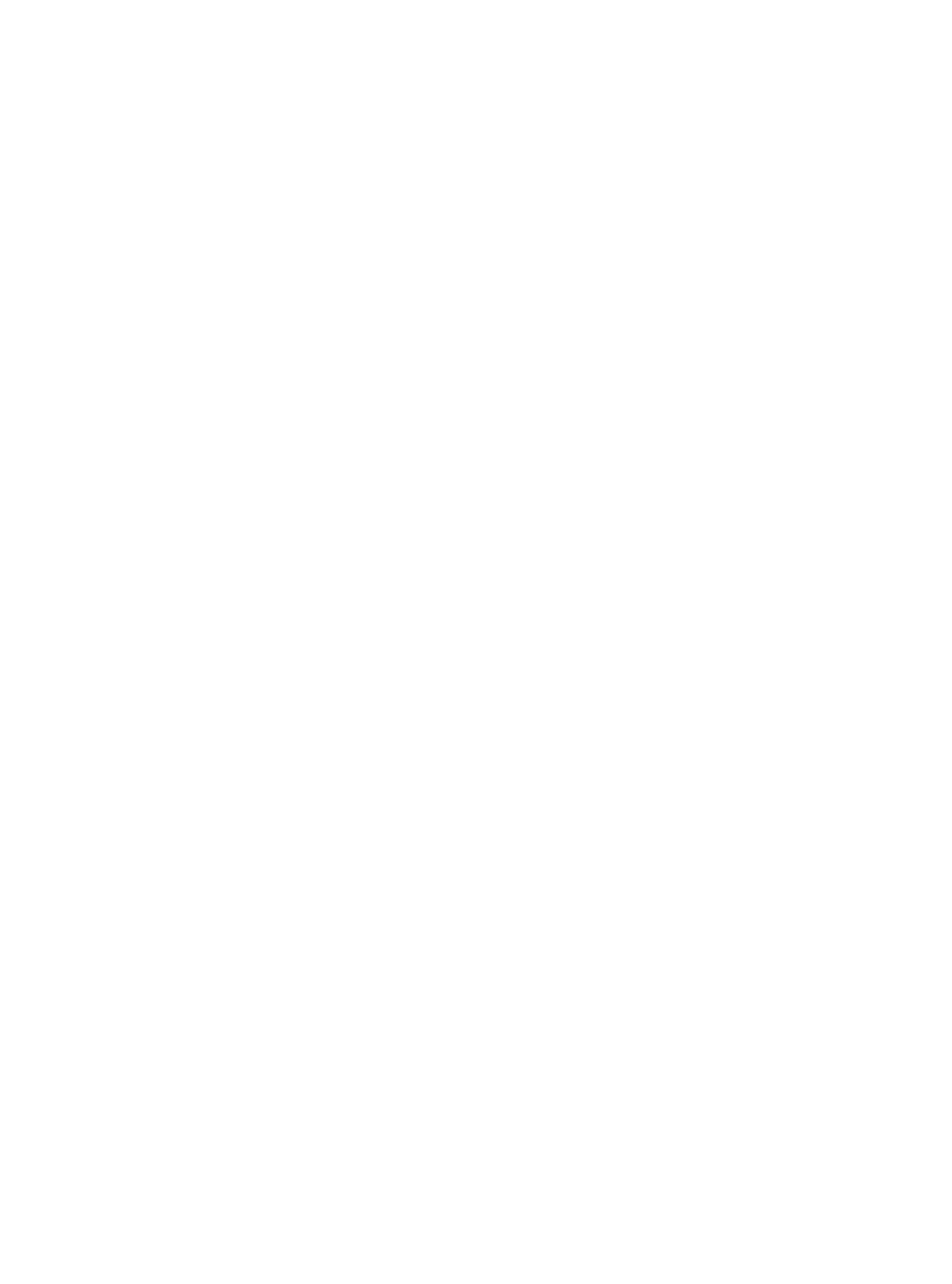### **Introduction**

The New Independent States and Mongolia have initiated substantial political and economic changes in recent years. New labour market conditions in these countries call for appropriate reform in the sphere of vocational education and training. An adequate information support is a prerequisite for the development and monitoring of sound education and training reforms and policies. Comparative and reliable information about vocational education and training is an essential part of the capacity to review and reform education and training provision.

In the mid-90s, the European Training Foundation (ETF) launched a project to identify and collect the most relevant *Key Indicators* in the field of vocational education and the labour market. The project was initiated in the Central and Eastern European countries and, since 1998, has been extended to the New Independent States and Mongolia. The data are collected from national information sources (national statistic agencies, Ministries of Education, Labour, Finance and Economy, etc.) by the *National Observatories*, set up by the ETF as reference points in each country. At present, Observatories are active in ten countries of the region – Armenia, Belarus, Georgia, Kazakhstan, Kyrgyzstan, Moldova, Mongolia, the Russian Federation, Ukraine and Uzbekistan. The data collected are transmitted to the ETF, which is developing an on-going database for policy analysis.

The first analytical report on *Key Indicators* regarding the evolution of vocational education and training systems in the New Independent States and Mongolia between 1995-1997 was published in 2000. The second phase resulted in an unpublished interim report based on the 1998 data.

The present report provides a basic analysis of statistical data covering the 1995-1999 period. Data for the year 2000 are in the process of being collected, but were not available at the time of writing. The present report closes the third phase of the *Key Indicators* project and is the second ETF statistical publication on vocational education and training in the New Independent States and Mongolia. It complements a series of **national reports** produced by the **National Observatories** on vocational education and training and a comparative analysis of vocational education and training in the New Independent States and Mongolia\*. The

*An adequate information support is a prerequisite for the development and monitoring of sound education and training reforms and policies.*

*The data are collected from national information sources (national statistic agencies, Ministries of Education, Labour, Finance and Economy, etc.) by the National Observatories.*

*The present report provides a basic analysis of statistical data covering the 1995-1999 period. The present report complements a series of national reports produced by the National Observatories on vocational education and training and a comparative analysis of vocational education and training.*

<sup>\*</sup> *Trans-national analysis of vocational education and training in the New Independents States and Mongolia*, European Training Foundation.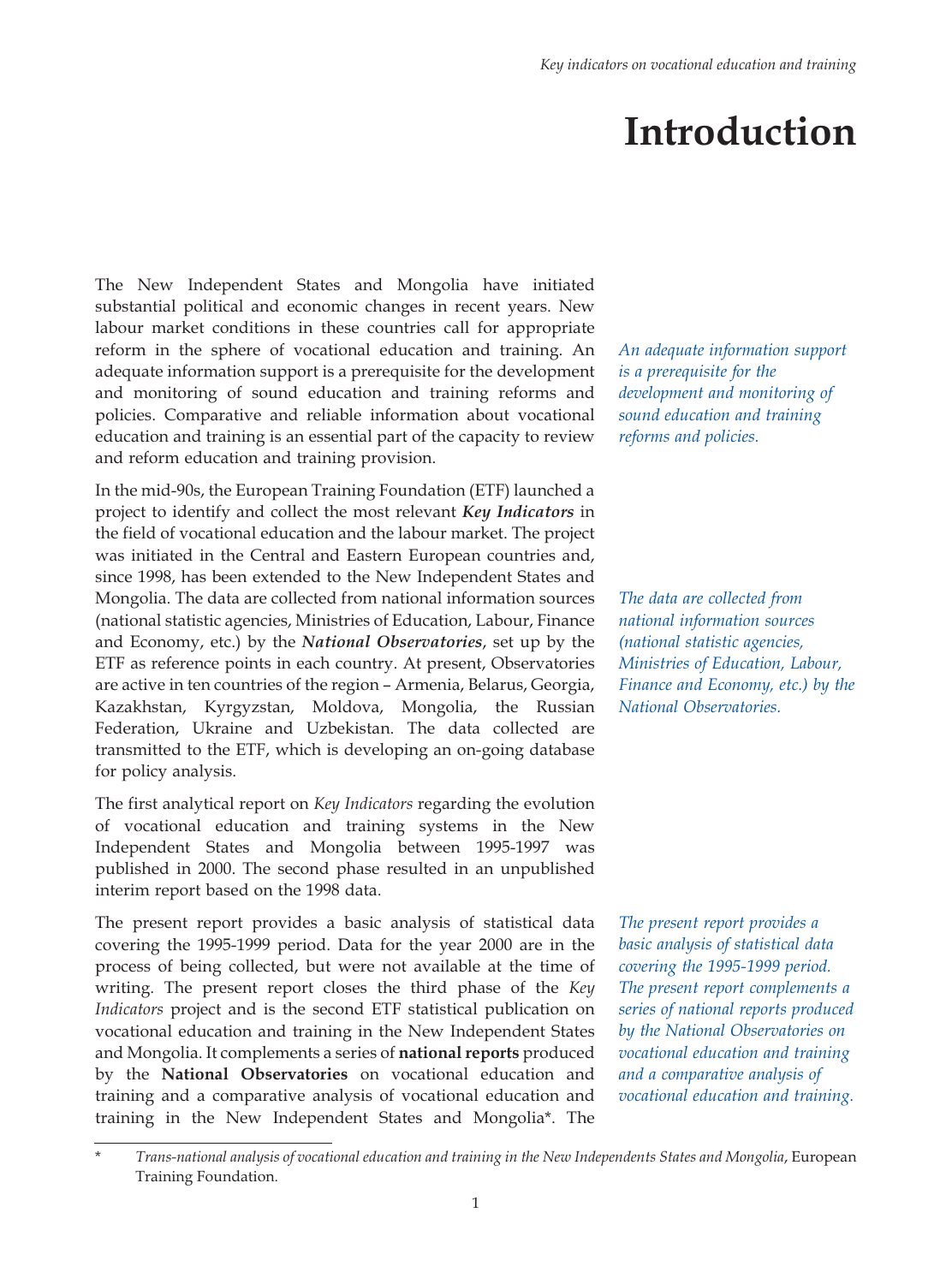comparative analysis has been carried out by ETF and the European Institute of Education and Social Policy based on the data collected by the National Observatories and collated by the Centre for Science Research and Statistics in the Russian Federation.

Needless to say, the usual note of caution regarding the accuracy of trans-national statistics is in order. In some countries data are missing, in others it may have been difficult to apply the definitions provided for the collection of the indicators. National expertise regarding the collection of comparable statistics needs to be developed in many of the countries and institutional arrangements must be strengthened. A great effort has been made to provide a coherent and reliable set of data, capable of supporting a cross-country and dynamic analysis of the vocational education and training situation. Insofar as innovations in national vocational education and training systems will be implemented with the assistance of foreign donors' and other partners' interventions, dissemination of reliable data throughout the donor community is essential.

Turkmenistan and Azerbaijan did not work with the ETF on the most recent *Key Indicators* project, so there is no information regarding the situation in these countries in 1999. For these two countries (and in some other cases for specific tables) the 1998 data have been used.

These documents and other ETF publications on vocational education and training development in Central and Eastern European countries, the New Independent States and Mongolia are available from the ETF Information and Communications Unit. Some of them can be consulted on the Foundation's website: www.etf.eu.int

Section 1 of this report presents the demographic framework examining the number and percentages of 14-19 year olds in the total population and demographic variations over recent years. The second section presents the trends in participation for young people in this age-group both in general education and in vocational education and training. The third section then turns to the employment situation presenting activity and unemployment rates and is then followed in Section 4 by an examination of the link between education and training and employment connections. Section 5 presents some financial data.

*National expertise regarding the collection of comparable statistics needs to be developed in many of the countries and institutional arrangements must be strengthened.*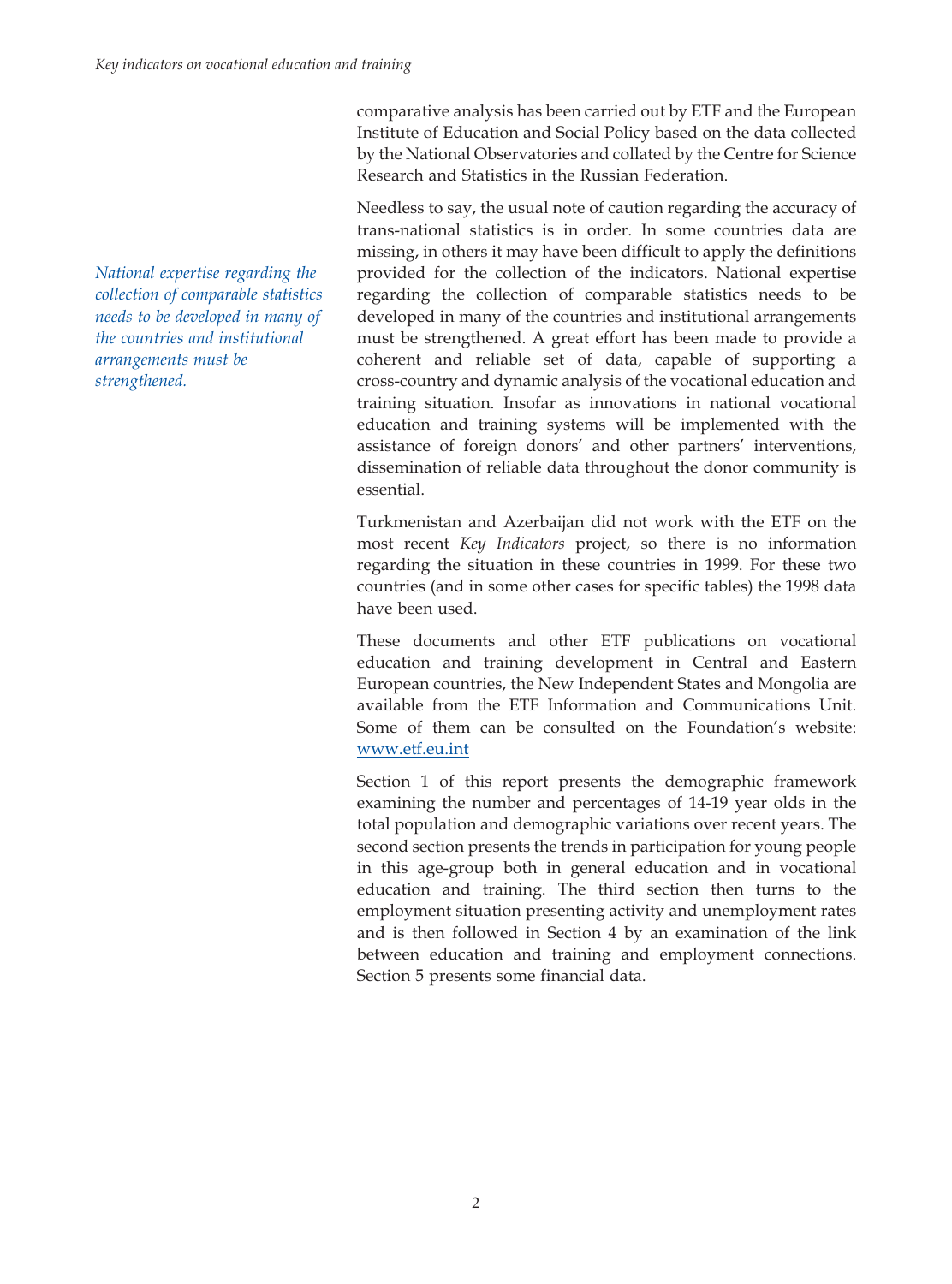## **Readers' guide**

TKM Turkmenistan UZB Uzbekistan

#### The Eastern European Countries **The Caucasus** The Asian Countries BEL Belarus MOL Moldova RUS Russian Federation AZE Azerbaijan ARM Armenia GEO Georgia KAZ Kazakhstan KYR Kyrgyzstan MON Mongolia

#### *Conventional abbreviations of the countries' names*

#### *Coverage of the statistics*

The indicators presented in this report are collected by the European Training Foundation on a regular basis through the National Observatory network. If not otherwise indicated data refer to the entire national education system regardless of the ownership or sponsorship of the educational institutions concerned and regardless of educational delivery mechanisms. Although a lack of data still limits the scope of the indicators presented, partner countries are taking steps to improve the process of data collection and analysis.

#### *Data sources*

UKR Ukraine

If not otherwise indicated, the data sources are the National Statistical Offices/Institutes, and the statistical units of different Ministries (i.e. education, labour and finance).

#### *ISCED levels of education*

ISCED (**I**nternational **S**tandard **C**lassification of **Ed**ucation) is the internationally agreed system used for classifying and presenting statistics on education. The present classification (also known as ISCED97) adopted by UNESCO's General Conference in 1997 covers primarily two cross-classification variables: levels and fields of education and training. ISCED97 distinguishes among six levels of education: pre-primary, primary, lower secondary, upper secondary, post-secondary non-tertiary, and tertiary education. See Annex 1 for a fuller description of ISCED.

#### *Abbreviations used in Figures and Tables*

*n.a.* – not available

*n.r.* – not relevant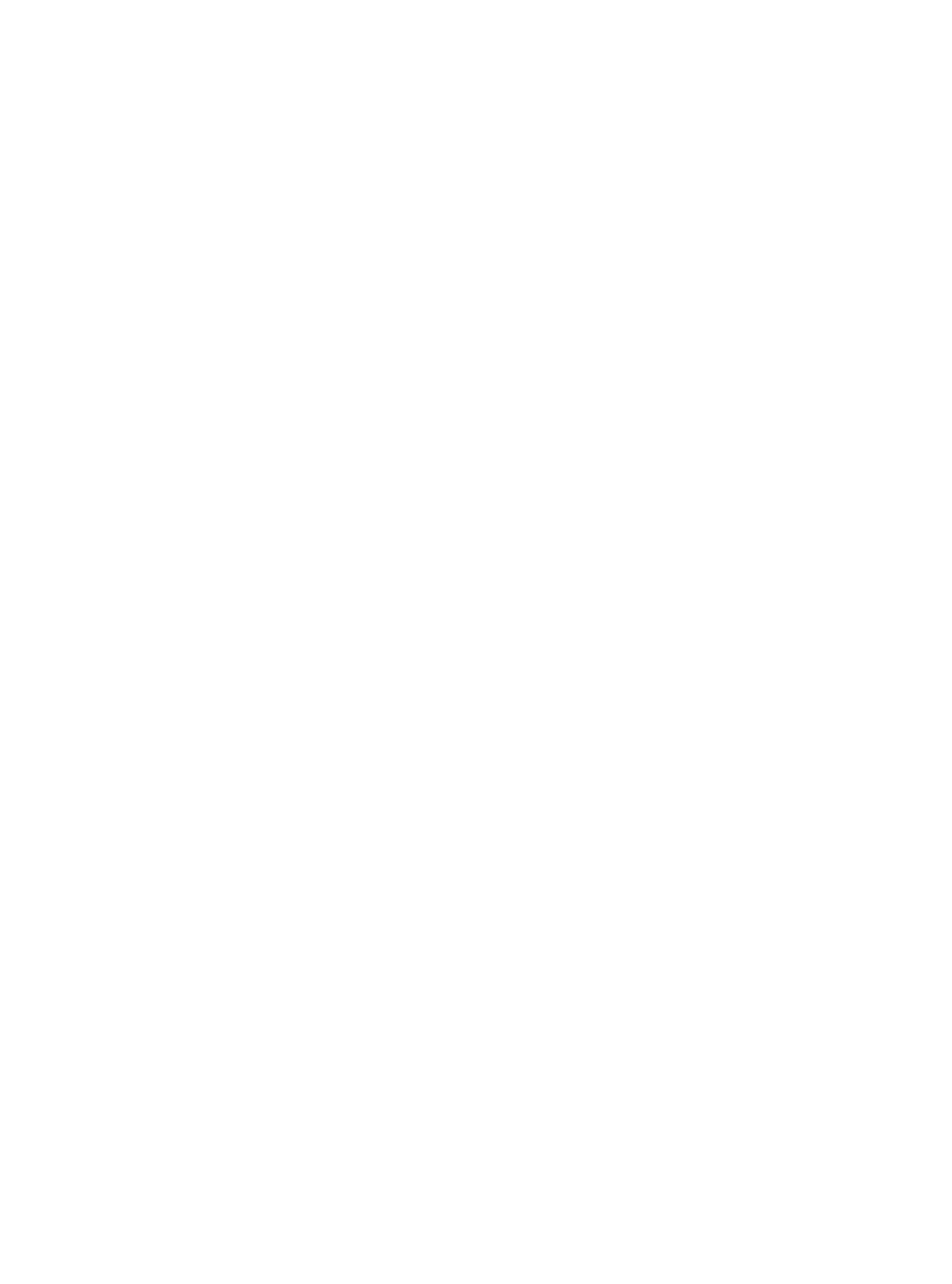### **1. The demographic framework**

In 1999, 14-19 year-olds accounted for about 10% of the total population in the New Independent States and Mongolia, but the proportion is higher in the Asian countries than in the Eastern European countries.

In 1999, there were 28.4 million young people, aged 14 to 19 in the New Independent States and Mongolia, of which 20 million (71%) lived in the Eastern European countries, 6.5 million (23%) in the Asian countries and 1.9 million in the Caucasus (6%). In the Russian Federation alone, the number of 14-19 year-olds was over 14 million which constituted 50% of the total population in this age group in the New Independent States and Mongolia. In the least populated countries (Armenia, Georgia, Moldova and Mongolia), there are fewer than half a million 14-19 year-olds, between 1% and 2% of the total1.

The 14-19 age group is an important target group for education and training policy makers. It covers the period during which compulsory education usually ends and young people have to choose whether to continue with their studies in upper secondary, post-secondary or tertiary education or training or to enter the labour market directly. In the New Independent States and Mongolia compulsory education usually lasts nine or ten years ending between the ages of 15 and 17 years, depending on the country.



*Figure 1.1 Percentage of 14-19 years old in total population*

*\* Years of reference 1995 and 1997*.

<sup>1</sup> Data used in this publication are based on information from the national statistical offices. Conflicting data from different sources are nearly inevitably for population data, given the political importance of the figures for some of the countries.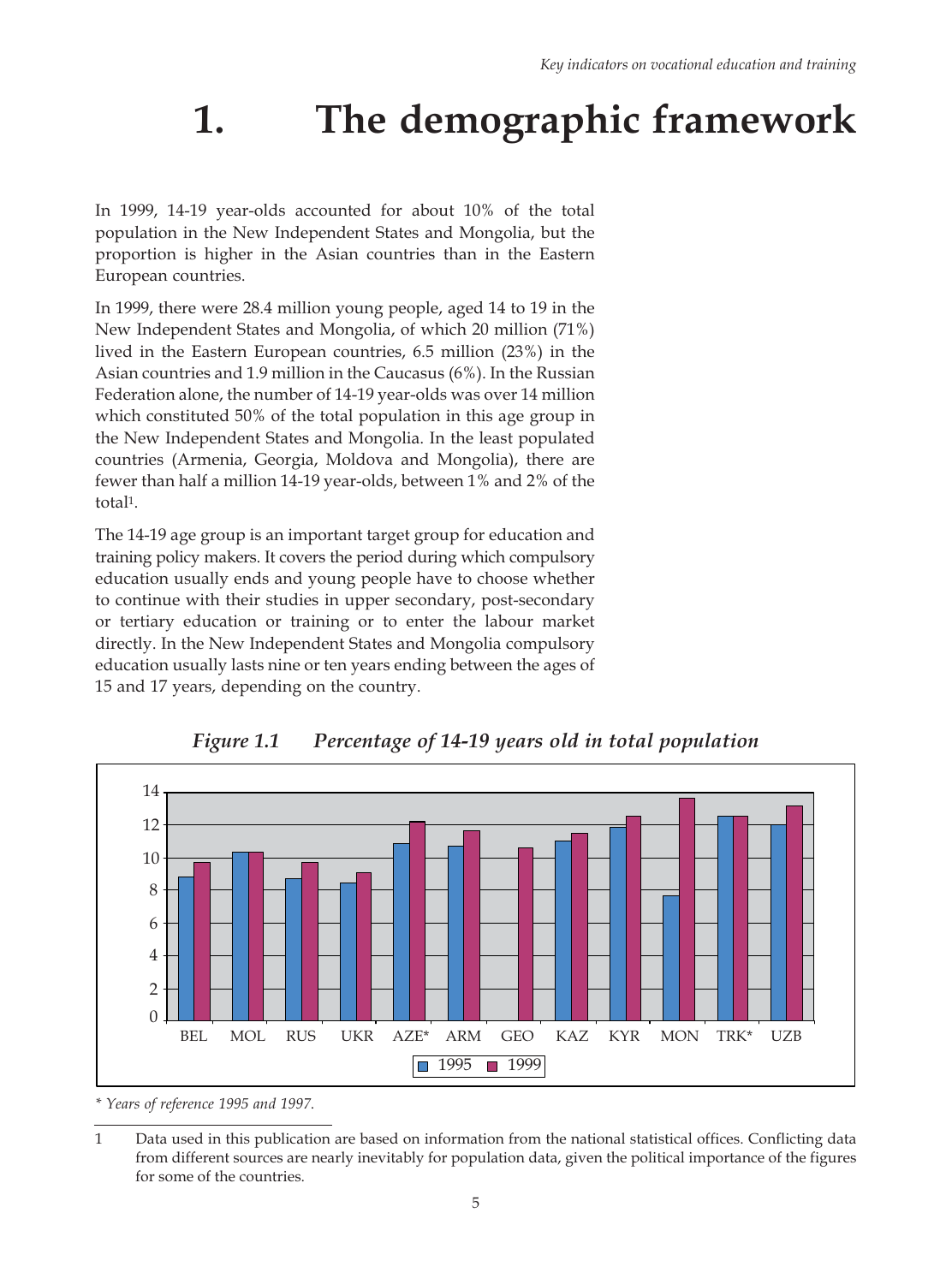Overall, the number of 14-19 year-olds in the New Independent States and Mongolia, excluding Georgia, increased by over 9% between 1995 and 1999, and a more rapid increase can be observed in the Asian countries (12%) than in the Eastern European countries (8%). Not only did the absolute number of 14-19 year-olds increase during this period but also the proportion of 14-19 year-olds in the total population. Thus, in a period when the total population of some countries in this region declined, sometimes substantially, and birth rates were falling the potential demand for education amongst young people was actually rising (see figure 1.2).

*Figure 1.2 Population aged 14-19 in 1999. relative change (1995=100)*



*\* Year of reference 1998.*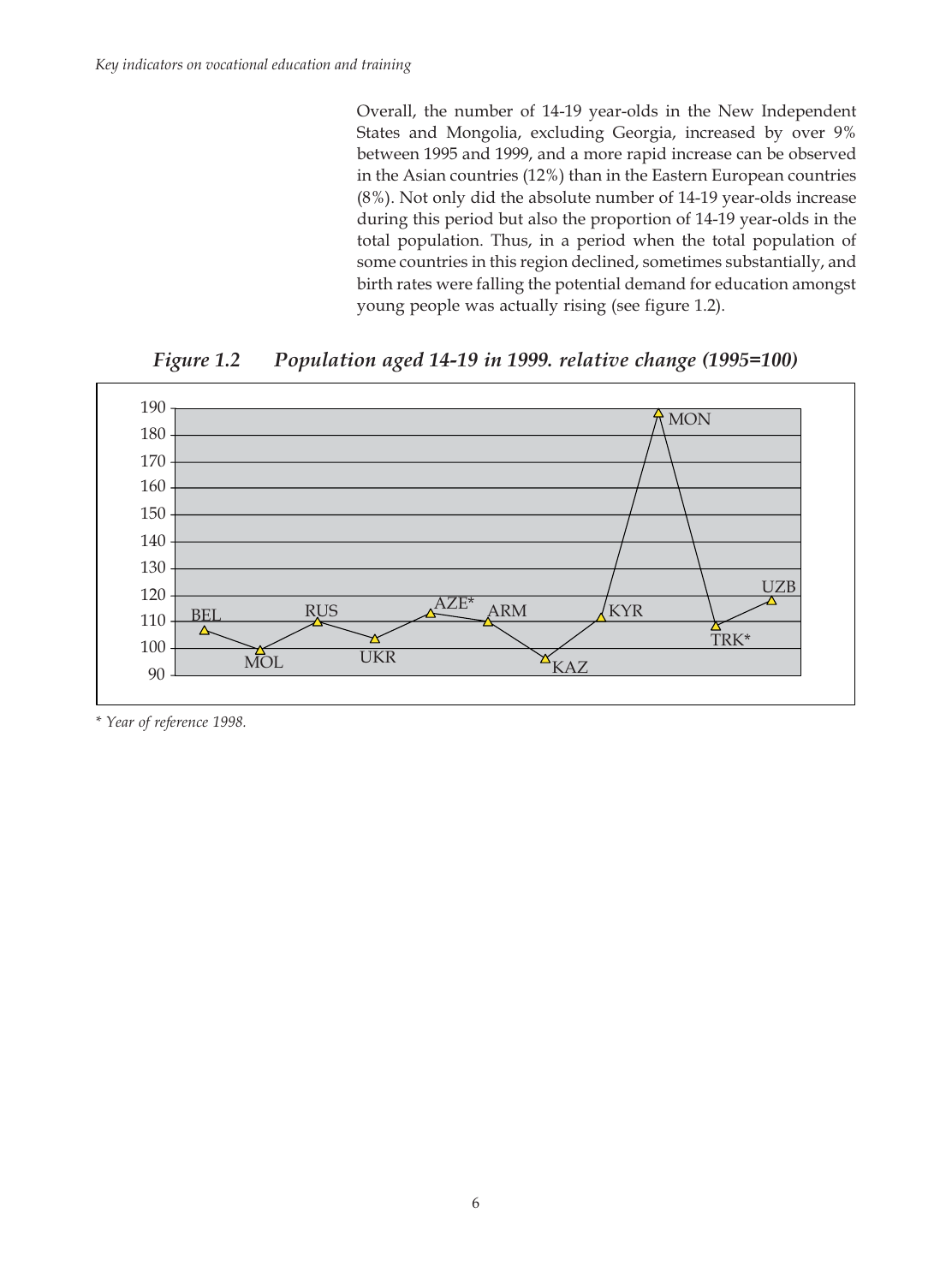### **2. Trends in participation and educational attainment**

#### *2.1 Participation rates of 14-19 year-olds*

In 1999, three-quarters (or nearly 21 million) of all 14-19 year-olds were participating in education or training at all levels. The Eastern European countries accounted for over three-quarters (77%) of this total, as compared to the Asian countries (18%) and the Caucasus (5%). More than half of these young people (56%) are enrolled in the Russian Federation alone (see Figure 2.1).

Substantial increase in the total number of 14-19 year-olds in education or training can be observed in the New Independent States and Mongolia between 1995 and 1999. Total numbers of students increased by 35%, but these increases were far more noticeable in the Eastern European countries (+44%) and especially in the Russian Federation  $(+57%)$ , than in the Asian countries  $(+18\%).$ 

*Increase in the total number of 14-19 year-olds in education or training were far more noticeable in the Eastern European countries especially in the Russian Federation*

*Figure 2.1 Enrolment in education and training of people aged 14-19 in 1999, relative change (1995=100)*



*\* Year of reference 1998.*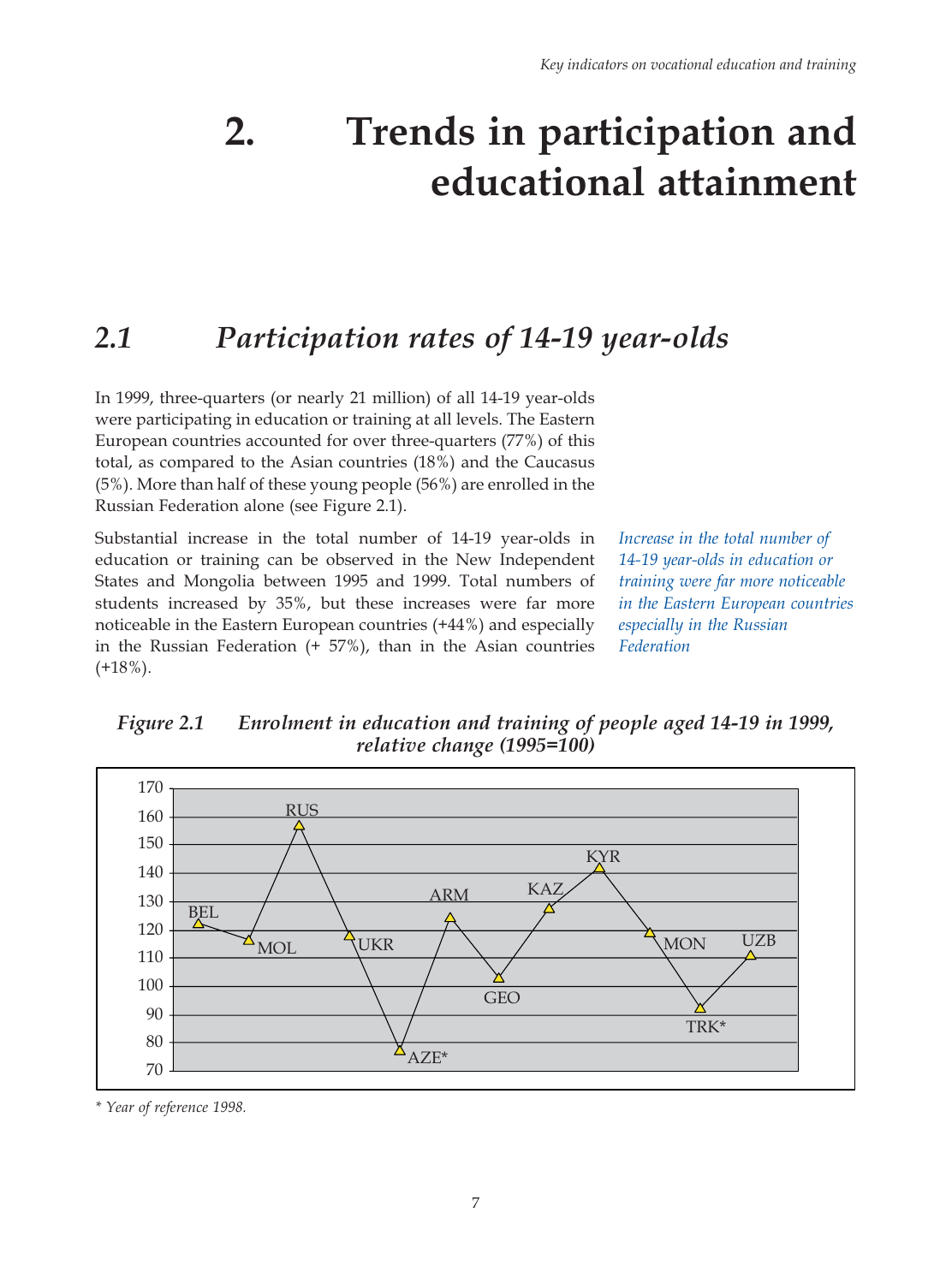*Despite the difficulties connected with economic restructuring, the New Independent States and Mongolia have progressed to the extent that participation increased much faster than the population.*

In most countries, except Azerbaijan and Turkmenistan, the population of 14-19 year-olds increased between 1995 and 1999 (up 9% overall in the region) but the numbers enrolled in education and training have grown even faster (up 35%) which indicates that more young people in this age-group are staying on after the end of compulsory education. The fact that this trend is not observed in Turkmenistan is probably due to the recent reduction in the length of compulsory education from ten years to nine years. The marked deterioration observed in the Caucasus – where student numbers in this age-group have dropped by 8% between 1995 and 1999 to less than one million, can be explained by the figures for Azerbaijan, which lags behind other countries in terms of increase in participation2.

**Participation rates** of 14-19 year-olds provide a good picture of the provision for this age group by the education and training system . In a relatively short period, despite the difficulties connected with economic restructuring, the New Independent States and Mongolia have progressed in this respect to the extent that participation increased much faster than the population (35% as compared to 9%). The overall participation rate for 14-19 year olds was slightly over 73% in 1999. It increased sharply (by almost 20 percentage points) in the Eastern European countries (80% as against 60%) between 1995 and 1999, but more modestly in the Asian countries (60% as against 55%). Data for the Caucasus are not complete enough to allow for definite conclusions, but indicate falling participation rates, notably in Azerbaijan.

14 12 10 8 6 4 2 0 BEL MOL RUS UKR AZE\* ARM GEO KAZ KYR MON TRK\* UZB 1995 1999  $\Box$ 

*Figure 2.2a Participation rates in education and training of people aged 14-19*

Year of reference 1998.

*(1) Figures for "Sec.VET with mat.exam" are not available for 1995.*

*Figures for "Sec.VET with qual." and for "Post/Sec.Voc.Tech." are not available for 1995 and 1999. (2) Figures of the total population for 14, 15 and 19 year-olds are not available for Mongolia for 1995.*

*Enrolment rates for 1995 are based on the figures for 16, 17 and 18 year-olds only.*

<sup>2</sup> There is no National Observatory in Azerbaijan which increases difficulties in collecting data.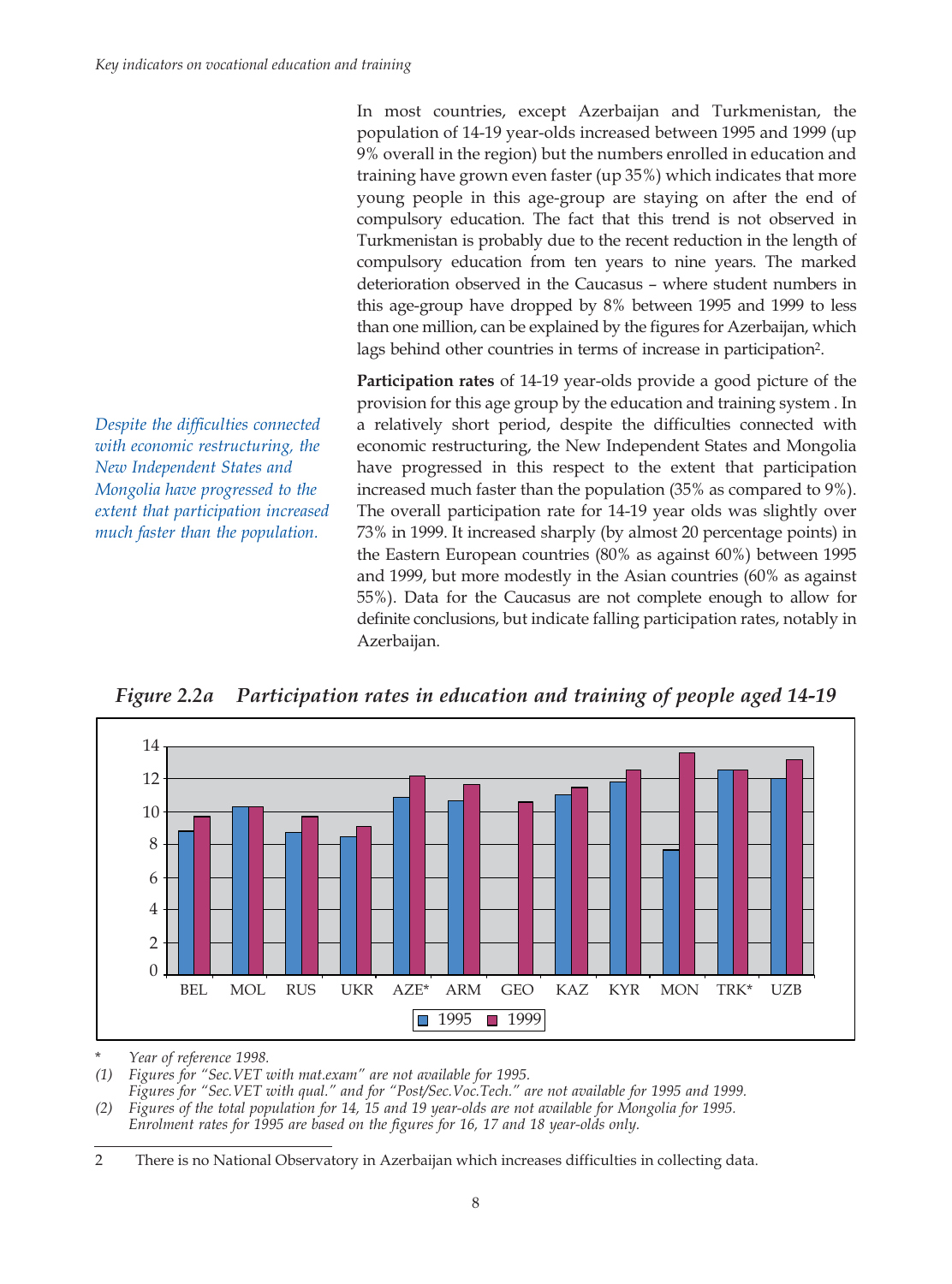Among the Eastern European countries the largest increase took place in the Russian Federation, with an increase of 25 percentage points as compared with smaller increases of about 10 percentage points in Belarus, Moldova and Ukraine. The rates for the Russian Federation may be overestimated due to the existence of some statistical bias in the enrolment data of 1995 (see footnote (1) in Table 2.2). In the Asian countries within an overall increase in participation rates of five percentage points, there were large increases in Kazakhstan, Kyrgyzstan and Mongolia but a small decrease in Uzbekistan. The data available also show a decrease of seven percentage points for Turkmenistan but the data may not be totally reliable as there is no National Observatory to ensure collection according to ETF definitions.

Data on participation rates by gender for 1999 show that, even though overall participation rates of young women are higher than that of young men, the situations are different in each of the three sub-regions. For the Eastern European countries taken as a group, the participation rate of young women is almost seven percentage points higher than that for young men. This covers a variety of differences from country to country. In Rep. of Moldova the participation rate of young women is 13 percentage points higher than that of young men (and the largest difference in the region), followed by the Russian Federation with a nine percentage point difference. On the other hand, in Ukraine and Belarus the difference is small (two and three percentage points respectively).

*Even though overall participation rates of young women are higher than that of young men, the situations are different.*





Year of reference 1998.

*(1) Figures for "Sec.VET with qual." and for "Post/Sec.Voc.Tech." are not available.*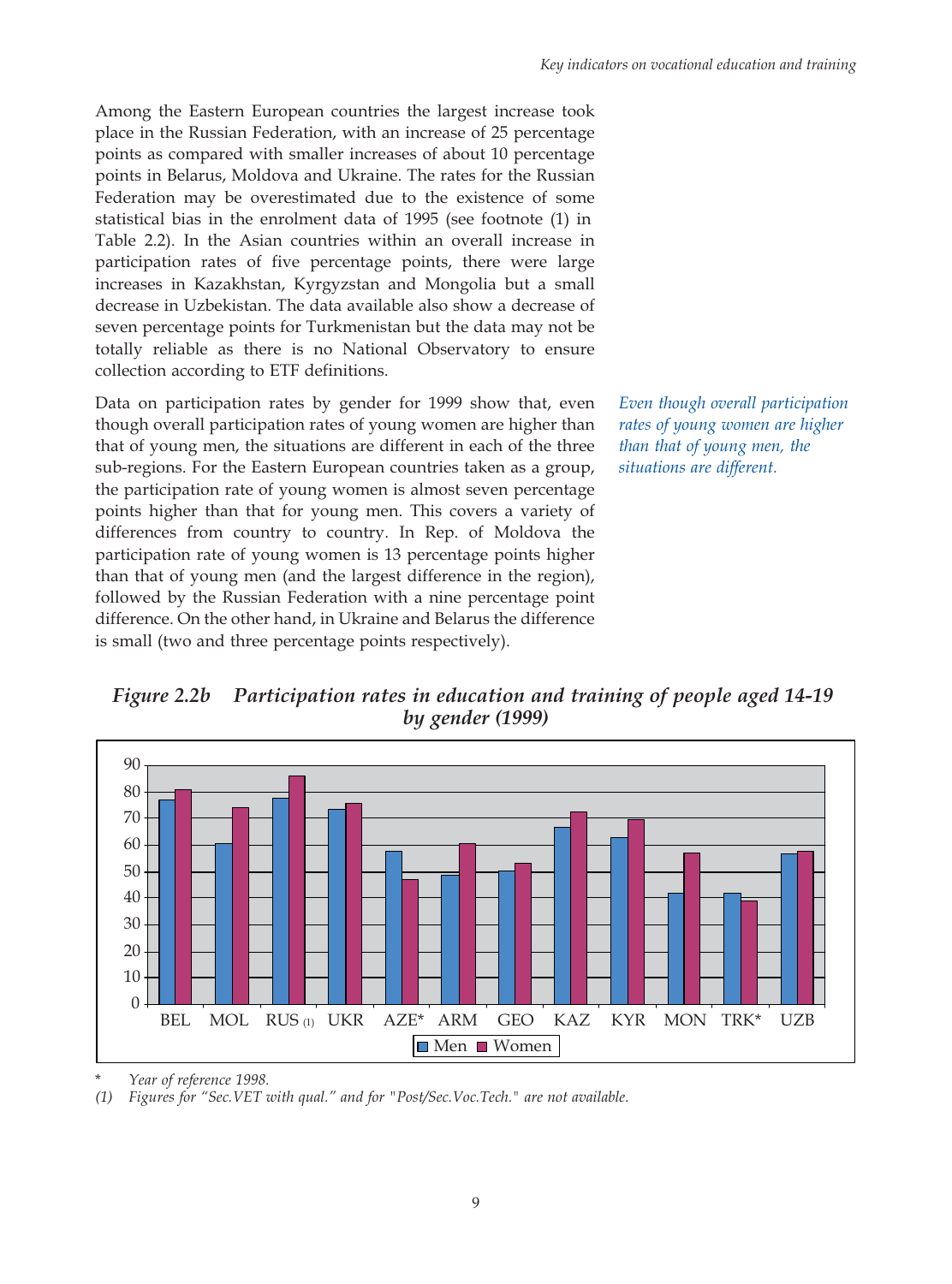Although this situation appears to be inversed in the Caucasus where, for the sub-region as a whole, the participation rate of young men is higher than that of young women this is entirely explained by the situation in Azerbaijan. According to the data available, the participation rate of young men is higher than that of young women (by 11 percentage points). However, the situation is the opposite in Armenia and in Georgia where the participation rates of young women are slightly higher. It is interesting to note that the situation changed in Azerbaijan between 1995 and 1998 as there was a higher participation rate for young women in 1995. The participation rates for both young men and women dropped during this period – but more rapidly for women than for men.

In the Asian countries, the participation rate of young women is three percentage points higher than that of young men but national situations range from much higher participation rates in Kazakhstan, Kyrgyzstan and Mongolia to smaller differences in Uzbekistan and Turkmenistan. The increase in participation was also much higher in the former three countries between 1995 and 1999.

In all countries participation rates can be expected to decrease gradually, by age, as young people leave the education and training system to enter the workforce, a pattern which can be observed in the New Independent States and Mongolia. It should be noted that compulsory education ends at different ages (between 15 and 17 years) among the countries. It can be seen from Figure 2.3 that, in 1999, across the region, the vast majority of young people were still enrolled at age 16 (83%) and there were still three-quarters of the age group in education and training at age 17 (77%)3. Participation rates decreased to just over half (57%) at age 18. By way of comparison, OECD countries demonstrate the same pattern, but with higher participation rates: around 90% for 17-year-olds and 60% to 80% for 18-year-olds. To some extent, the school-leaving age is related to the legal duration of compulsory schooling, but there is no close correspondence between the end of basic education (9 or 10 years in the New Independent States and Mongolia) and the decrease in participation rates, as students may choose to stay on in the education/training system beyond compulsory schooling. In many OECD countries, the sharpest decrease occurs at the end of upper secondary education, i.e. after the age of 18.

*Participation rates can be expected to decrease gradually, by age, as young people leave the education and training system to enter the workforce.*

<sup>3</sup> The figure shows rates which may at first sight be surprising. In Ukraine for example the participation rate of 16 year-olds in 1995 was higher than that for 15-year olds. Similar dips can be observed for the Russian Federation, Turkmenistan and Uzbekistan in 1999. It is likely that this reflects the method of data collection in schools, for example pupils "aged 16 and under" or "16 and over" rather than the precise age. In some cases they may also reflect a re-entry into education or training after military service.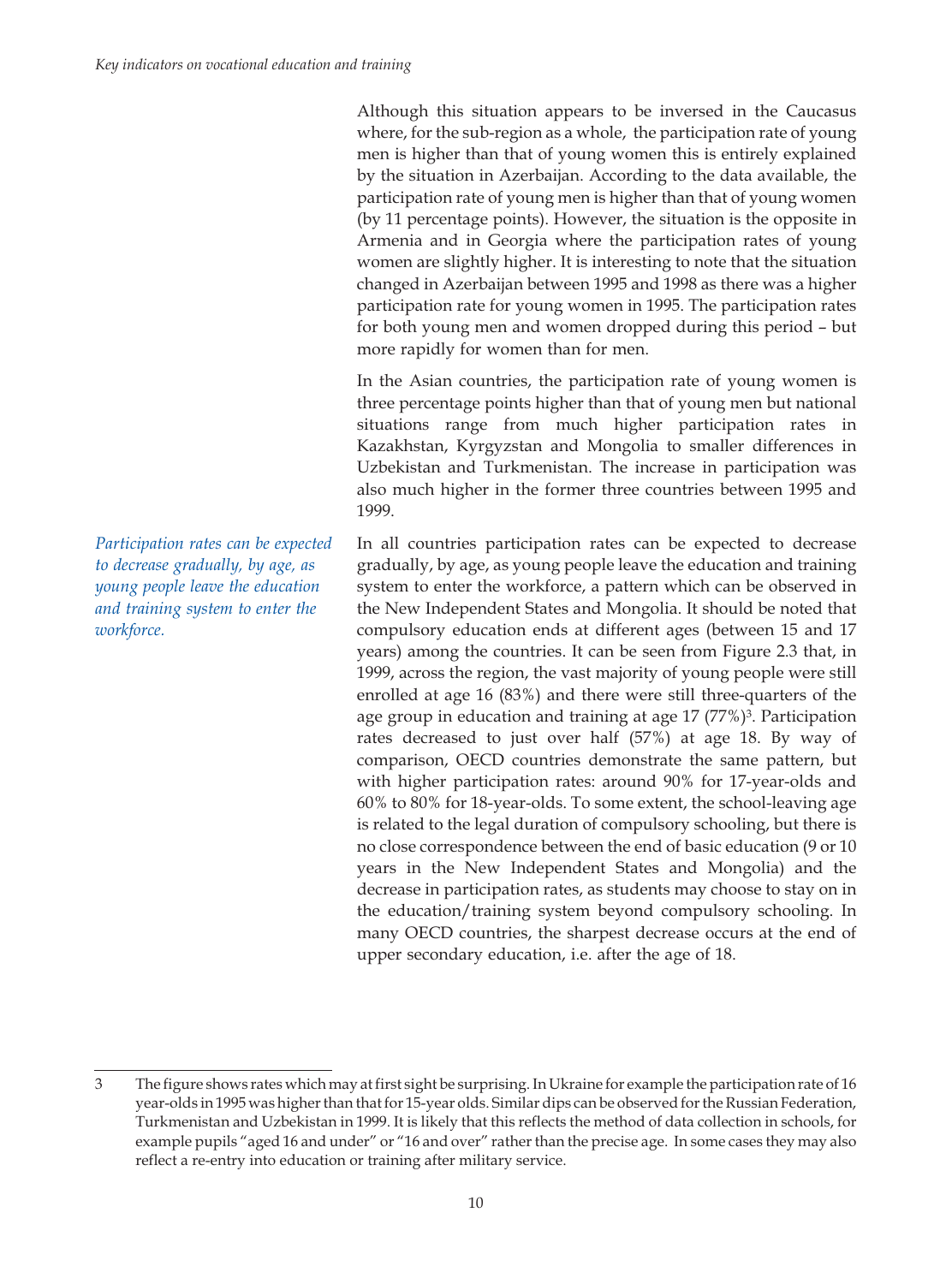

*Figure 2.3 Participation rate in education and training 1999*

Year of reference 1998.

*(1) The figures for "Sec. VET with qual." and for "Post/Sec.Voc.Tech."are not available.*

The participation rates in the Eastern European countries in 1999 were very similar to those in OECD countries with 90% for 17-year-olds and 70% for 18-year-olds. Looking in detail at the countries, the participation rates in the Russian Federation for 17 and 18 year-olds (95% and 76%) were particularly high. The comparable rates are about 20 percentage points lower in Belarus and Ukraine. In all three countries for which data are available, participation has risen since 1995 but this rise may cover very different situations linked both to employment prospects and increased education and training provision.

In the Caucasus participation rates show a first sharp decrease after the age of 14, then another after the age of 16. By age 17, only 35% of young people are still enrolled and a quarter at the age of 19. All the countries follow a similar pattern with slightly higher rates in Georgia.

In the Asian countries participation rates also begin to decrease noticeably by age 15/16 (around three-quarters or 74% to 77%) and again by age 17 (just over half or 51%) but they remain higher than in the Caucasus. By age 19, about one-fifth of the age-group participate in education or training but with substantial country variations - about one-third of the age-group in Kazakhstan and Kyrgyzstan but only 10% in Turkmenistan and 16% in Uzbekistan.

The structure of participation by type of programme provides an indication of the size and structure of provision available for 14-19 year-olds in the New Independent States (see Figure 2.4).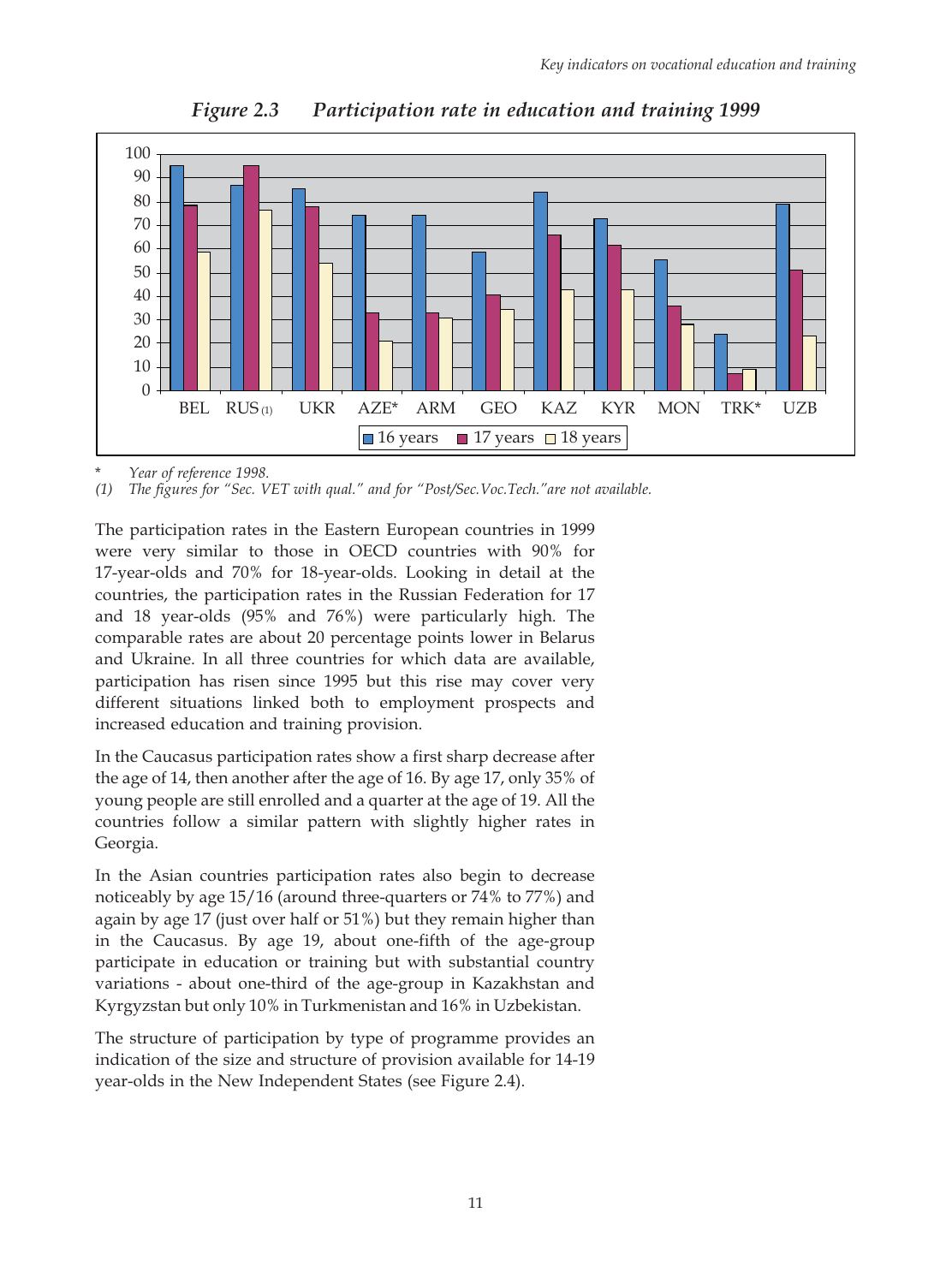

*Figure 2.4 Distribution of 14-19 year-olds by type of programme (1999)*

*\* Year of reference 1998*

*(2) The figures for "Sec.VET with qual." and for "Post/Sec. Voc.Tech." are not available.*

Overall, one-quarter of the age-group were not participating in any education or training in 1999. Of the remaining three-quarters, general education, that is programmes not designed explicitly to prepare students for specific occupations or trades, accounted for slightly over half of the total enrolments (and just under 40% of the age-group). One-quarter of the age-group were enrolled in post-secondary provision. This category covers tertiary education as well as vocational and technical courses beyond the end of upper secondary education. Just under 10% were on secondary vocational education and training courses. There are two types of "vocational" education at the secondary level. The "VET with maturity" includes those upper secondary courses which lead to a "maturity diploma", that is the award which completes upper secondary education (cf. the *Baccalauréat,* the *Abitur*, A levels, etc.). These programmes often lead to a "double award" including also a vocationally-specific qualification. In addition there are courses which lead only to a vocational education and training qualification ("VET with qualification"), and hence do not give access to studies at higher levels.

In 1999, general education accounted for similar proportions in all three regions and there was little variation from country to country. However, enrolments on secondary vocational education and training courses varied considerably from country to country and among the regions. They accounted for about 11% of 14-19 year-olds in the Eastern European countries (with fewer than this average in Moldova and the Ukraine) but less than 5% in the Asian countries and less than 3% in the Caucasus. Though in the latter there was little variation among the countries, in the Asian countries there were 6% of this age-group enrolled on secondary vocational

*Enrolments on secondary vocational education and training courses varied considerably from country to country.*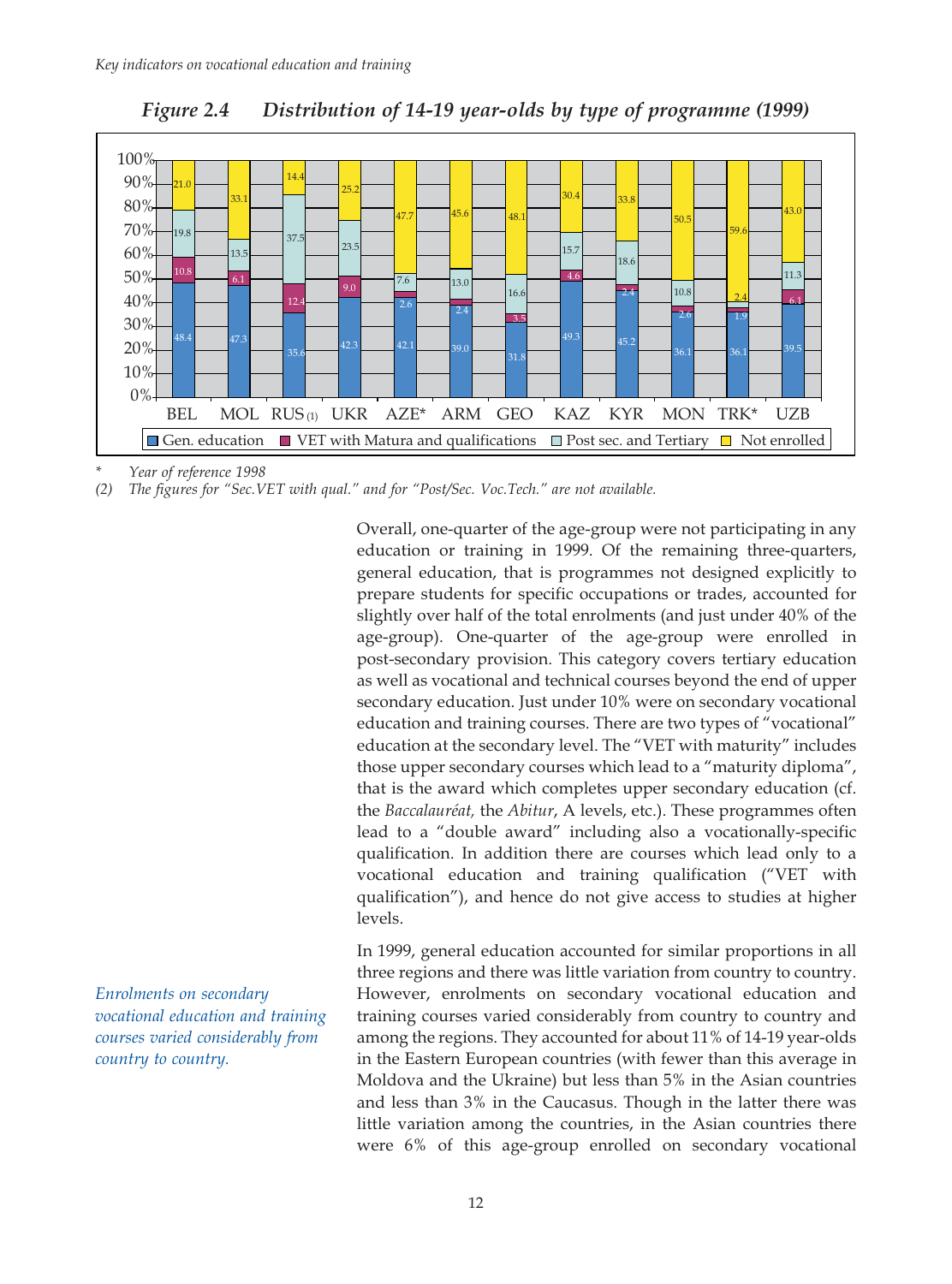education and training courses in Uzbekistan as compared with about 4% in Kazakhstan and 3% and 2% respectively in Mongolia and Kyrgyzstan. It should be noted that the very low proportions enrolled in "VET with qualification" appears to be due to the fact that secondary education leading to the maturity is preferred and secondary VET with qualification, which does not give access to higher levels of education, is being phased out. In addition many students are enrolled in vocational programmes at ISCED 4 (post-secondary non tertiary education) and also at ISCED 5B, which are the occupationally-oriented programmes at tertiary level leading to the labour market. Overall, therefore, participation in vocational or occupationally oriented programmes in these countries is higher than the figures might suggest.

The percentages in post-secondary provision varied according to region, with about one-third of the age-group in the Eastern European countries as compared with just over 10% in the Caucasus and Asian countries. In the European countries the high proportion can be accounted for by the Russian Federation (38%) and also Ukraine (24%) and is explained, partly, by the post-secondary non-tertiary (ISCED 4) courses in addition to courses at the tertiary level (ISCED 5). Participation of 14-19 year-olds in post-secondary provision is lower in the Caucasus, varying from 8% in Azerbaijan to 17% in Georgia. Figures are similar for the Asian countries varying between 10% in Mongolia to 18% in Kyrgyzstan4.

The next figures present data on enrolment at ISCED level 3 focusing on a particular level of education and training and not on a particular age group. In all of the Eastern European and Asian countries there are considerably more young men enrolled in vocational education and training.

As mentioned earlier, a quarter of 14-19 year-olds were not enrolled in any education or training in 1999. This figure varies from 18% in the Eastern European countries to 41% in the Asian countries and almost 50% in Caucasus. There is certainly a range of explanations, among which may be inadequate provision, problems of access to education (particularly in the Asian countries and the Caucasus); reductions in the duration of compulsory education; poverty and rurality (which affect the capacity of families to keep their children in education and training) and also military service.

*Many students are enrolled in vocational programmes which are the occupationally-oriented programmes at tertiary level leading to the labour market.*

### *2.2 Enrolments in upper secondary education*

In 1999, close to 8.5 million people were enrolled in some form of upper secondary (ISCED 3) education or training in the New Independent States and Mongolia. The Eastern European countries accounted for two-thirds (67%) of the total, Asian countries for 28%

<sup>4</sup> The Figure for Turkmenistan is very low but might reflect a difficulty in collecting data rather than the real participation levels.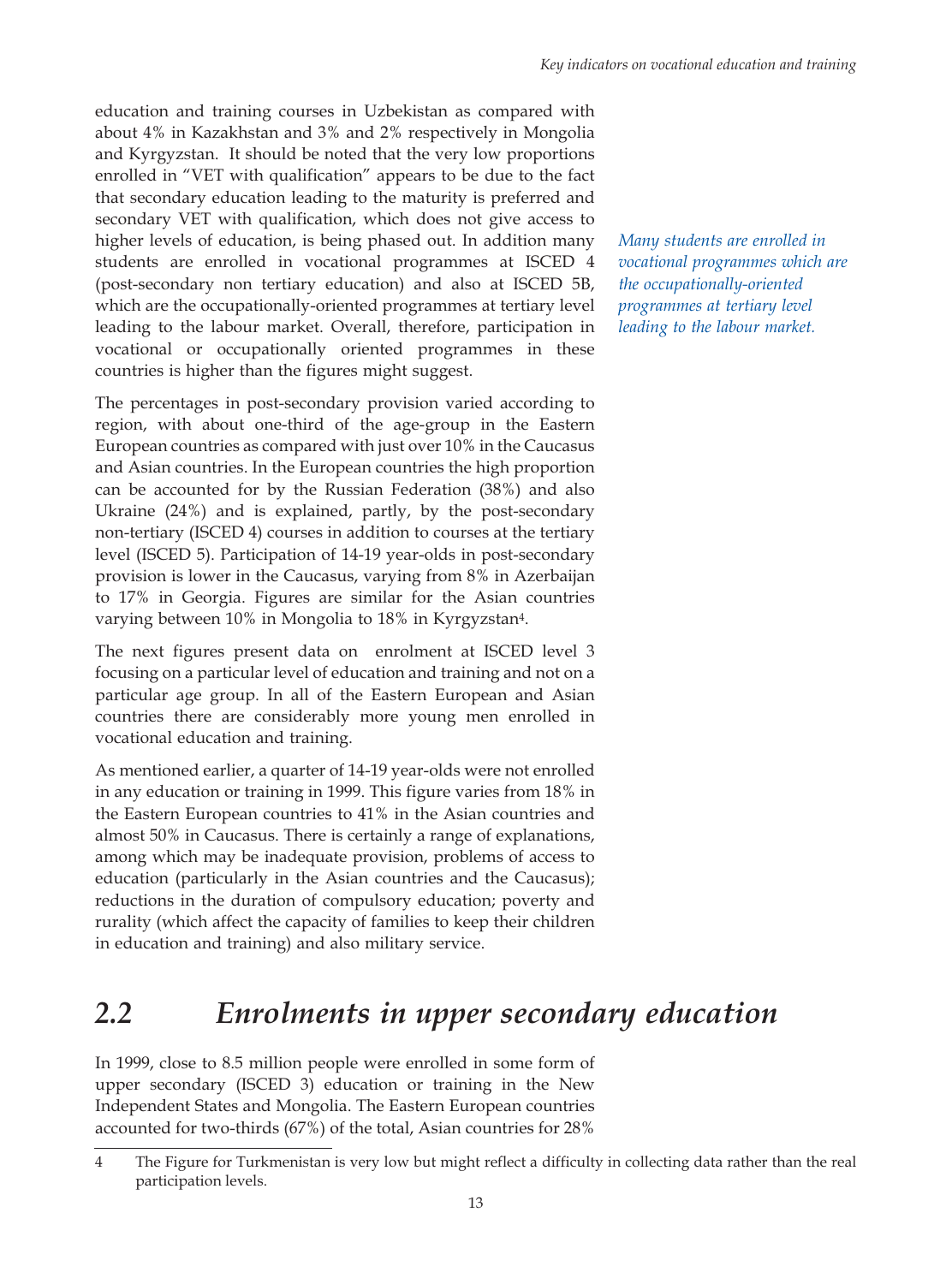and Caucasus countries for 5.5%. With 3.8 million students at ISCED level 3, the Russian Federation alone accounted for 43% of the total. In the Eastern European and in the Asian countries the number of students enrolled at ISCED 3 decreased in the period from 1995 to 1999 (see Figure 2.5) despite an increase in the 14-19 population.

*Figure 2.5 Enrolment in education and training at ISCED level 3 in 1999, relative change (1995=100)*



Year of reference 1998.

This pattern was not the same for all the countries. Thus in the Eastern European countries participation decreased in the Russian Federation and Moldova but increased slightly in Ukraine and more substantially in Belarus. In the Caucasus but a marked decrease should be noted in Azerbaijan. In the Asian countries though there appears to have been an overall decrease, this may be due to insufficient data for Turkmenistan. In Kazakhstan, Kyrgyzstan and Uzbekistan there was an increase in ISCED 3 enrolments between 1995 and 1999.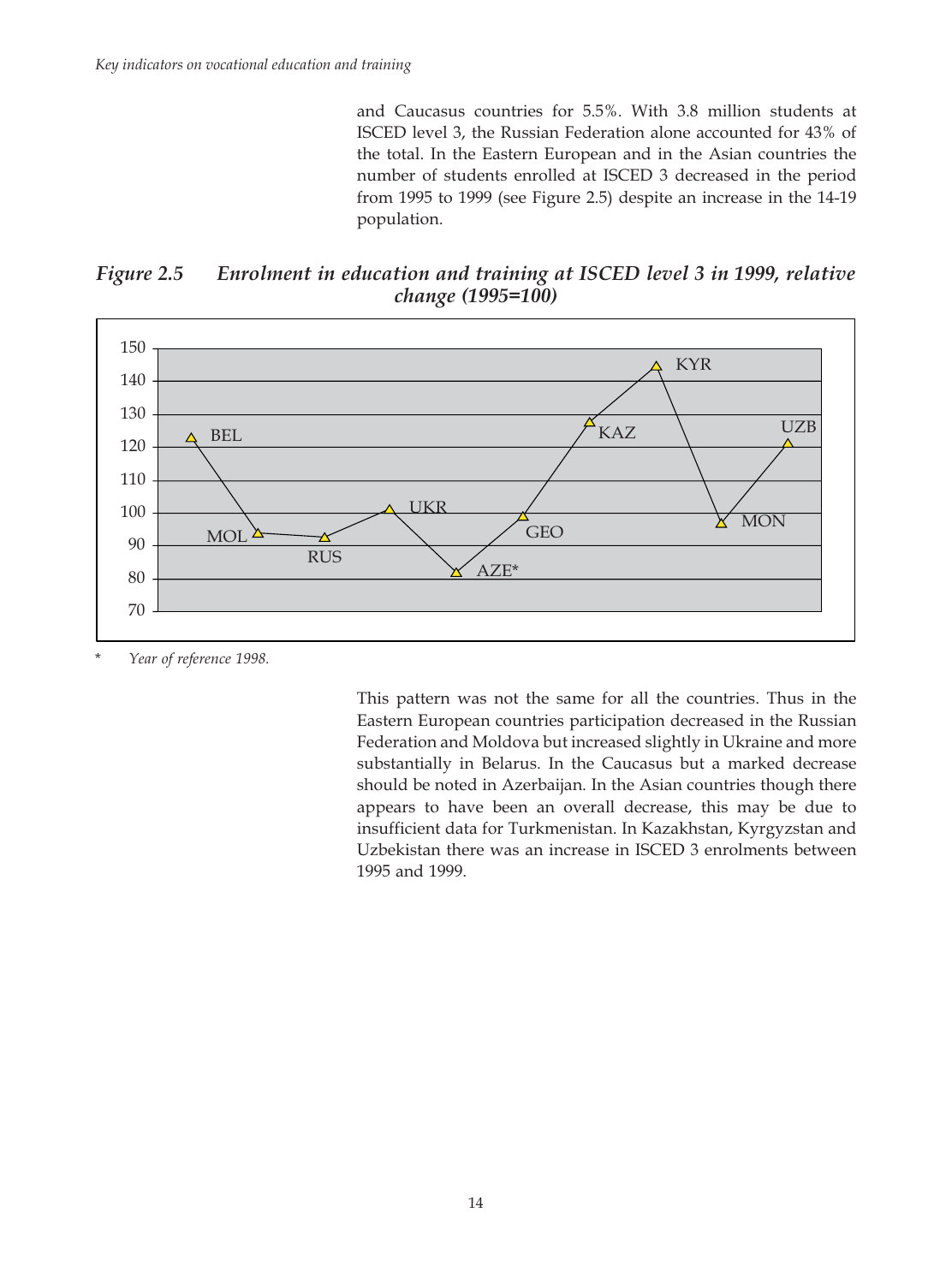*Figure 2.6 Distribution of students in vocational education by gender (1999)*



Year of reference 1998.

*(1) The figures for "Sec. VET with qual." and for "Post/Sec.Voc.Tech." are not available*

A regional breakdown shows different distribution between the enrolments of men and women. For example, in the Asian countries there are roughly equal enrolments of men and women while, in the Eastern European countries and Caucasus the differences in enrolments are sizeable (40% and 30% respectively are women).

The ratio of general versus technical/vocational education at the ISCED level 3, i.e. upper secondary level, was of the order of 63:37 (or 2:1) in 1999. General education accounted for 60% of enrolments in Eastern European countries at this level, 64% in Asian countries, but almost 89% in Caucasus countries. The figures can be compared with OECD countries, taken as a group, in which general education accounts for 49% and vocational education and training for 51% of total enrolments at upper secondary education. Between 1995 and 1999 there was a decrease in enrolments in "VET with qualification" in most of the countries (except Rep. of Moldova) which can be explained by the fact that this type of provision is being phased out in favour of VET programmes leading to the Matura ("VET with maturity") which give access to tertiary education too. Overall, the balance between general and technical/vocational education is fairly stable over time.

In the New Independent States and Mongolia, as a whole, women account for 48 % of enrolments at ISCED level 3 (see Figure 2.6) and the situation does not differ markedly among the three regions: women represent 47% of enrolments in the Eastern European countries, 45% in the Caucasus and 50% in the Asian countries. Since data by gender are very incomplete for 1995, comments in this section concentrate on the 1999 data. Within an overall situation of gender balance in participation, the breakdown by country and type of provision demonstrates considerable variation.

*Between 1995 and 1999 there was a decrease in enrolments in "VET with qualification" in most of the countries. This type of provision is being phased out in favour of VET programmes leading to the Matura ("VET with maturity") which give access to tertiary education too.*

*Gender balance in participation and type of provision demonstrates considerable variation.*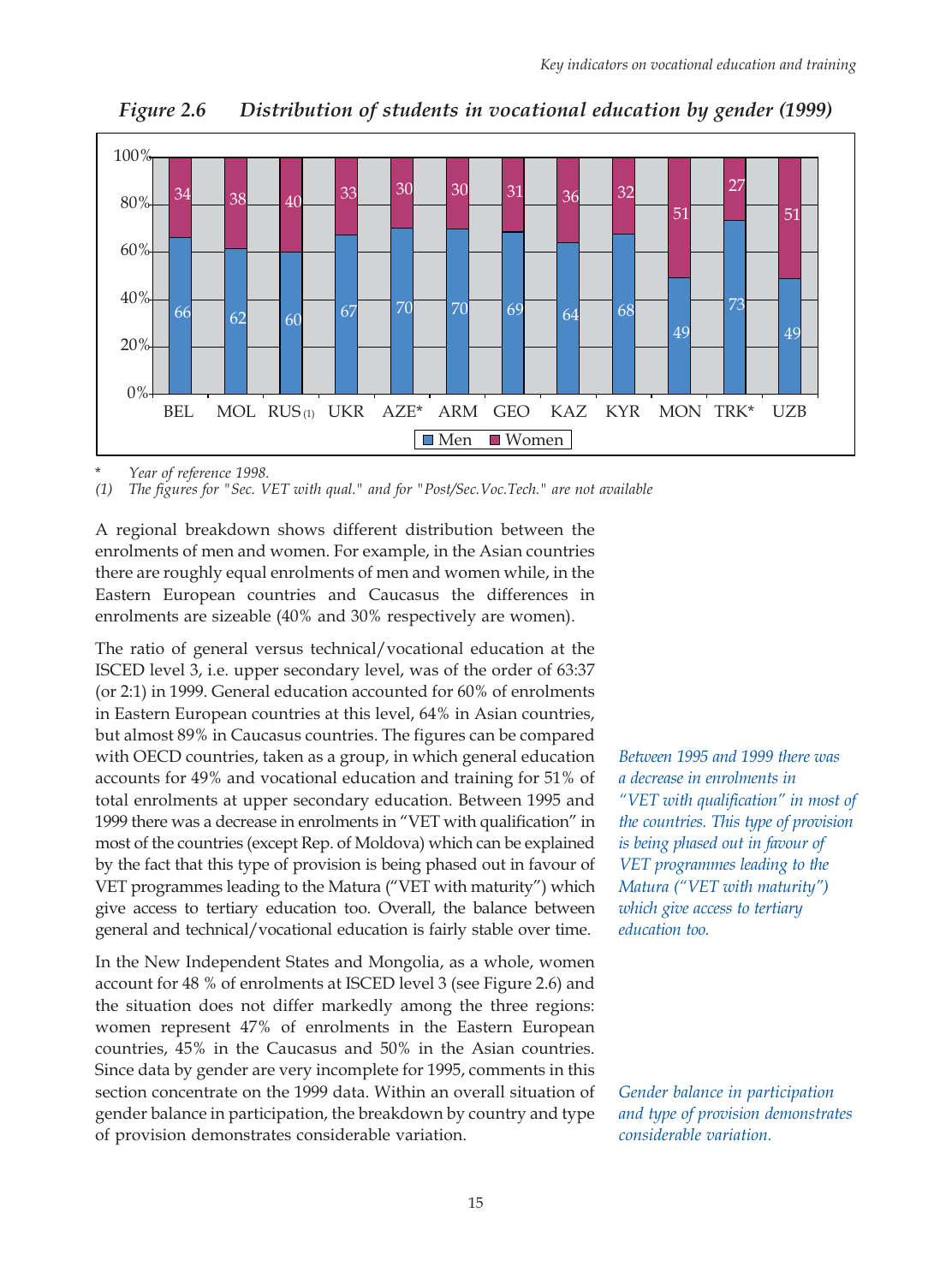Whereas almost 70% of the women at ISCED level 3 were enrolled in general education, less than 60% of the men were on similar courses. As far as vocational education and training courses were concerned just over 30% of women enrolled choose these as compared to over 40% of the men. The figures are similar for the Eastern European and Asian countries, though with a different breakdown between "VET with maturity" and "VET with qualification". In the Caucasus however less than 10% of women enrolled at ISCED 3 were on vocational education and training courses and only about 15% of the young men.

*Figure 2.7a Enrolment in general education as a percentage of total enrolment by gender (1999)*



Year of reference 1998.

*In the Eastern European countries, with the exception of the Russian Federation, over three-quarters of the women in upper secondary education were enrolled in general programmes.* Within the Eastern European countries, with the exception of the Russian Federation, over three-quarters of the women in upper secondary education were enrolled in general programmes. The Russian Federation is an exception with about 60% in general education and 40% in vocational education and training. It is also the exception for men as half were in general education and half in vocational education and training whereas these figures are closer to 60-40 for the other countries. Moldova is the only Eastern European country in which there were over 10% in "VET with qualification" (15% of the men).

In the Caucasus, at least 90% of the women in upper secondary education were in general programmes in every country, as compared with about 85% of the men. Georgia was the exception as three-quarters of the male students were in general education and a quarter in vocational education and training. The figures for "VET with qualification" are very low in the Caucasus, less than 1%.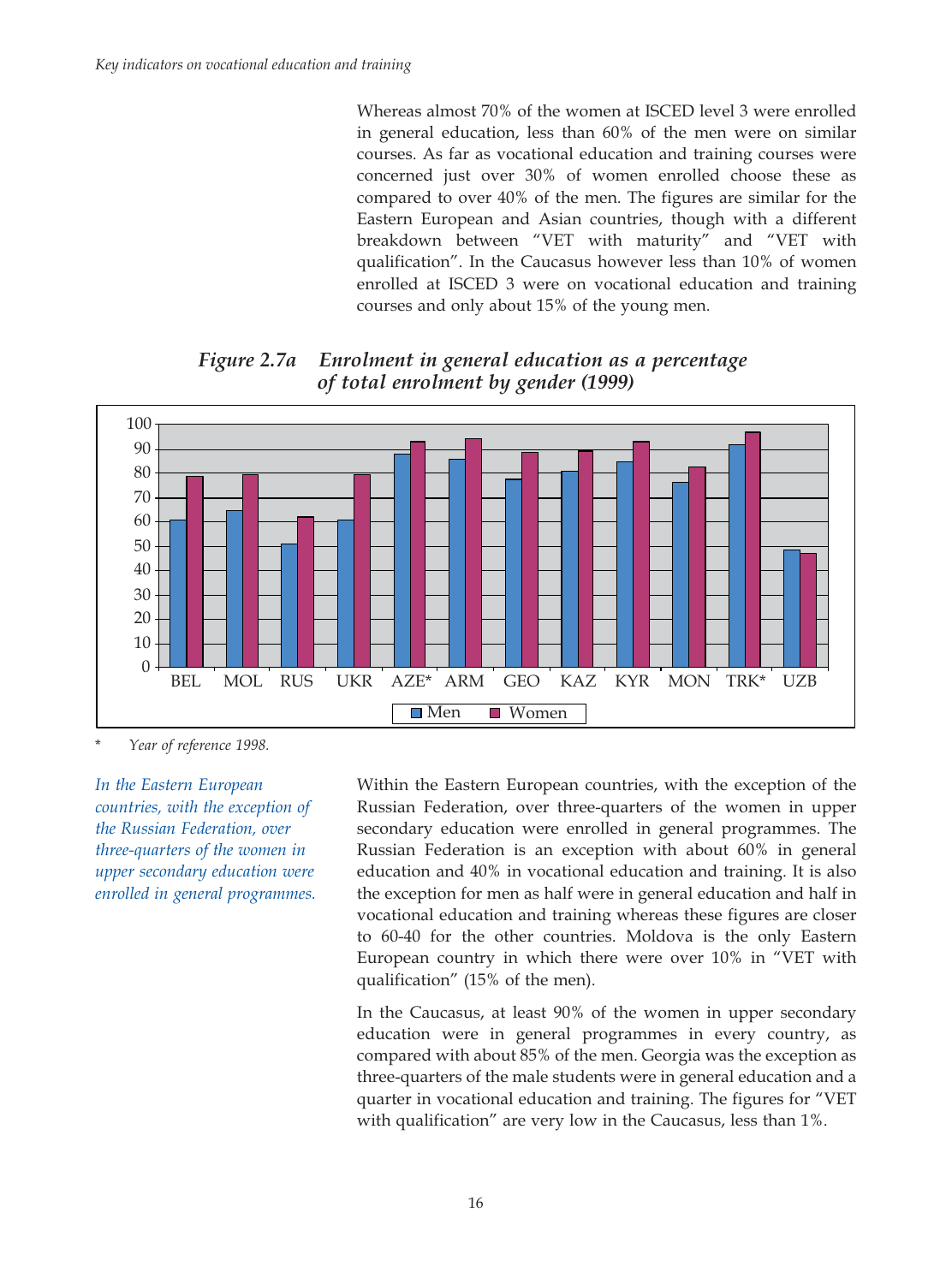

*Figure 2.7b Enrolment in vocational education as a percentage of total enrolment by gender (1999)*

Year of reference 1998.

*(1) Figures for "Sec. VET with mat.exam" are not available for 1998.*

In the Asian countries the breakdown by gender and type of course varies from country to country. Whereas just under half the female students in Uzbekistan were enrolled on general education courses in 1999, this figure was over 80% in the other Asian countries: 89% in Kazakhstan, 93% in , 83% in Mongolia and 97% in Turkmenistan. The 50% of women students on vocational education and training courses in Uzbekistan were about equally divided between "VET with maturity" and "VET with qualification". The figures are very similar for the men enrolled at ISCED 3 in Uzbekistan. In the other Asian countries enrolments of men in general education are higher (81% in Kazakhstan, 85% in Kyrgyzstan, 76% in Mongolia and 91% in Turkmenistan) but lower than the percentages for women students.

### *2.3 Completion of upper secondary education*

In many countries upper secondary education is increasingly considered as the minimum level required for successful entry into the labour market and is also the pre-requisite for entry to most post-secondary and all tertiary education. Completion of upper secondary education has become the norm against which the current success of education systems to produce adequately-equipped school-leavers can be judged. Upper secondary graduation rates is therefore an important indicator to assess the level of development of education and training systems. Since data for the true "graduation cohort", i.e. the students in the final year of the relevant programmes, were not available, the rate has been calculated based

*Upper secondary graduation rates is an important indicator to assess the level of development of education and training systems.*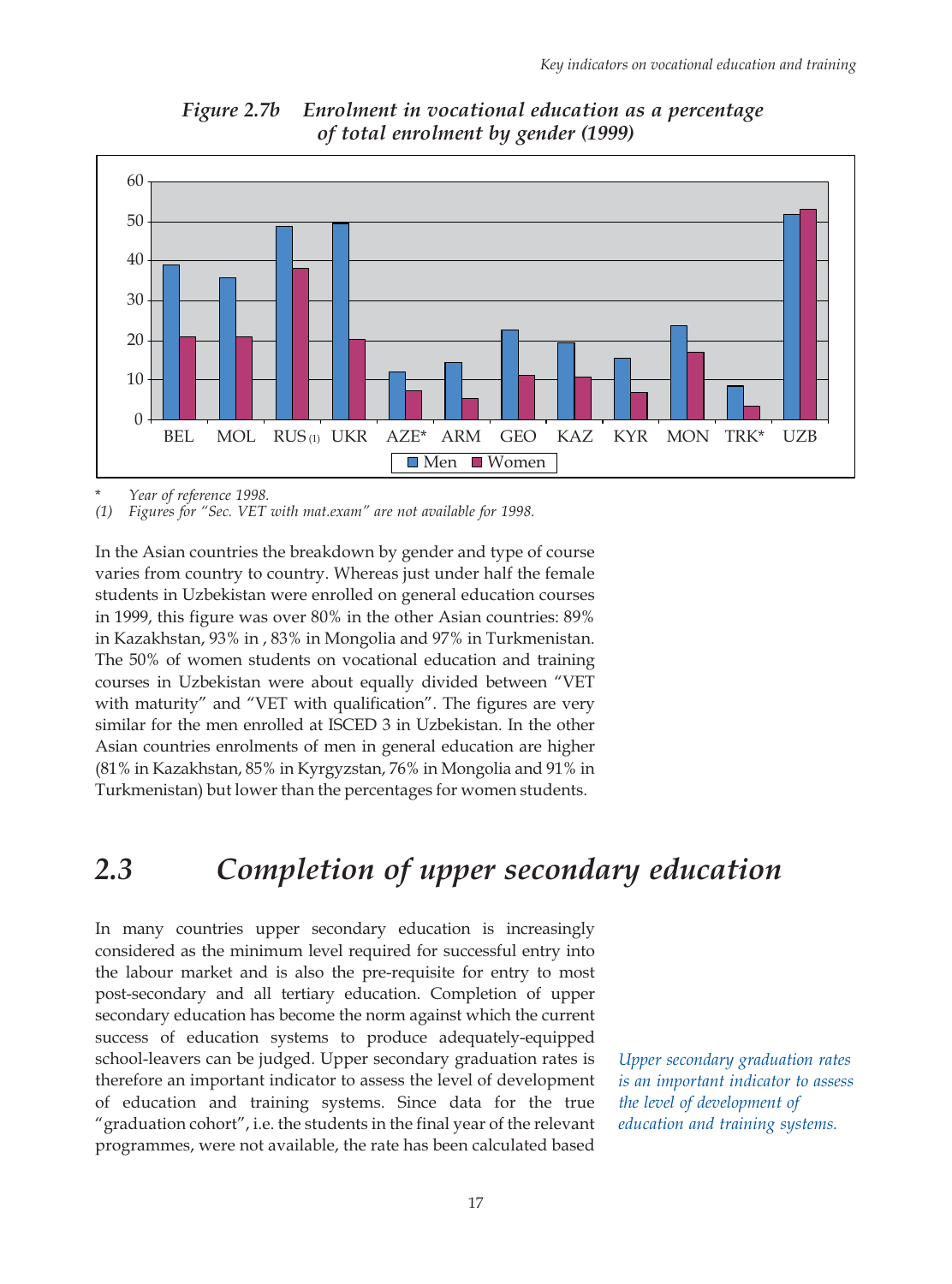on the population aged 18 as a proxy for the population at the theoretical age for graduation. It is therefore possible that there may be some distortion of the results if substantial numbers of upper secondary graduates were of other ages. In addition, there may be some problems of double-counting of graduates who have obtained both a general education and a VET qualification. For this reason, it is not strictly possible to add the graduation rates for the two types of programme to obtain an overall graduation rate.

*For the New Independent States and Mongolia, the graduation rates in 1999 were 61% for general education and 30% for vocational education and training.*

For the New Independent States and Mongolia, the graduation rates in 1999 were 61% for general education and 30% for vocational education and training (see Figure 2.8). These figures compared with 42% for general education and 47% for vocational education and training for the OECD countries<sup>5</sup>. The balance between the graduates from general and vocational provision is therefore different. The "gross" rate of 91% for the New Independent States and Mongolia seems high and needs further examination. It may be explained by the presence of students repeating years (over-age graduates) and graduating in the same year as the age-group under consideration.6. There may also be some double counting, i.e. when students gain both a Matura and a vocational education and training qualification. These graduation rates therefore look rather high, but not exceedingly so in countries with strong socialist traditions in education.

*Figure 2.8 Graduation rate at ISCED level 3 as a proportion of total population aged 18 (1999)*



Year of reference 1998.

5 *Education at a Glance; OECD indicators, 2000 Edition,* Table C2.2 page 147

<sup>6</sup> The explanation for the rate sometimes exceeding 100% is that a proxy population (18 year olds) has been taken for the calculation and many graduates may fall outside of that population group.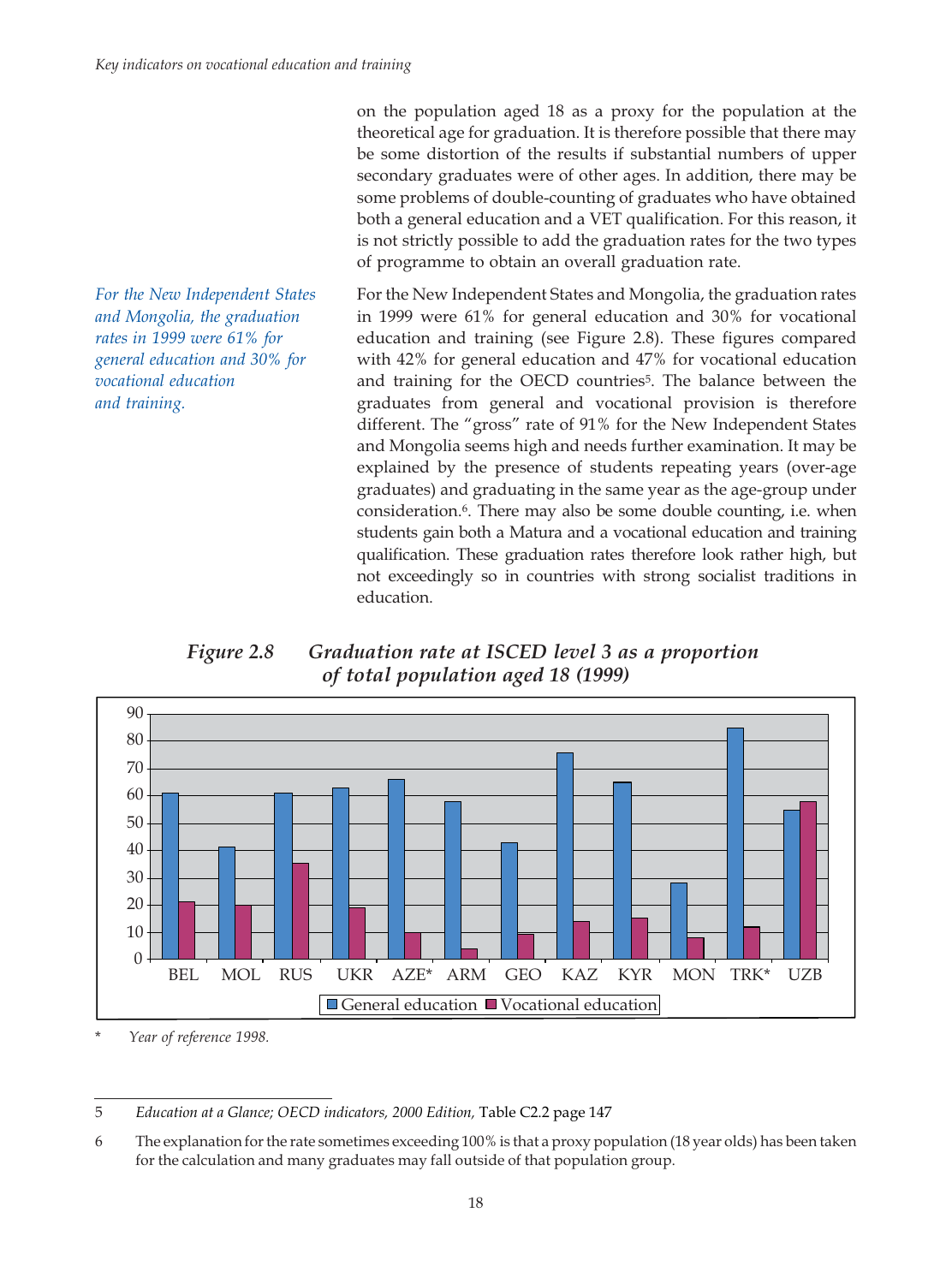Among the Eastern European countries the graduation rates for general education are fairly similar (61-63%), except for Rep. of Moldova where the rate is markedly lower at 41%. There is some variation among the countries in the graduation rates for vocational education and training as in Rep of. Moldova, Belarus and Ukraine it is around 20% compared with 35% in the Russian Federation. Overall the graduation rate for general education in the Caucasus – 58% is similar to that for the Eastern European countries. However Georgia has a substantially lower rate than its neighbours – 43%. The graduation rates for vocational education and training are considerably lower than in the Eastern European countries with an average of 8%. In Armenia the rate is even lower, 4%, which is consistent with the low level of enrolment observed in the technical/vocational route at ISCED level 3 for this country: see Figure 2.6 and Table 2.6 in annex 2. The overall situation in the Asian countries is in line with the average for the whole region: graduation rates of 63% for general education and 36% for vocational education and training. There is considerable variation between countries ranging from a 76% graduation rate in general education in Kazakhstan to 28% in Mongolia7. Graduation rates for vocational education and training are generally lower than average (14% in Kazakhstan, 15% in Kyrgyzstan and 8% in Mongolia) but exceptionally high in Uzbekistan (58%).

<sup>7</sup> The figure for Turkmenistan, 85%, appears very high and may indicate a problem of data collection.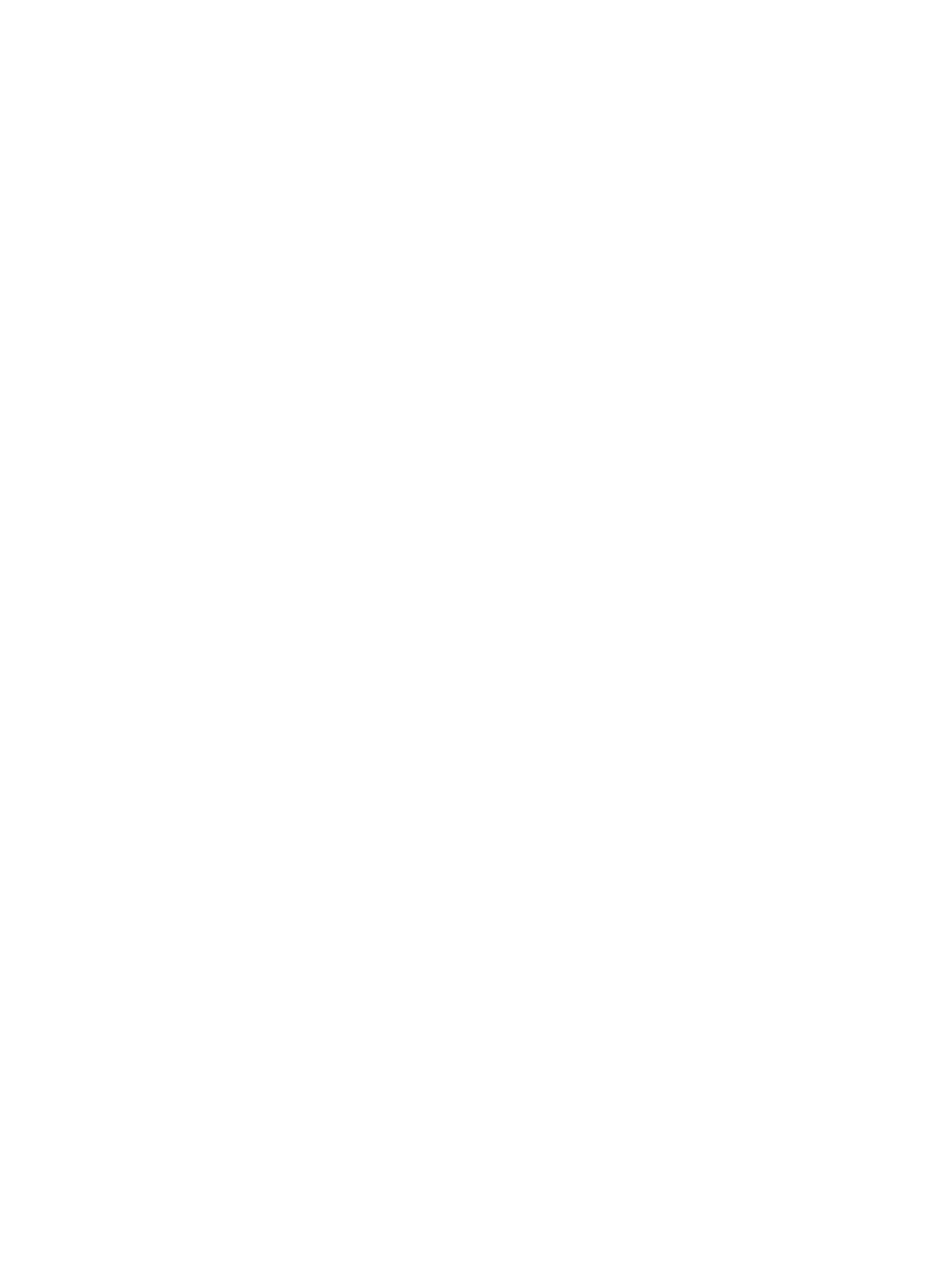### **3. The employment situation**

Data on the employment situation should be treated with caution. The employment situation in the New Independent States and Mongolia is highly complex but with insufficient information available to present a clear and reliable analysis. Transformation of the economies during the 1990's has led to the development of an "informal" sector which is very difficult to measure, whether in terms of activity or revenue. There are a variety of situations, for example individuals may be employed but not receiving a regular salary which leads to their supplementing the family income through the informal sector. On the other hand they may be theoretically unemployed but working in the informal sector and ensuring a revenue for the family. Under-employment is another well-known phenomenon.

The important point for this statistical comparison is that there is not necessarily a direct relationship between activity rates and revenue, nor does "inactivity" necessarily indicate real inactivity. In addition, registering as unemployed may not present an advantage for the individual, in terms of allowances and therefore participation in the informal sector may be of more interest.

The data collection on employment for some of the countries (Moldova, Kyrgyzstan, Mongolia, Turkmenistan, Ukraine and Uzbekistan) did not comply with ILO definitions in 1997 but the 1999 data are reportedly closer to ILO definitions (although almost no Labour Force Surveys are carried out in the New Independent States and Mongolia). The analyses which follow in Sections 3.1 and 3.2 should therefore be read bearing in mind these introductory comments.

#### *3.1 Labour market activity rates*

Overall, about two-thirds of the working age population (usually taken to be the population between 15 and 64 years of age) can be considered as "active", i.e. either "working" (employed or self-employed) or "looking for work" (unemployed) in 1999. Within the overall rate of 66% for the region as a whole, the Eastern European countries have a comparable rate whilst the rate is higher in the Caucasus (74%) and lower in the Asian countries (58%) (see

*Employment situation in the New Independent States and Mongolia is highly complex.*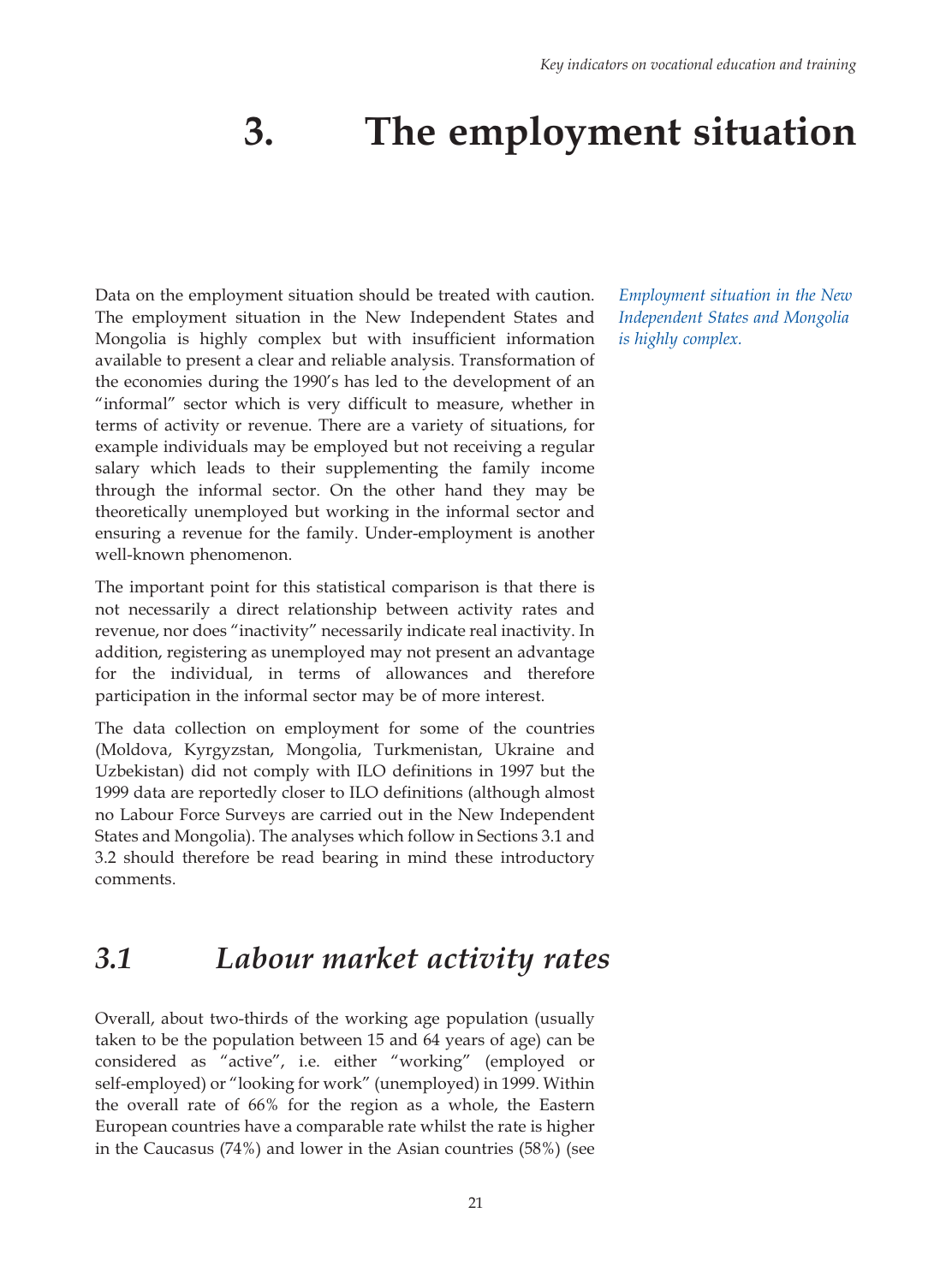Figure 3.1 and Table 3.1 in annex 2). Within each sub-region there is some variation among the countries. Thus the activity rate in Belarus is the highest of all the countries at 86% and comparable to Azerbaijan (83%), Kazakhstan (84%) and Turkmenistan (81%). At the lower end of the scale, two of the Asian countries have rates under 60%: Mongolia (50%) and Uzbekistan (54%).



*Figure 3.1a Labour market activity rate (1999)*

*\* Year of reference 1998.*

*Overall, activity rates for men are about ten percentage points higher than for women in the Eastern European countries and in the Caucasus.*

Overall, activity rates for men are about ten percentage points higher than for women in the Eastern European countries and in the Caucasus. This is not however the case in the Asian countries where the activity rates are at the same level for both men and women. Activity rates for men and women are the same in Belarus and considerably higher than the average for the whole region. They are also higher in Ukraine but in Rep. of Moldova and the Russian Federation the rates for women are below the average rate. The low rate of the Russian Federation (64%) stands in sharp contrast with the relatively high rate of neighbouring Ukraine (75%). Russian women show one of the lowest activity rates in the area. No attempt is made here to account for these differences which would call for detailed comparisons of data collection and labour market conditions in these two countries.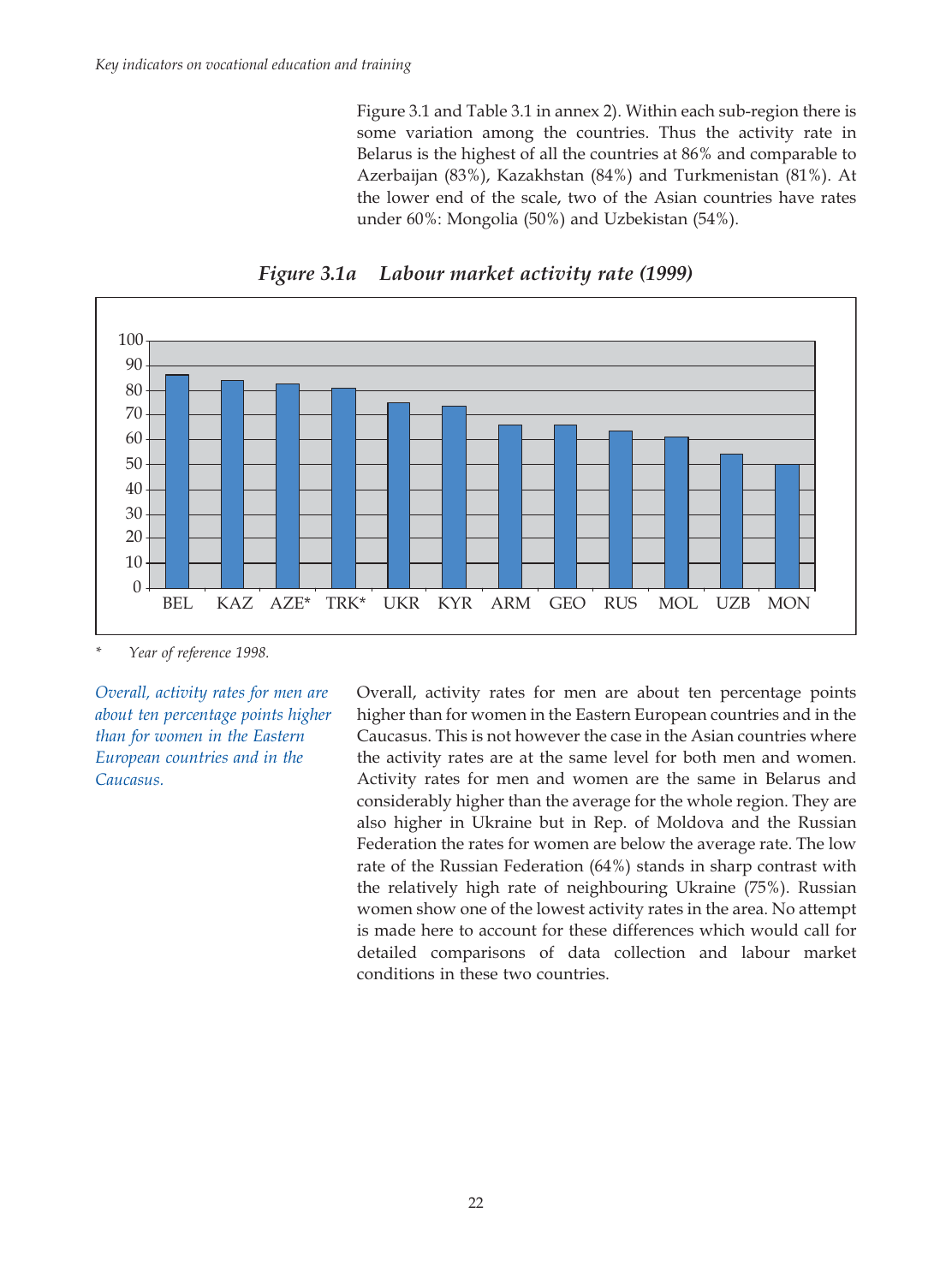

*Figure 3.1b Labour market activity rate by gender (1999)*

*\* Year of reference 1998.*

Rates in the Caucasus for both men and women are higher than the overall average for New Independent States and Mongolia. Armenia is the only country with no noticeable male-female difference but in Georgia on the other hand, the difference is as much as 17 percentage points with the rate of women at 58% and that of men at 75%. In the Asian countries differences in activity rates between men and women are small except in Turkmenistan where there is a reported difference of 15 percentage points.

Although the definitions recommended by ILO have not been used by all the National Observatories to compute these activity rates<sup>8</sup> (see above), it is still worth putting the results in a European perspective. The overall activity rate of 66% observed in the New Independent States and Mongolia in 1999 is not far below the corresponding rate of 71% observed in the EU in 2000. Activity rates for women are very similar (61% in the New Independent States and Mongolia as against 63% in the EU), but they are clearly lower for men (71% in New Independent States as against 79% in the EU). Thus, the gender differences appear smaller for the New Independent States and Mongolia taken as a whole (ten percentage points) than in the EU (sixteen percentage points).

#### *3.2 Unemployment rates*

The overall unemployment rate for the New Independent States and Mongolia was estimated at 11% in 1999 as against 9% in the EU (see Figure 3.2).

<sup>8</sup> Some national results are surprising. For instance the low activity rates recorded in Mongolia or Uzbekistan may be due to problems of definitions.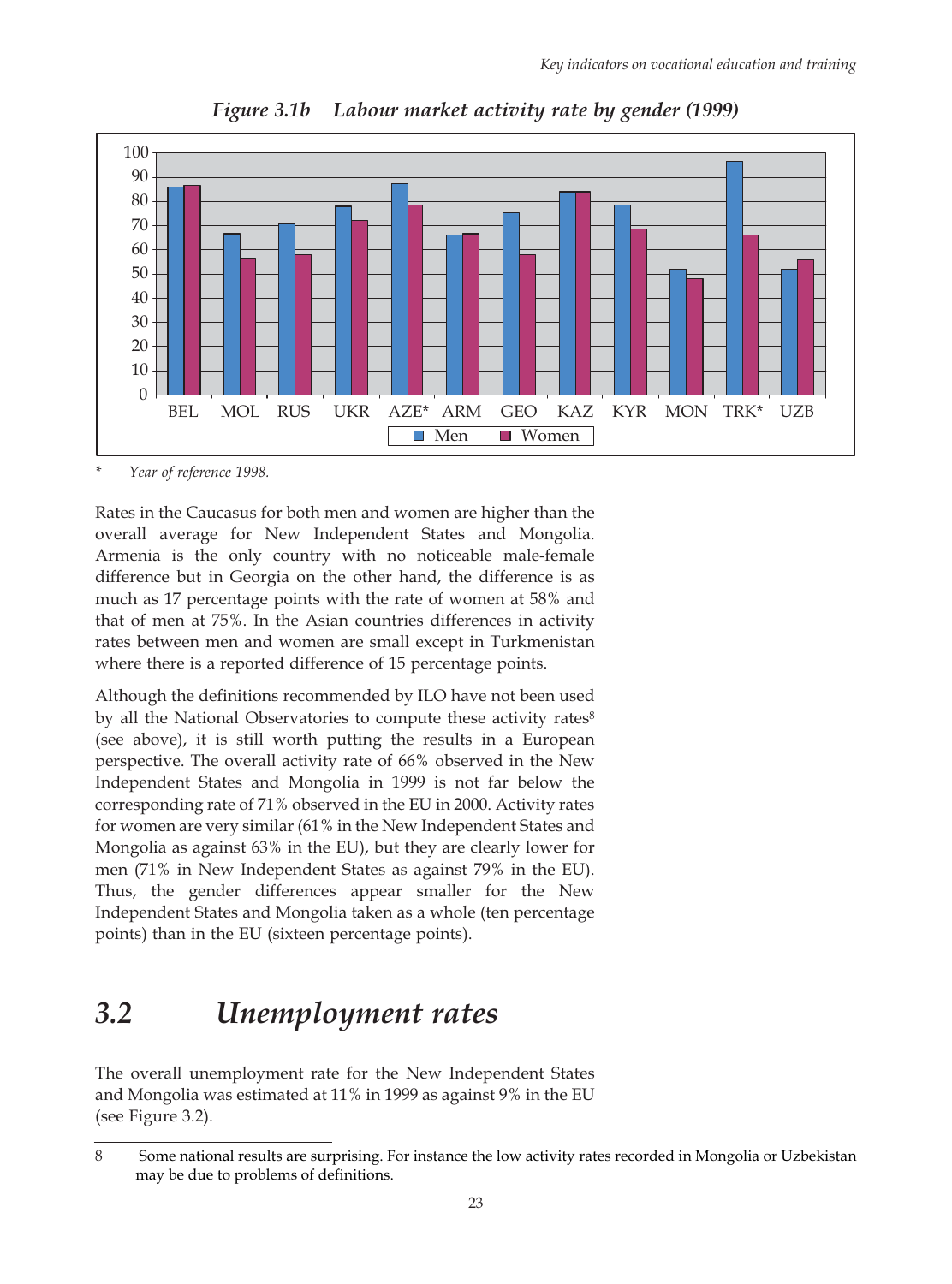*These rates in New Independent States and Mongolia refer to officially registered unemployed people rather than the ILO definition.*

The official data available show a much higher rate in the Eastern European countries (13%) than in Asian countries (4%). The overall rate for the Caucasus cannot be calculated due to insufficient data. As a reminder, these rates in New Independent States and Mongolia refer to officially registered unemployed people rather than the stricter ILO definition of unemployed9.



*Figure 3.2a Unemployment rate (1999)*

*\* Year of reference 1998.*

*The unemployment rates varied from 13% in the Russian Federation and Ukraine to 7% in Belarus.*

In the Eastern European countries the unemployment rates varied from 13% in the Russian Federation and Ukraine to 7% in Belarus. It is interesting to note that, in contrast with the EU countries, unemployment rates in 1999 were higher for men than for women, particularly in Belarus and Rep. of Moldova. The data available for Armenia and Georgia show that both have average unemployment rates for the region, with much higher registered unemployment of women in Armenia (15% for women as compared with 8% for men) but lower unemployment of women in Georgia (12%) compared with men (14%).

<sup>9</sup> People who are without work, are actively seeking employment and are available to start work.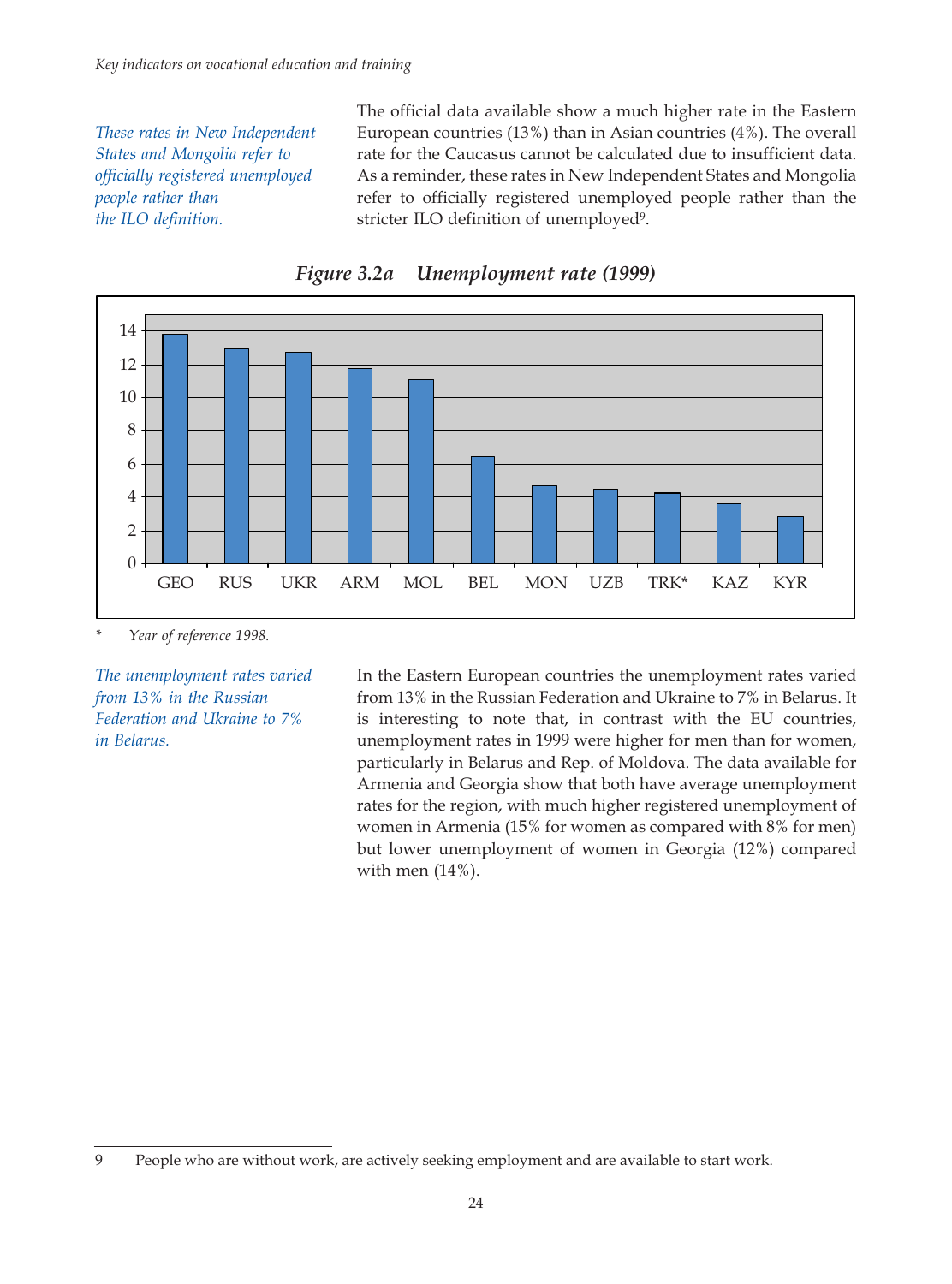

*Figure 3.2b Unemployment rate by gender (1999)*

*\* Year of reference 1998.*

The Asian countries demonstrate the familiar pattern of higher unemployment rates for women, but with rates that are surprisingly low for both genders. They should be observed bearing in mind the comments above at the beginning of Section 3. It seems likely that these figures may hide situations of under-employment.





*\* Year of reference 1998.*

Unemployment rates for young people (under 25 years of age) are uniformly much higher than those for adults (25 years of age and above), especially in the Eastern European countries: 24% as against 11%. These data can be compared with those of EU countries where the unemployment rates for young people (15-24 years of age) and for adults (25-64 years of age) were 14% and 6.5% respectively in

*Unemployment rates for young people (under 25 years of age) are uniformly much higher than those for adults (25 years of age and above), especially in the Eastern European countries.*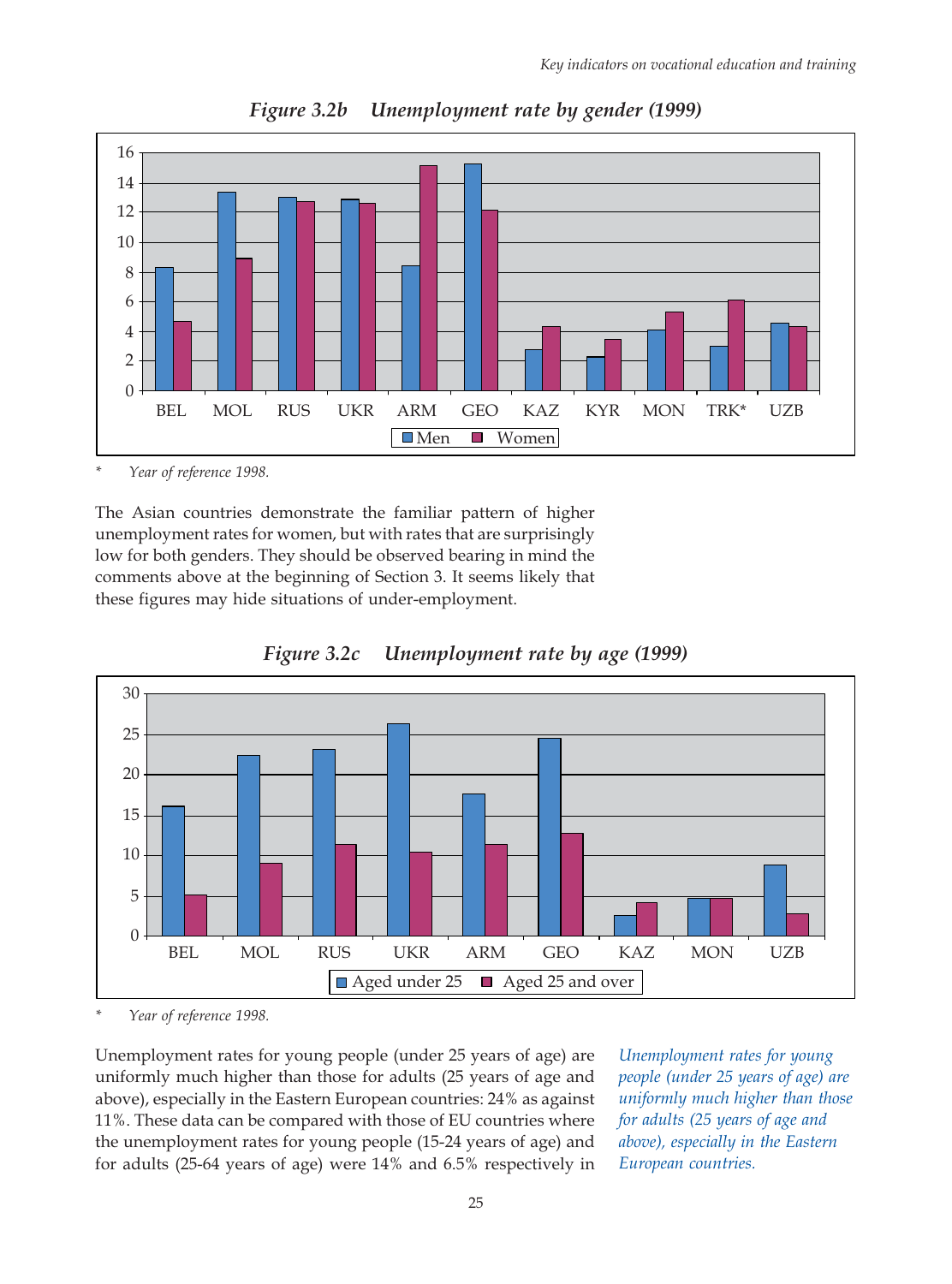2001. Overall not only is the employment situation of the Eastern European countries less favourable, but the employment gap between young people and adults is more pronounced.

#### *3.3 Trends in employment*

*Between 1995 and 1999, employment decreased noticeably in the Eastern European countries but increased substantially in the Caucasus.*

In 1999, the total number of people employed in the New Independent States and Mongolia was in the order of 114 million people, of whom 77% were employed in the Eastern European countries, as compared to 17% in the Asian countries and 6% in the Caucasus (see Figure 3.3). Between 1995 and 1999, employment decreased noticeably (4%) in the Eastern European countries but increased slightly (2%) in the Asian countries and substantially (8%) in the Caucasus. Because of the weight of the Eastern European countries, the overall trend for the region showed a downward tendency.



*Figure 3.3 Total employment, relative change (1995=100)*

*\* Year of reference 1998.*

In the Russian Federation alone, the level of employment was virtually stable between 1995 and 1999 at 64 million people. This would be a commendable performance in a period of economic restructuring, but when assessed in conjunction with the sharply rising unemployment rates and deteriorating activity rates, it bears witness to an insufficient level of job creation by the Russian economy. In sharp contrast, a dramatic decline of employment in Ukraine (15%) was noticeable during the same period.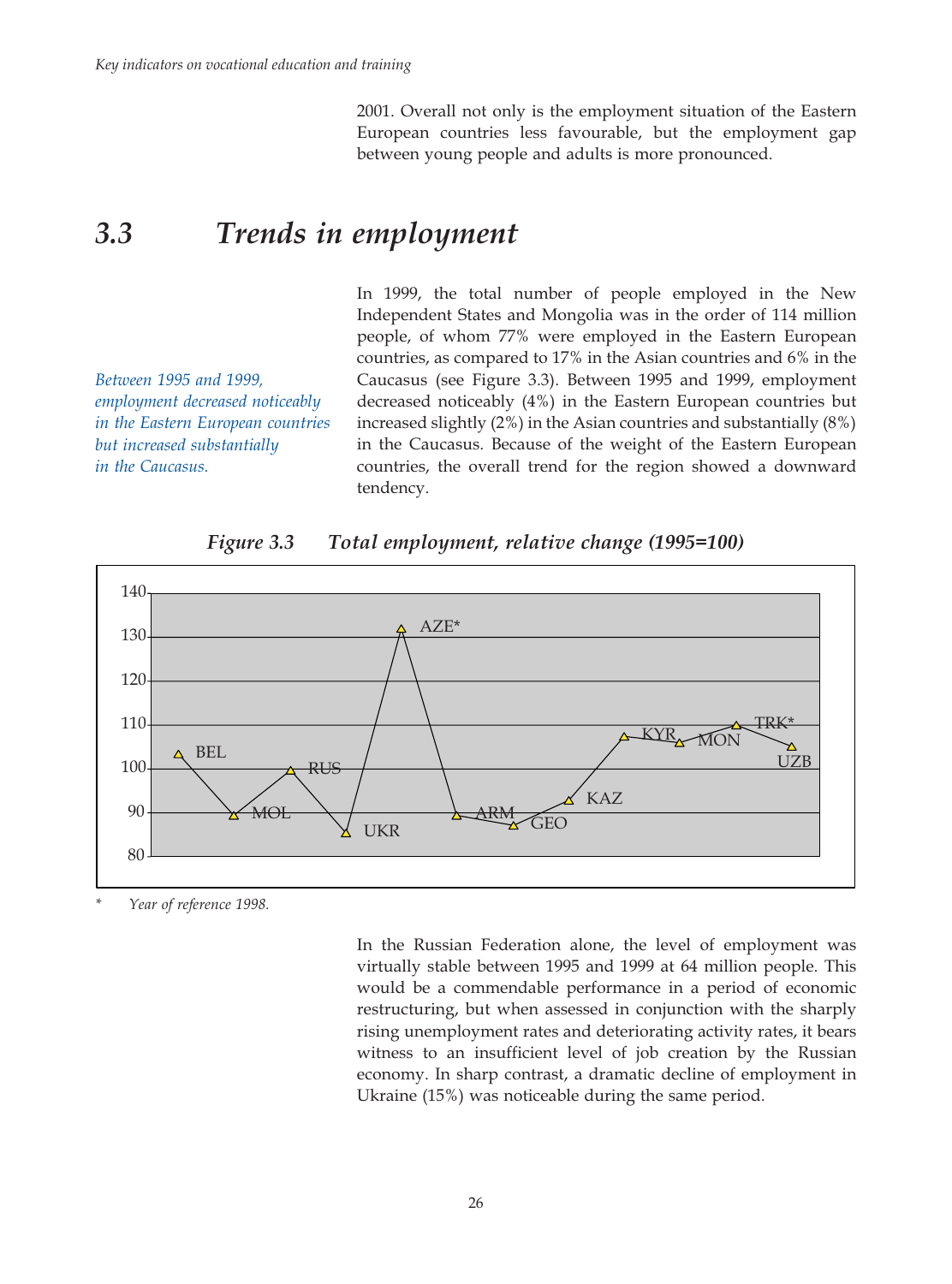#### *3.4 The structure of employment by sector*

The structure of employment by economic sector differed markedly among the countries in 1999 (see Figure 3.4). In the Eastern European countries the services employed almost half the people in employment except in Moldova where it was about a third. Moldova on the other hand had a high rate of employment in agriculture with almost half the people in employment in this sector, as compared with the other Eastern European countries where agriculture accounted for under 20% of the employed people (Belarus and the Russian Federation) and about a quarter in Ukraine. In Moldova the industrial sector occupied only 11% of the people in employment as compared with 20-30 percent in the other countries.

*In the Eastern European countries agriculture accounted for under 20% of the employed people.*



*Figure 3.4 Structure of employment by economic sector (1999)*

*\* Year of reference 1998.*

In the Caucasus there was a marked difference between Georgia, where half the people in employment were occupied in agriculture and Azerbaijan where half the employed people worked in the services as compared to 30% in agriculture and under 10% in industry. All of the countries of the Caucasus have lower levels of industrial employment (below 15%) than the three biggest Eastern European countries. In the Asian countries agriculture occupies about half the people in employment in Kyrgyzstan, Mongolia and Turkmenistan, over one-third of the people in employment in Uzbekistan and just under a quarter in Kazakhstan. Rates of employment in industry vary from 9% in Kyrgyzstan to 15% in Kazakhstan. The services occupy at least a third of the people in employment in all the Asian countries and over half in Kazakhstan.

*All of the countries of the Caucasus have lower levels of industrial employment*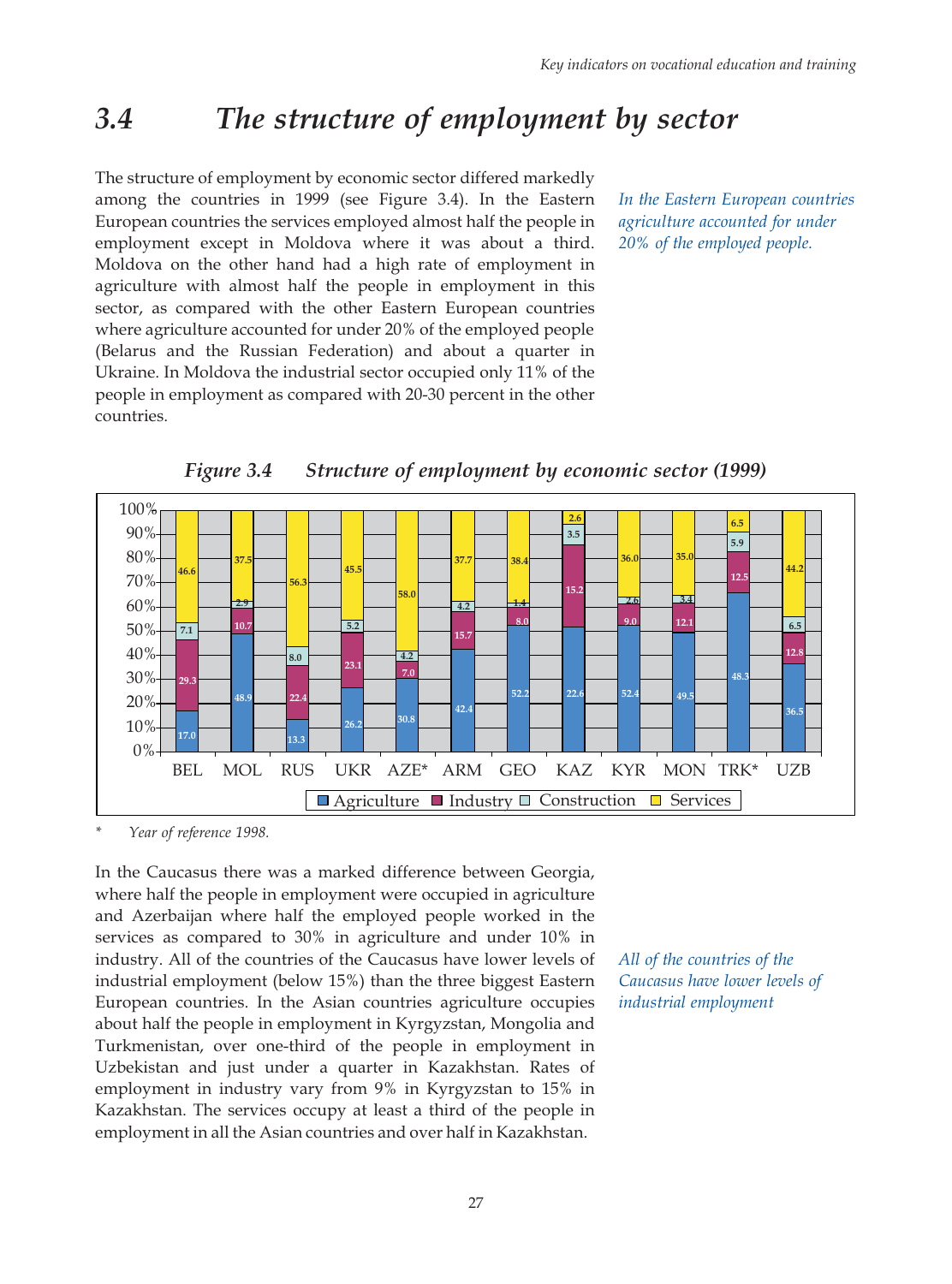*Health and education represent a sizeable share (between 15% and 20%) of employment in many of the countries, except Azerbaijan, Georgia, Kyrgyzstan and Mongolia.*

As far as the services sector is concerned, health and education represent a sizeable share (between 15% and 20%) of employment in many of the countries, except Azerbaijan, Georgia, Kyrgyzstan and Mongolia. Trade and catering, show a proportion between 10% and 20% in most countries except in Kazakhstan where the proportion is 24% and in Armenia, Georgia, Turkmenistan and Uzbekistan where it is under 10%. These figures bear witness to a familiar trend of "tertiarisation" of employment, i.e. a movement towards the services sector and underline the need to develop training in tertiary occupations to support this trend.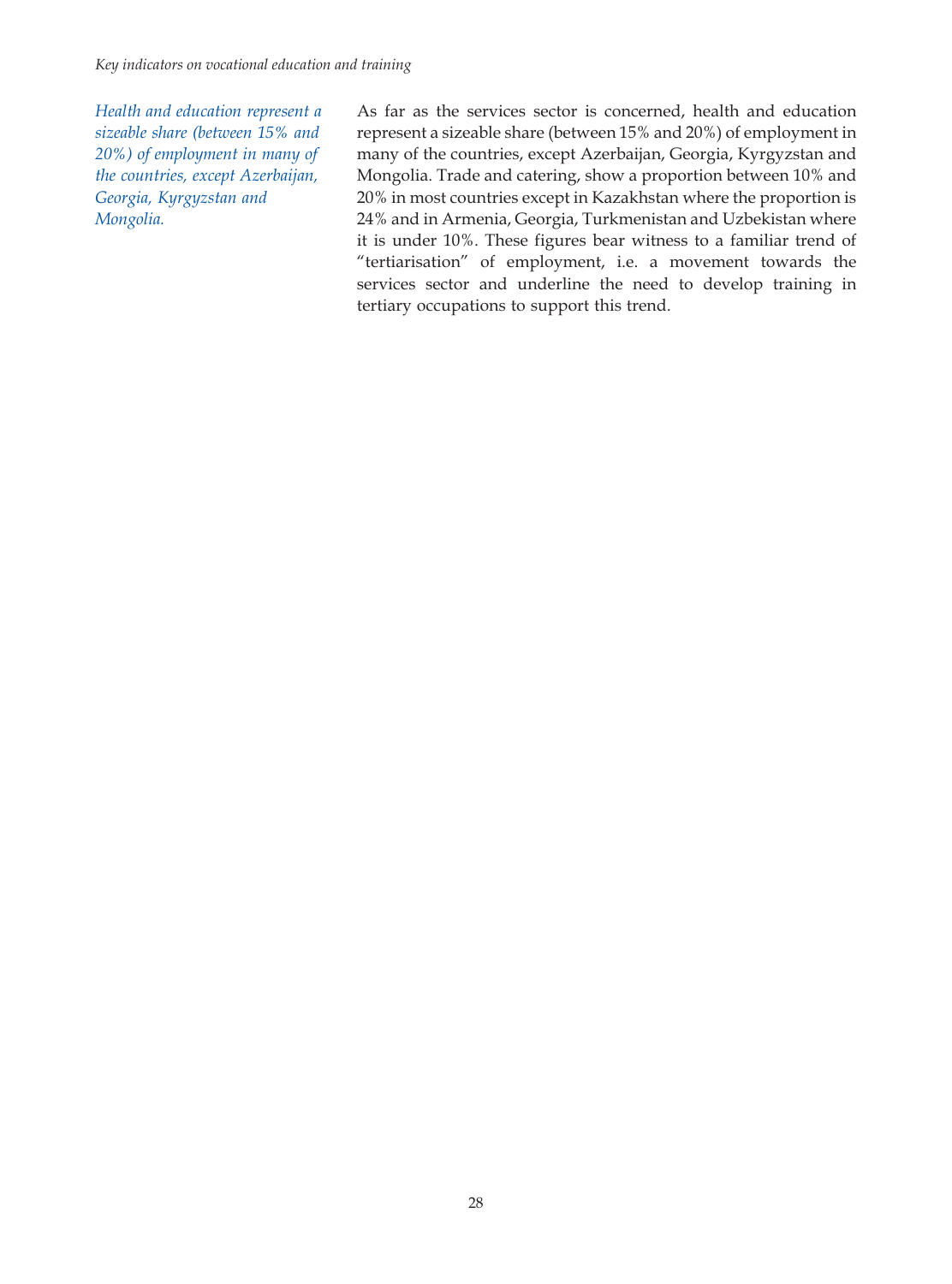### **4. The link between education, training and employment**

Vocational education and training should always have a positive impact on the employability of the award holders. In other words, those holding a vocational qualification should be able to find employment and maintain their position in the labour market. The data, which are available for seven countries only, and are presented in Figure 4.1, show a high proportion of employed people (between 67% and 85%) among the vocationally-qualified. The rates for men are higher than those for women in all cases, except for Uzbekistan where the activity rate for vocationally qualified men is ten percentage points lower than the rate for women. This unusual situation should be appreciated in relation to the general pattern of activity rates for this country where the overall rate for women is higher than for men.

*The data show a high proportion of employed people among the vocationally-qualified.*

*Figure 4.1a Population in employment as a percentage of total population aged 25-59 with a recognised vocational qualification (1999)*



*\* Year of reference 1998.*

Very few vocationally qualified adults (aged 25-59) still participate in education or training (about 1%), whilst rather higher percentages are declared as "other inactive". These percentages vary from 10-12% in Belarus, Georgia, Kazakhstan and Turkmenistan and are up to 15% and over in Moldova, the Russian Federation and Uzbekistan.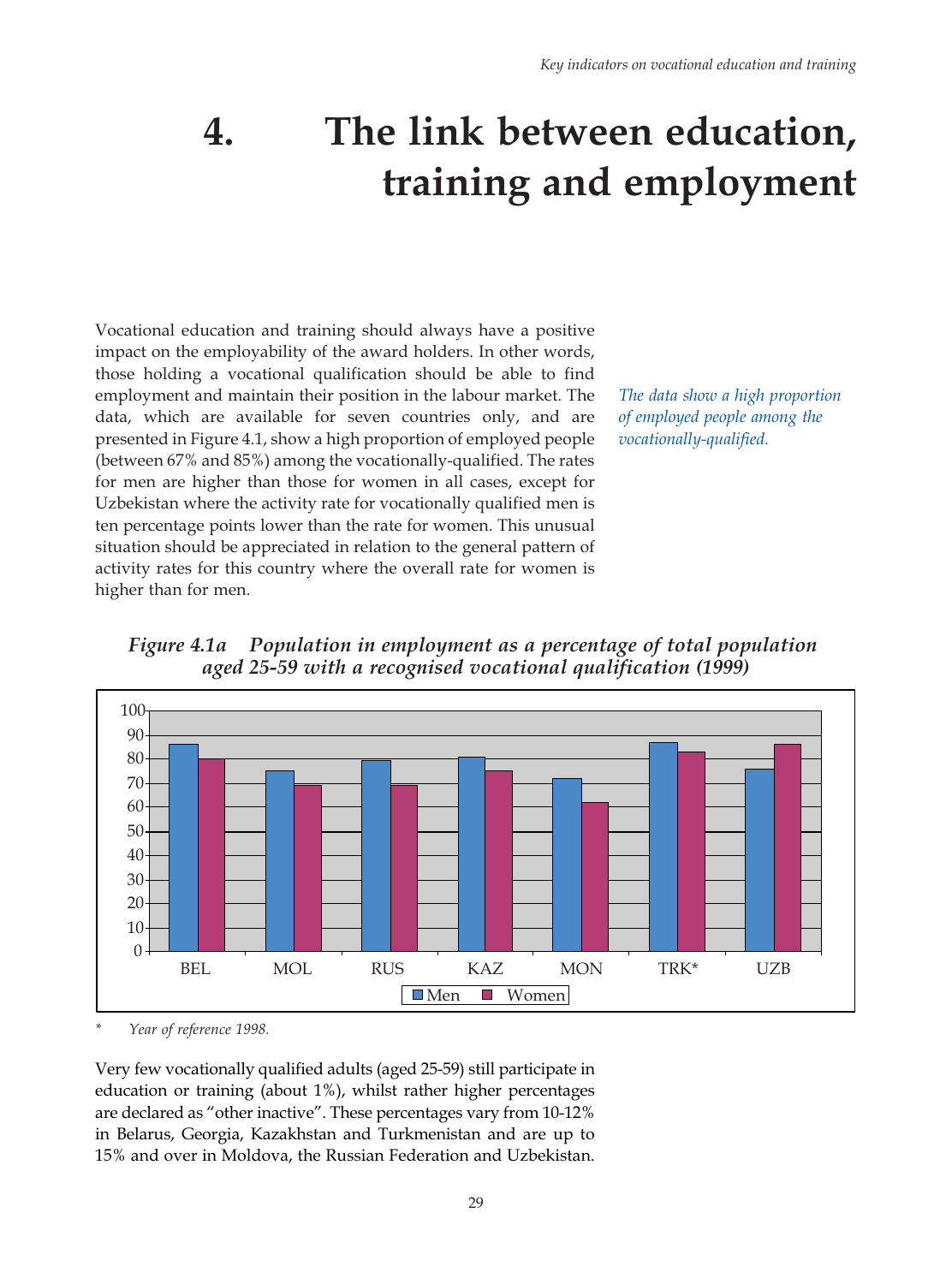The proportion reaches 28% in Mongolia. Not surprisingly, the proportion of the "other inactive" is about 10 percentage points higher for women than for men except in Uzbekistan where there are relatively more inactive males than females (22% versus 12%).

*Figure 4.1b Inactive population as a percentage of total population aged 25-59 with a recognised vocational qualification by gender (1999)*



*\* Year of reference 1998.*

*In 1999 the unemployment rates for holders of a vocational qualification were lower than for the total active population which suggests that vocational education and training does indeed make a difference in terms of employability in these countries.*

We can, with caution, compare the unemployment rates of those with a vocational qualification, with the overall unemployment rates of people over 25 years of age shown in the last column of Table 3.2 in annex 2. In 1999 the unemployment rates for holders of a vocational qualification were lower than for the total active population in Russia and Georgia, and to a lesser extent in Mongolia and Uzbekistan, which suggests that vocational education and training does indeed make a difference in terms of employability in these countries. In Belarus and Moldova, a vocational qualification does not seem to have a noticeable effect on unemployment. In Kazakhstan the unemployment rate for people with a vocational qualification is reported to be higher than for the active population in general. However, great caution is required when interpreting these figures which are not exempt from statistical flaws.

The transition from education to work is the process that characterises the situation of young people between 16 and 25 years of age.

The next set of figures distinguishes for the 16-25 year-olds, between the active population (the employed and unemployed) and the people who are inactive (in education and training or for other reasons).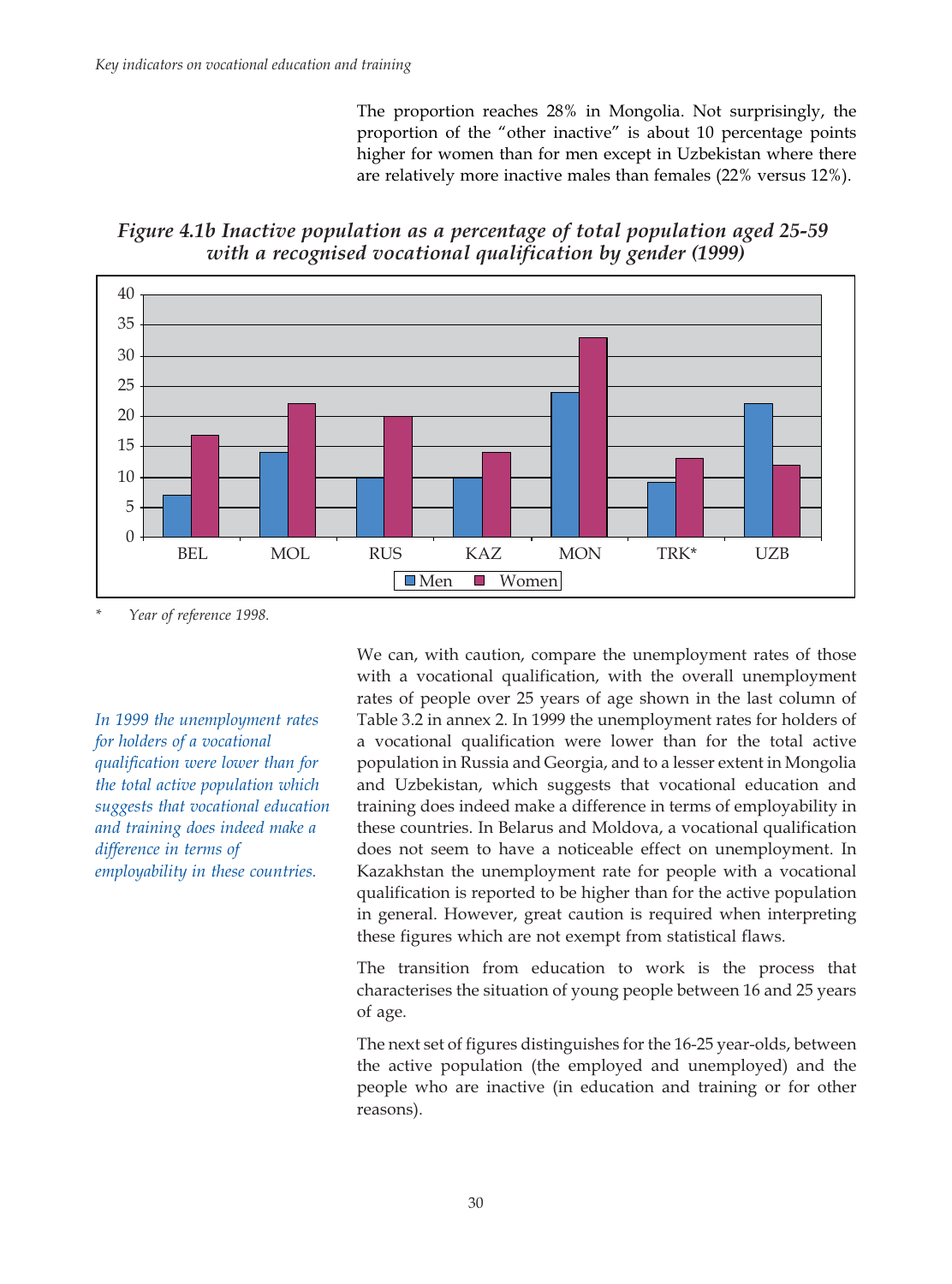The proportion of those in education or training at this age ranges from 31% to 43% in the Eastern European countries. It is, however, much higher in Georgia at 77% but somewhat lower in the Asian countries: 22% in both Mongolia and Uzbekistan, 31% in Kazakhstan but only 6% in Turkmenistan.



*Figure 4.2a Population aged 16-25 by working status (1999)*

*\* Year of reference 1998.*

However a substantial proportion of young people in this age-group are neither in education/training, nor in employment or seeking employment. The "other inactives" rate is over 20% in Moldova, Mongolia and Uzbekistan. In Belarus, Ukraine, Georgia, Kazakhstan and Turkmenistan it is between 12% and 17%. In the Russian Federation, in contrast to the other countries, the "other inactives" are under 10%. One explanation for these levels of inactivity may be the number of young people doing their military service, but also young people may be starting families or looking after older or sick relatives. It cannot, however, be ruled out that the numbers reported ad being "other inactives" may also contain those whose activity (employed, unemployed or in education and training) is unknown.

In the Eastern European countries about half of all 16-25 year olds, are already in the labour market, either employed or unemployed. It would appear from the data that higher proportions of this age-group are in employment in the Asian countries. While the rates for the Eastern European countries are between 31% and 45% for this age-group, the rate reported by Turkmenistan is 73% and it is 50% for Mongolia and Uzbekistan. The percentages who are unemployed are correspondingly lower in these countries.

*In the Eastern European countries about half of all 16-25 year olds, are already in the labour market.*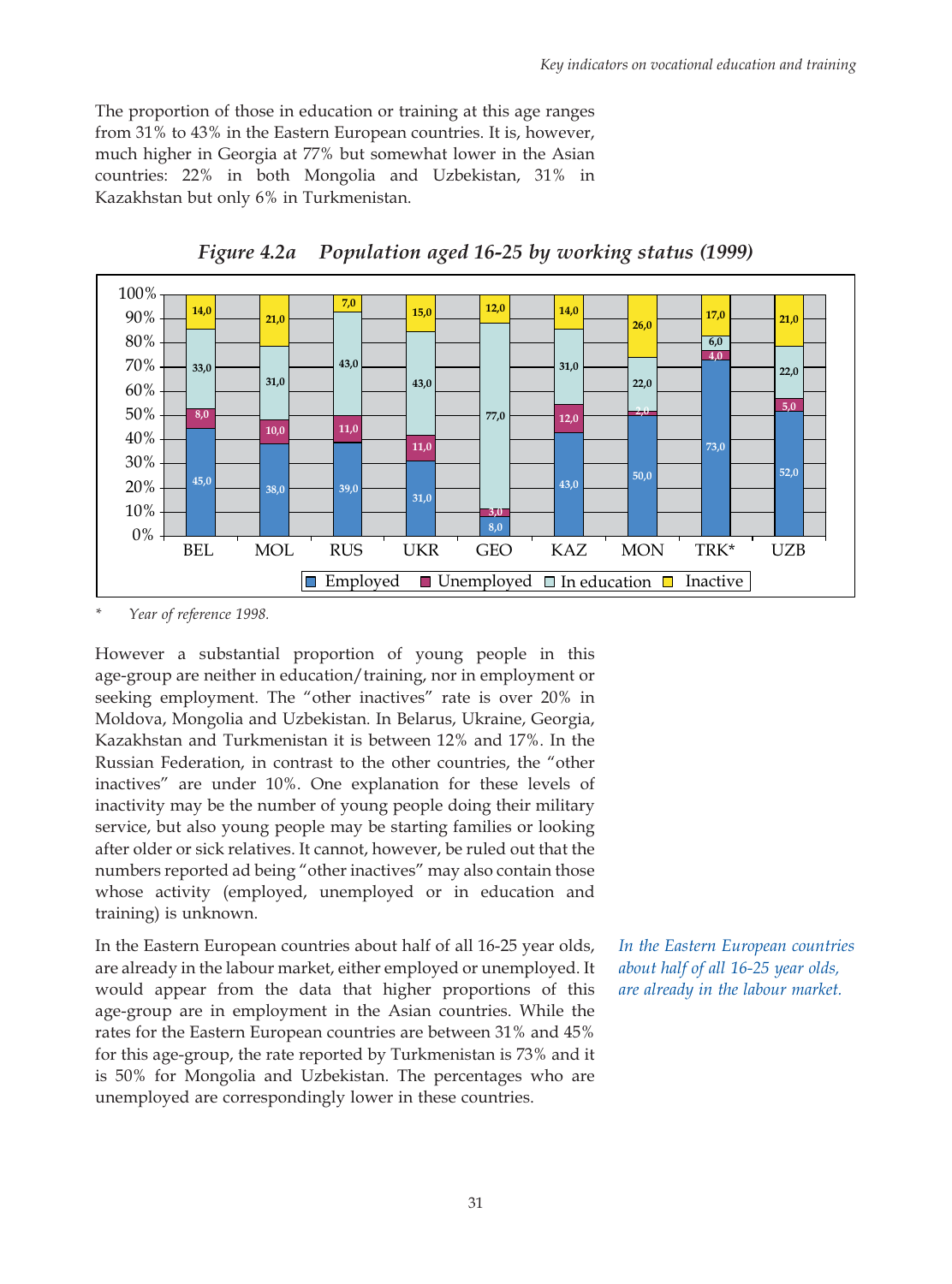

*Figure 4.2b Inactive population as a percentage of total population aged 16-25 by gender (1999)*

*\* Year of reference 1998.*

In five of the countries for which data are available (Rep. of Moldova, the Russian Federation, Kazakhstan, Mongolia and Uzbekistan) women aged 16-25 are more frequently enrolled in education or training than men (see Figures 4.3-4.4 and Tables 4.3-4.4 in annex 2). This may be accounted for by the fact that they are more likely than men to be enrolled in general education than in vocational education and training. There is also a slightly smaller "other inactive" population of women than of men in the Russian Federation, but higher percentages are declared as "other inactive" in Ukraine, Kazakhstan, Turkmenistan and Uzbekistan. As far as the labour market situation is concerned, a smaller proportion of women are in the labour market (employed or unemployed) than men in Moldova, Ukraine, Kazakhstan, Mongolia, Turkmenistan and Uzbekistan. The difference in rates varies from four percentage points in Turkmenistan to almost 20 percentage points in Kazakhstan. These figures have to be analysed with caution given the complex labour market situations in the transition economies (see above Section 3).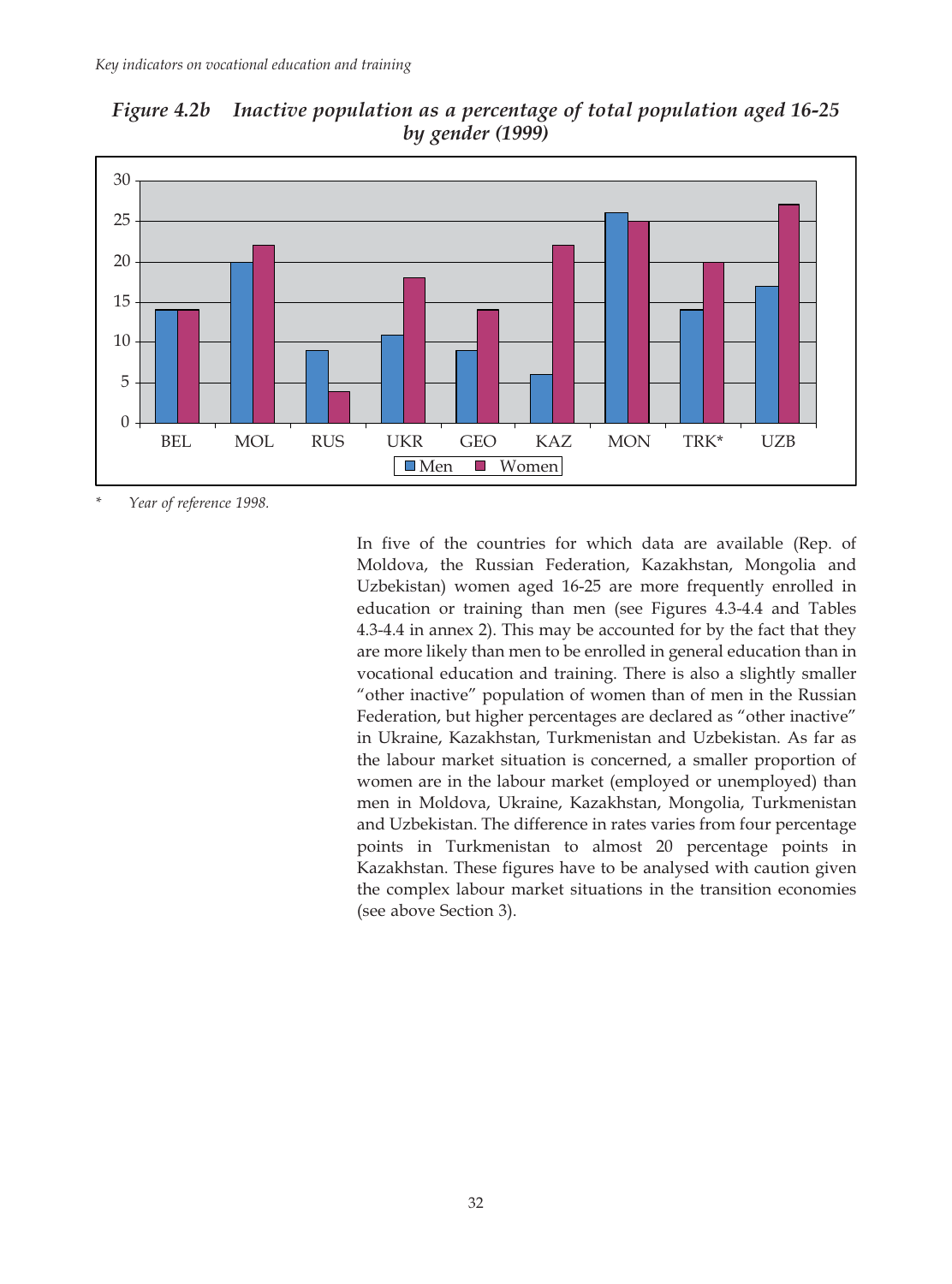# **5. Financing education and training**

Nearly all countries in the region experience severe difficulties in financing education and training. Accurate statistics to analyse the present situation are scarce. Nevertheless, an indication of the investment made by these countries in education and training is given by public expenditure on education and vocational education and training relative to GDP. By way of comparison, the OECD average in 1998 was 5.0% (5.7% when private expenditure is included).

Over time, expenditure on education and training is expected to increase relative to GDP as countries develop, reflecting the rising needs for a highly-skilled work force. The data shown in Figure 5.1 and Table 5.1 in annex 2, do not reflect a very clear trend. Some countries made progress over the 1995-1999 period but in others there was less spending in 1999, in comparison with the 1995 situation. In some cases the decrease is unusually marked pointing to a drastic drop in funding of the education and training system.

In the three Eastern European countries for which data were available for 1995 (Belarus, Rep. of Moldova and Ukraine), public expenditure on education and training represented between 5% and almost 9% of GDP. The 1999 figures for Rep. of Moldova (4.7%) and for Ukraine (3.7%) were much lower than the 1995 figures (8.7% and 5.4% respectively) whereas in Belarus there was little difference between the two years. No information was available for the Russian Federation for 1995 but the reported figure for 1999 is lower than for its neighbours at 2.8% which seems strikingly low. The case of the Russian Federation deserves further analysis, as the amount spent on vocational education and training only is not available. It may be that the figures reported for the Russian Federation reflect only expenditures by the state or national governments and exclude expenditures by other levels of governments at regional, district or local levels.

*Countries in the region experience severe difficulties in financing education and training.*

*In some cases the decrease is unusually marked pointing to a drastic drop in funding of the education and training system.*

*Public expenditure on education and training represented between 5% and almost 9% of GDP.*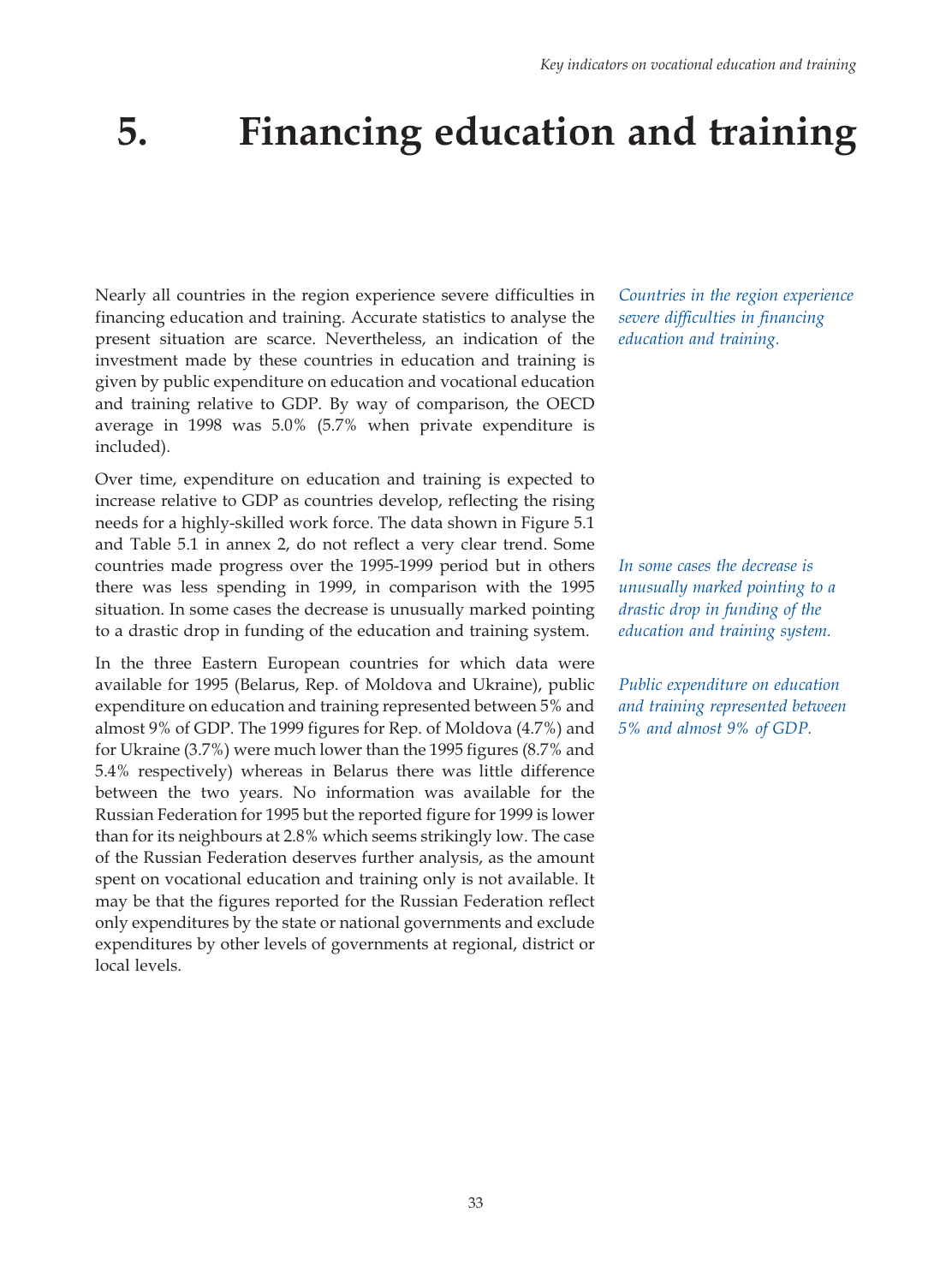

*Figure 5.1 Public expenditure on education as a percentage of GDP (1999)*

*\** Year of reference 1998.

In the Caucasus expenditure on education and training is lower than in the Eastern European countries and decreased between 1995 and 1999. In Azerbaijan it decreased from 3.5% to less than half a percent and in Armenia from 2.4% to just under 2%. These figures would appear to point to a critical funding situation.

In 1995 the Asian countries devoted between 4% and 6.5% of their GDP to education (with the exception of Turkmenistan (1%). The levels were slightly lower than in the Eastern European countries. In 1999 the percentage was lower in Kazakhstan (down from 4.5% in 1995 to 3.9%) and in Kyrgyzstan (down from 6.6% to 3.4%). Expenditure on education relative to GDP had however increased in Mongolia where it rose from 5.5% to 7.4%, Turkmenistan (rising from 1.1% to 4.3%) and in Uzbekistan with a rise from 3.8% to 4.8%.

Throughout the New Independent States and Mongolia public expenditure on vocational education and training represents a small percentage of the total public expenditure on education. This is common in all countries, but the differences are very large and bear no relationship with enrolment patterns. It may be explained by difficulties in separating expenditure on education from expenditure on vocational education and training.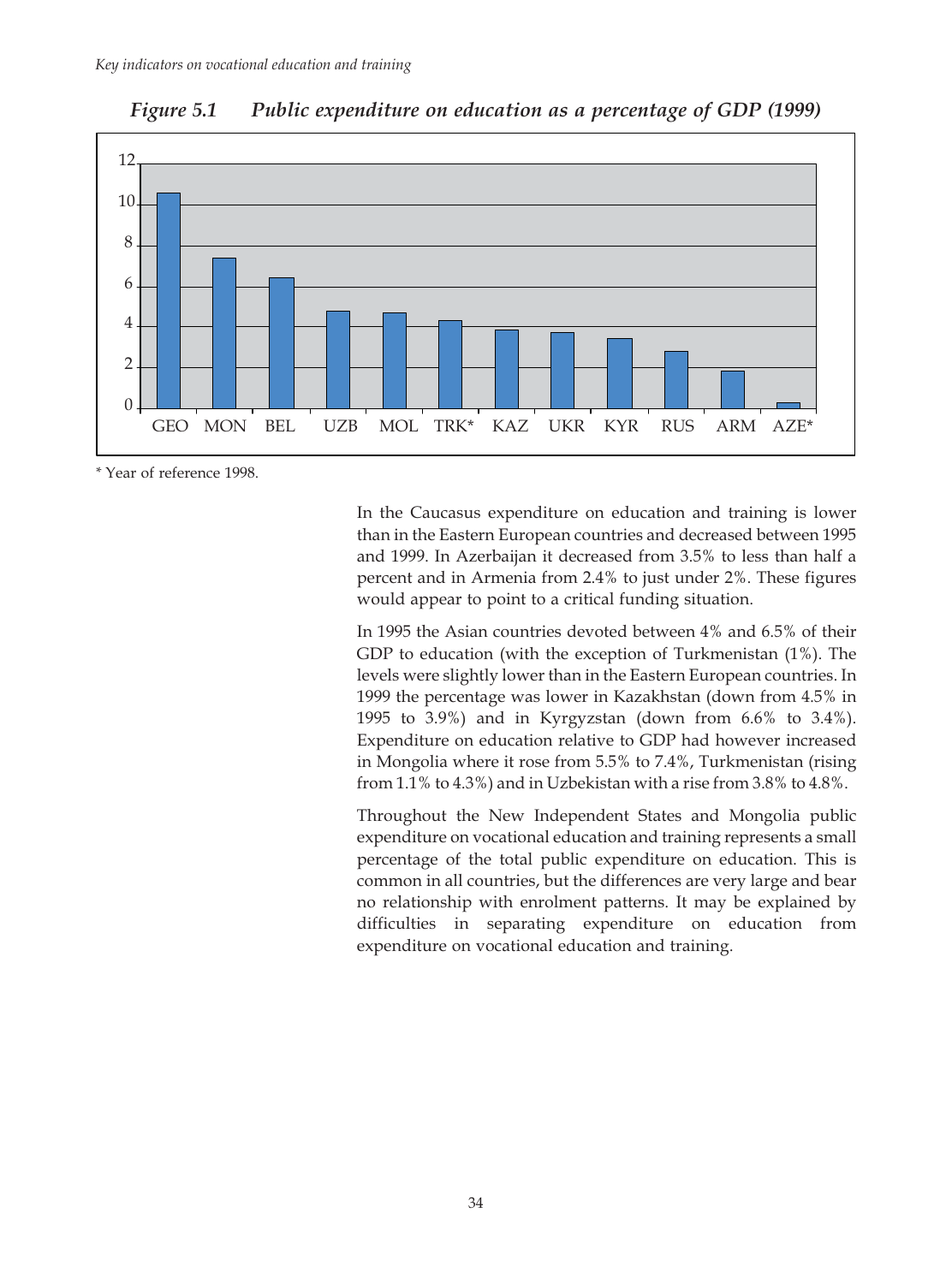

- 1. From 1995 to 1999 in the and Mongolia there was an increase of 9% in the total population of 14-19 year-olds bringing a rising demand for education and training. The number of people aged 14-19 enrolled in education and training also increased in the same period by 35%, faster than the total population (+9%) which suggests that more young people are staying on after the end of compulsory education.
- 2. Participation rates of 14-19 year olds rose considerably (over 20 percentage points) in the Eastern European countries between 1995 and 1999 and to a lesser extent in the Asian countries. The data available indicate a probable decrease in the Caucasus. Participation rates are higher for young women than for young men in most countries of the region.
- 3. Concerning participation by age, the rates are lower in 1999 than the OECD average for 17 and 18 year-olds for the New Independent States and Mongolia taken as a whole. In the Caucasus the decrease in participation starts after the age of 14 whereas in the Asian countries it is after the age of 16 or 17.
- 4. One-quarter of the 14-19 year-olds in the New Independent States and Mongolia were not enrolled in education or training in 1999, no doubt for a range of reasons among which may be inadequate provision, problems of access to education (particularly in the Asian countries and the Caucasus); reductions in the duration of compulsory education; poverty and rurality and also military service.
- 5. In 1999 three-quarters of 14-19 year-olds were in education or training. Just over half the enrolments were in general secondary education and 12.5% on secondary vocational education and training courses but with some variations among the countries. The remainder were enrolled in post-secondary programmes.
- 6. At upper secondary level (ISCED 3) the ratio of enrolments in general education as compared with vocational education and training was 63% to 37% in the New Independent States and Mongolia. Almost 70% of women enrolled at ISCED level 3 were in general education compared with about 60% of men. These figures compare with an OECD average of 49% for general education to 51% for vocational education and training in 1999.
- 7. At ISCED level 3, the graduation rate from general education is 61% compared with 30% from vocational education, and with 42% and 47% respectively for the OECD countries.
- 8. Overall labour market activity rates in 1999 were high (66%) in the New Independent States and Mongolia, which is not far below the EU-15 rate of 71%. In New Independent States and Mongolia women had a comparable rate to those in the EU member states (61% as compared to 63%) but men had a lower rate (71% as compared to 79%). These rates may however hide relatively high levels of under employment in the region.
- 9. The data suggest that unemployment rates for holders of a vocational qualification were higher than for the whole active population (although a direct comparison is not possible on the basis of the data collected).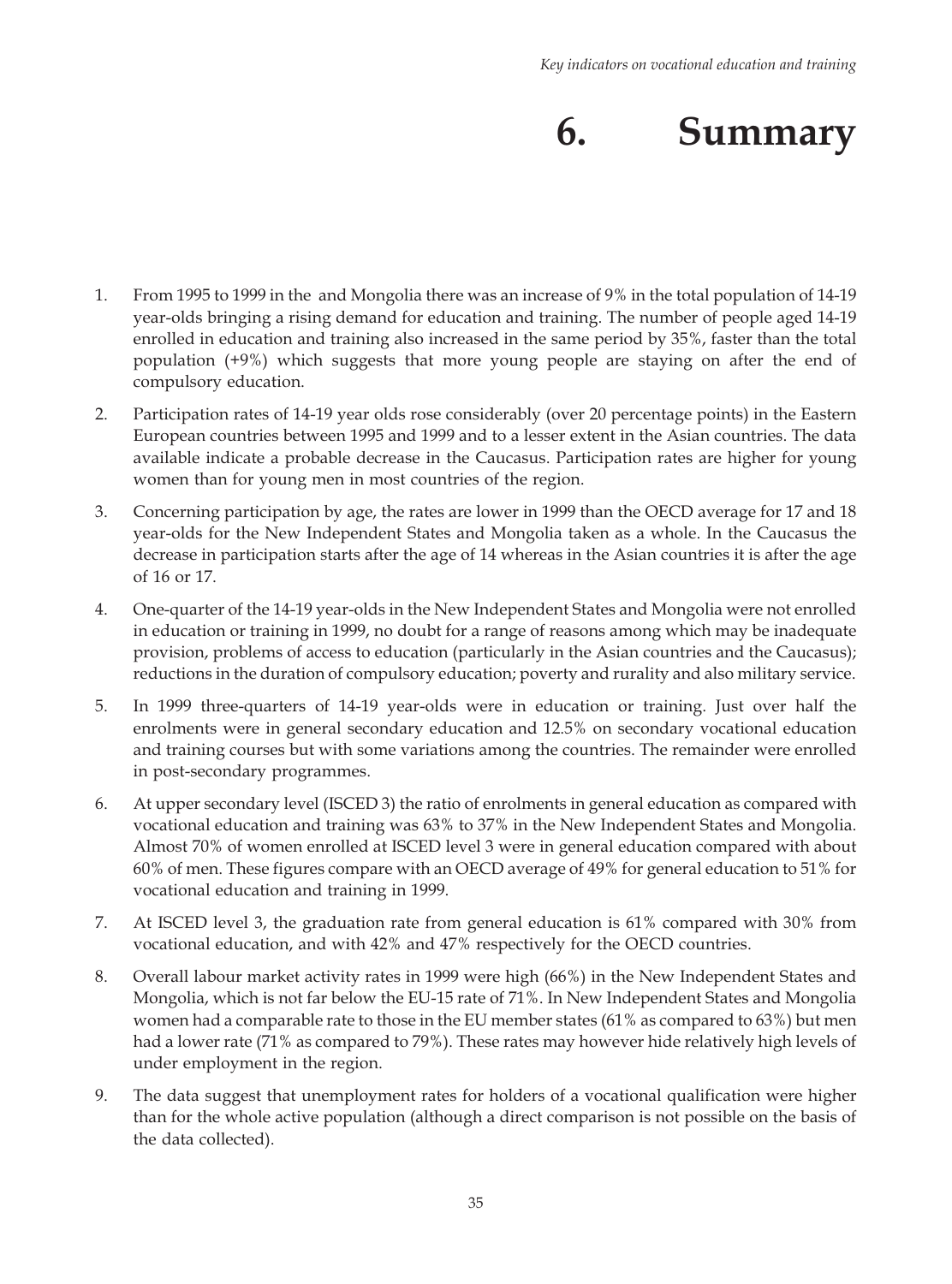- 10. Within the 16-25 year-old age group the proportion in education and training in 1999 varied considerably ranging from about 6% in Turkmenistan, to over 20% in Mongolia and Uzbekistan, and from between 30 and 40% in the Eastern European countries and Kazakhstan to over 70% in Georgia. More young women than young men in this age-group were in education and training. For the same age-group, about half were in the labour market in the Eastern European and Asian countries.
- 11. The proportion of GDP devoted to education and training differs markedly among countries, with the Russian Federation and the Caucasus lagging behind. About half of the countries experienced a substantial decline in the proportion of GDP devoted to education and training between 1995 and 1999.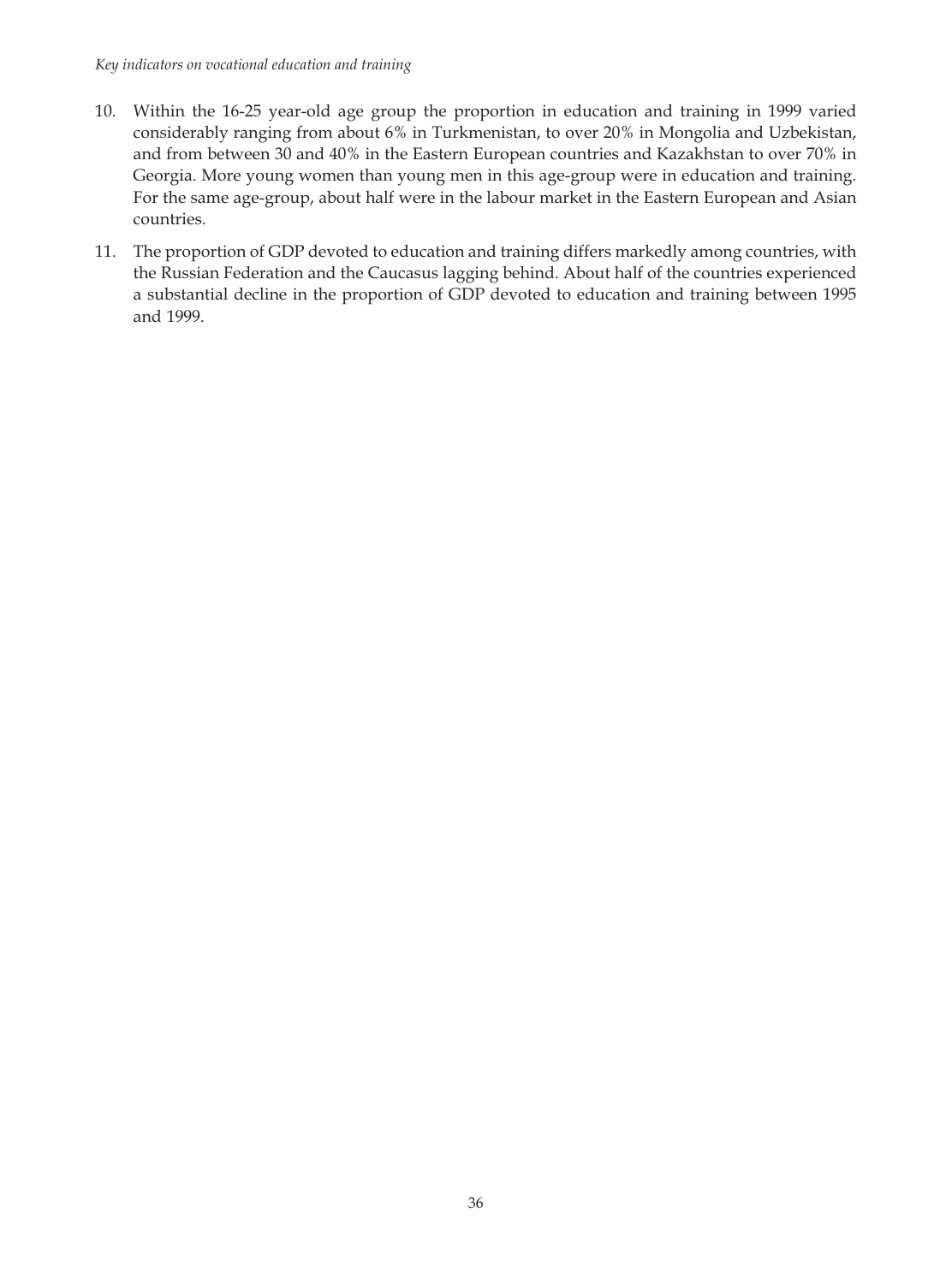# **Annex 1 - International Standard Classification of Education (ISCED)**

# *Summary of the descriptions of each ISCED97 level:*

## *ISCED 0 Pre-primary Education*

This is the initial stage of organised instruction designed primarily to introduce very young children to a school-type environment. Such programmes are school- or centre-based (which distinguishes them from childcare programmes) and be designed for children aged at least 3 years.

## *ISCED 1 Primary Education (or the First Stage of Basic Education)*

This stage marks the beginning of systematic studies in reading, writing and mathematics. Programmes are normally designed on a unit or project basis (often with one teacher for all or most of the time) rather than on a subject basis (with different teachers for different subjects). The customary or legal entry age to this level is usually not less than 5 years and not more than 7 years.

## *ISCED 2 Lower Secondary Education (or the Second Stage of Basic Education)*

This stage usually marks the beginning of subject based teaching (with different teachers for different subjects). It is designed to complete the provision of basic education which began in ISCED 1 and to lay the foundation for life-long learning. The full implementation of basic skills occurs at this level.

# *ISCED 3 (Upper) Secondary Education*

Even more specialisation is observed at this level than at ISCED 2. Teachers usually need to be more highly qualified than those teaching in ISCED 2. This stage often begins at the end of compulsory schooling. The entrance age is typically 15 or 16. The entrance requirement is usually successful completion of ISCED 2.

This stage is further sub-divided according to the destination for which the programmes have been designed:

**ISCED 3A** programmes are designed for direct access to ISCED 5A.

**ISCED 3B** programmes are designed for direct access to ISCED 5B (but not ISCED 5A).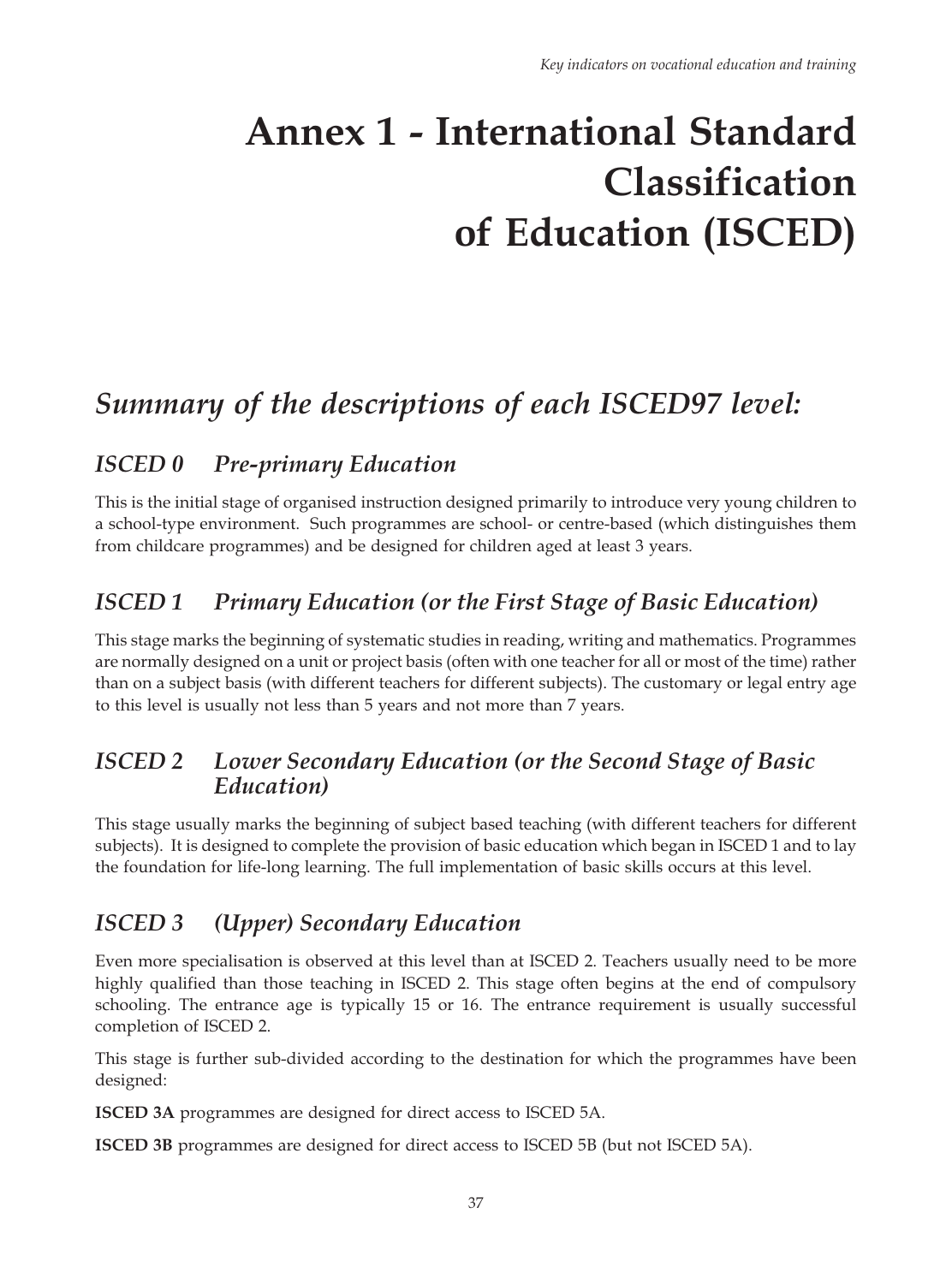**ISCED 3C** programmes do not lead directly to tertiary education. It is not possible for students in these programmes to progress to either ISCED 5A or 5B unless they also complete ISCED 3A, 3B or 4A.

# *ISCED 4 Post-Secondary Non-Tertiary Education*

This stage captures programmes which straddle the boundary between upper secondary and post-secondary education. In some countries such programmes may be regarded as upper secondary education and in others post-secondary. The content of such programmes is not sufficient for them to be regarded as tertiary programmes. They are often not significantly more advanced than programmes at ISCED 3 but they serve to broaden the knowledge of students who have already completed an ISCED 3 programme. ISCED 4 includes programmes designed to prepare students for entry to tertiary education who may, for example, have completed an ISCED 3 programme which did not give access to the programme of their choice. It also includes programmes designed to broaden knowledge (often in a vocational area) gained at ISCED 3 but whose theoretical content is insufficient to be regarded as tertiary education.

This stage is further sub-divided according to the destination for which the programmes have been designed:

**ISCED 4A** programmes are designed for direct access to ISCED 5.

**ISCED 4B** programmes are designed primarily for direct access to the labour market and do not give access to ISCED 5 (although, in some cases, the ISCED 3 qualifications of participants may give access to ISCED 5).

## *ISCED 5 First Stage of Tertiary Education*

This level consists of programmes whose educational content is more advanced than that offered at ISCED 3. Entry to these programmes requires the successful completion of programmes at ISCED 3A, 3B or 4A.

This stage is further sub-divided according to the destination for which the programmes have been designed:

**ISCED 5A** programmes are largely theoretically based and are intended to give access either to the advanced research programmes found in ISCED 6 or to professions with high skills requirements (eg medical doctors). It may be necessary to take more than one qualification at ISCED 5A (eg a Bachelor's and then a Master's) before entering ISCED 6.

**ISCED 5B** programmes focus on occupationally specific skills geared for direct access to the labour market. They are often, but not always, shorter than programmes at ISCED 5A. Although their theoretical content is significantly beyond that offered at ISCED 3 it is usually insufficient to give access to advanced research programmes (without first completing a programme at ISCED 5A).

# *ISCED 6 Second Stage of Tertiary Education*

This level is reserved for programmes which lead to the award of an advanced research qualification (usually at the doctorate level or beyond). The programmes are devoted to advanced study and original research and are not based on course-work alone.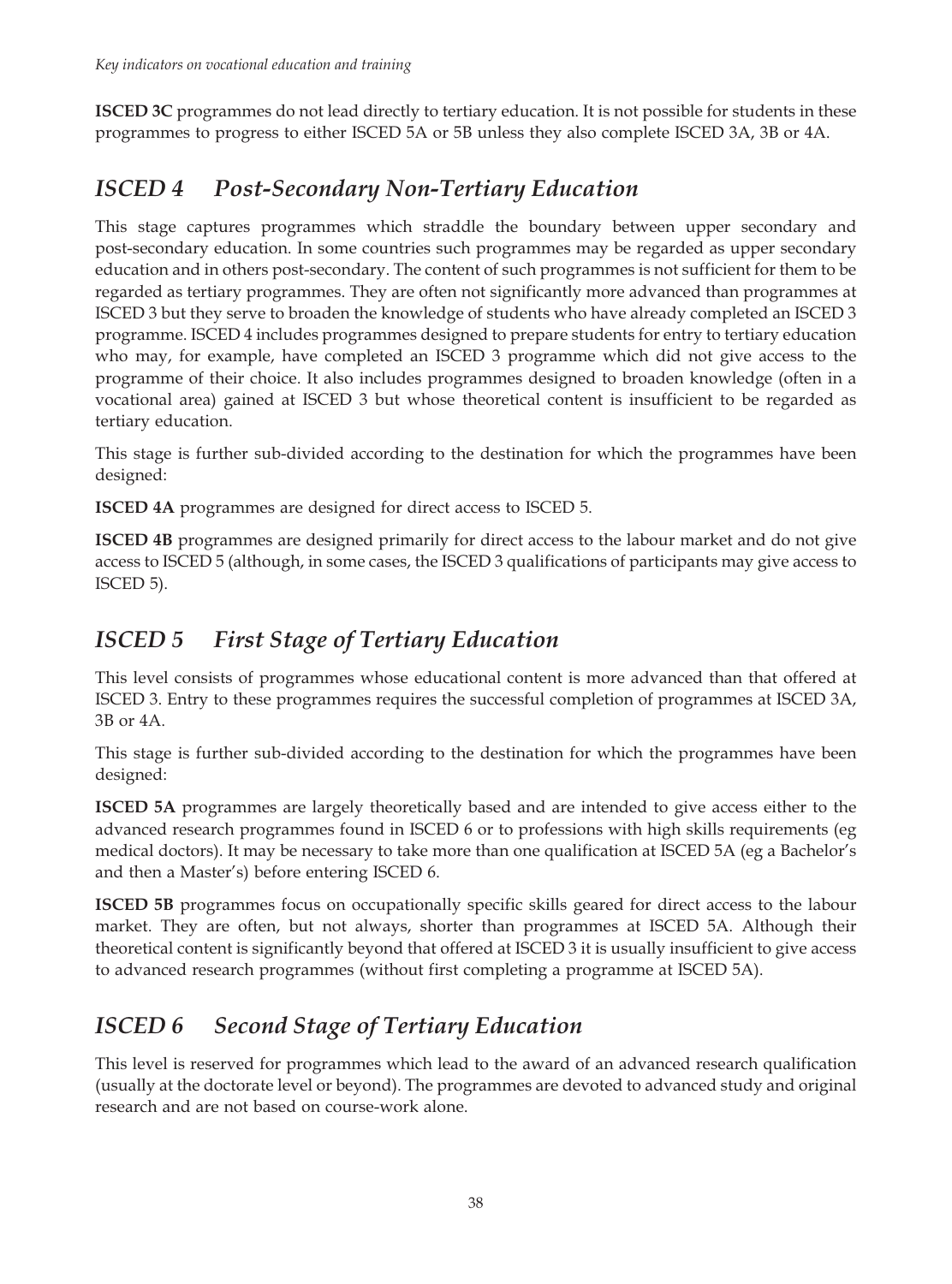# **Annex 2 - Data used in this publication**

| Table 1.1 |                                                                          |
|-----------|--------------------------------------------------------------------------|
| Table 1.2 | Population aged 14-19 as percentage of the total population 42           |
| Table 2.1 | Total enrolment in education and training of people aged 14-19 (1999) 43 |
| Table 2.2 | Participation rates in education and training of people                  |
| Table 2.3 | Participation rates in education and training of people                  |
| Table 2.4 | Distribution of students aged 14-19 by type of programme (1999)46        |
| Table 2.5 | Distribution of enrolments at ISCED level 3 by gender (1999*)47          |
| Table 2.6 |                                                                          |
| Table 2.7 | Enrolment at ISCED level 3 by type of programme and gender 49            |
| Table 2.8 | Enrolment at ISCED level 3 by type of programme and gender 50            |
| Table 2.9 | Graduation rate at ISCED level 3 as a percentage of total population     |
| Table 3.1 |                                                                          |
| Table 3.2 |                                                                          |
| Table 3.3 |                                                                          |
| Table 3.4 |                                                                          |
| Table 4.1 | Population aged 25-29 holding a recognised vocational qualification      |
| Table 4.2 |                                                                          |
| Table 4.3 |                                                                          |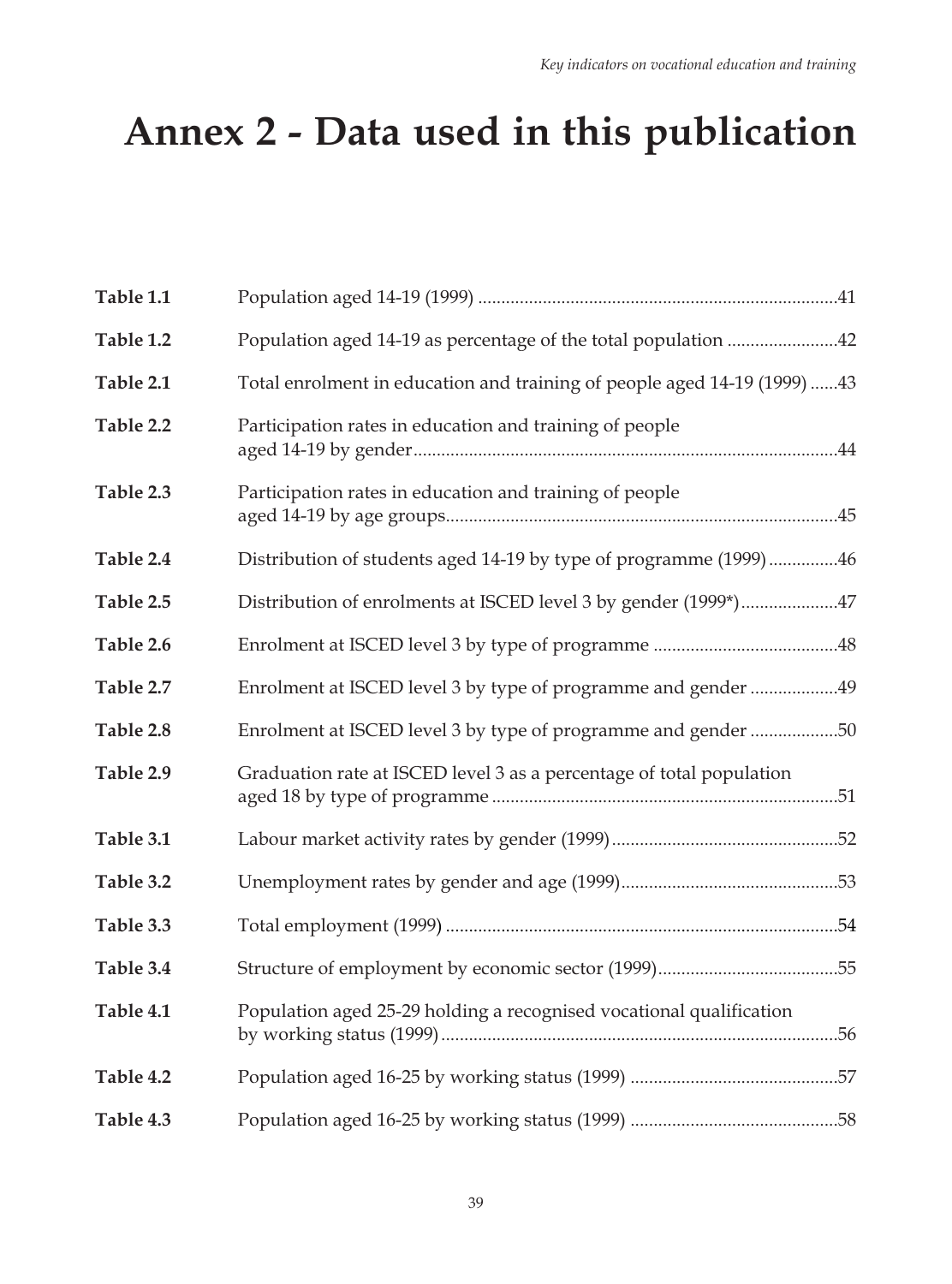- **Table 4.4** Population aged 16-25 by working status (1999) .............................................59
- **Table 5.1** Public expenditure on education and training as a percentage of GDP.......60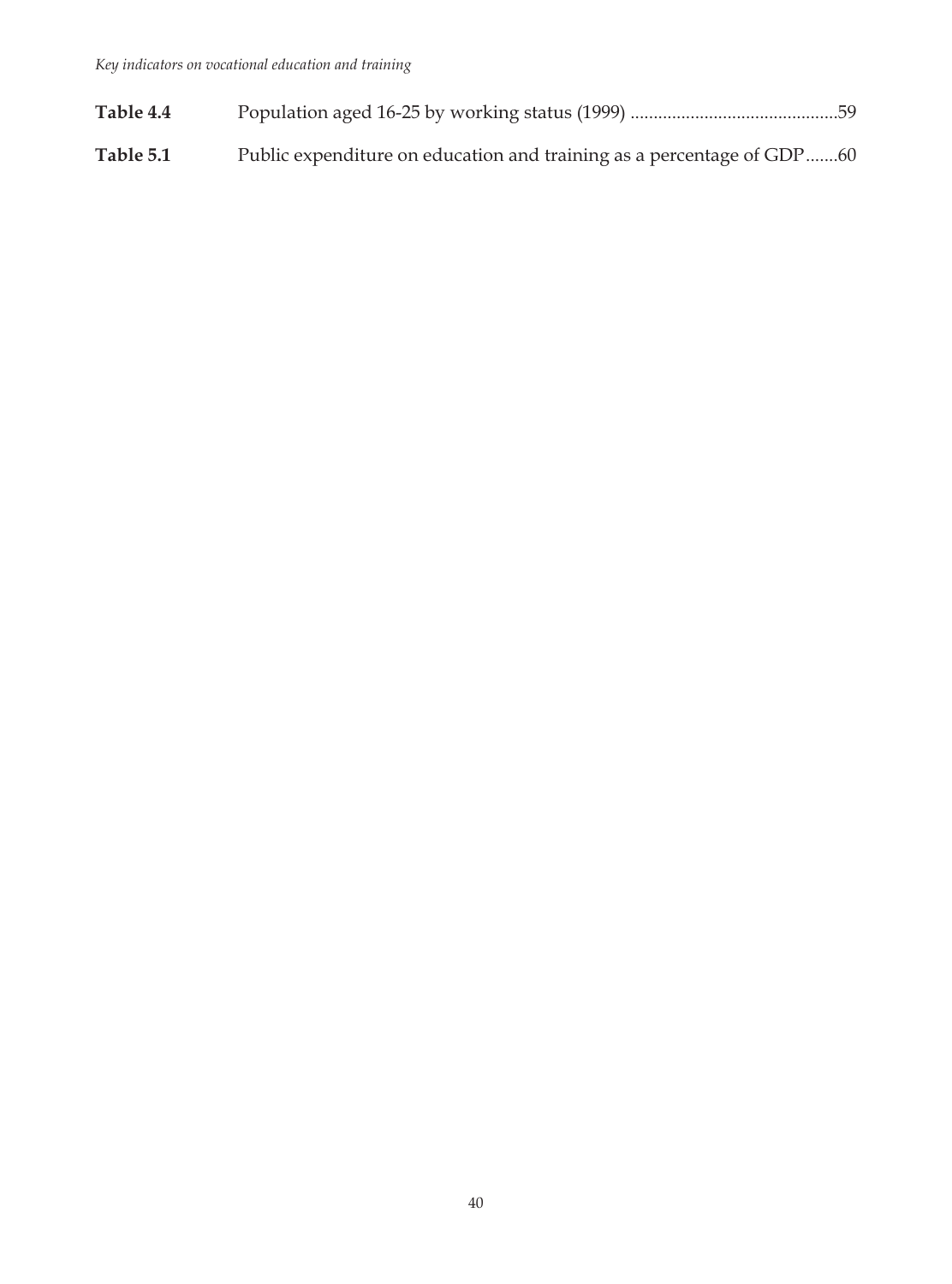Table 1.1 Population aged 14-19 (1999) *Table 1.1 Population aged 14-19 (1999)*

|                                                                        | Population aged 14-19 (Thousands) | Percentage change (1995 = 100) |
|------------------------------------------------------------------------|-----------------------------------|--------------------------------|
| Eastern European Countries                                             | 20.049                            | 108.2                          |
| <b>BEL</b>                                                             | 973                               | 107.0                          |
| <b>NOL</b>                                                             | 377                               | 99.5                           |
| <b>RUS</b>                                                             | 14.170                            | 110.1                          |
| UKR                                                                    | 4.529                             | 103.7                          |
| Caucasus Countries                                                     | 1.857                             | n.a                            |
| AZE(1)                                                                 | 926                               | 113.2                          |
| <b>ARM</b>                                                             | 444                               | 110.4                          |
| GEO <sub>(2)</sub>                                                     | 487                               | n.a                            |
| <b>Asian Countries</b>                                                 | 6.499                             | 112.1                          |
| KAZ                                                                    | 1.710                             | 96.5                           |
| <b>KYR</b>                                                             | 610                               | 111.7                          |
| <b>NON</b>                                                             | 324                               | 188.4                          |
| TRK(1)                                                                 | 601                               | 108.5                          |
| UZB                                                                    | 3.254                             | 118.2                          |
| $\widehat{\mathcal{E}}$<br>TOTAL (New Independent States and Mongolia) | 28.405                            | 109.3                          |

*(1) Figures are for 1995 and 1998.*

Figures are for 1995 and 1998.<br>The population aged 14-19 years is not available for 1995.<br>Excluding Georgia. *(2) The population aged 14-19 years is not available for 1995. (3) Excluding Georgia.*  $\widehat{\theta}$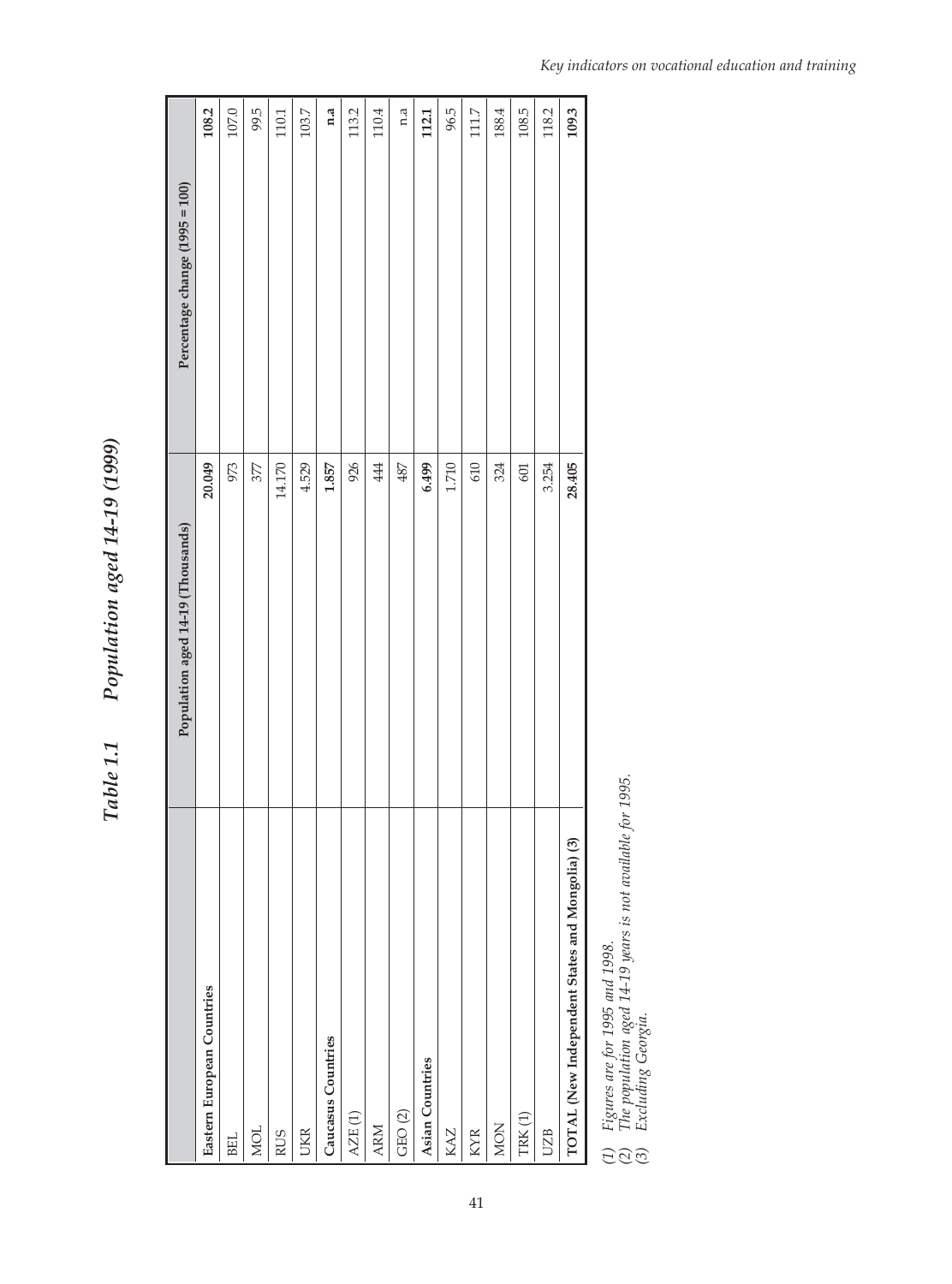|                                                                         | 1995     | 1999     |
|-------------------------------------------------------------------------|----------|----------|
| Eastern European Countries                                              | 8.7      | 9.6      |
| <b>BEL</b>                                                              | 8.8      | 9.7      |
| <b>NOL</b>                                                              | $10.3\,$ | $10.3\,$ |
| <b>RUS</b>                                                              | 8.7      | 9.7      |
| UKR                                                                     | 8.5      | 9.1      |
| Caucasus Countries                                                      | n.a      | 11.6     |
| $AZE(1)$                                                                | 10.9     | 12.2     |
| <b>ARM</b>                                                              | $10.7\,$ | $11.7\,$ |
| GEO                                                                     | n.a      | $10.6\,$ |
| <b>Asian Countries</b>                                                  | $11.6$   | 12.6     |
| KAZ                                                                     | $11.1\,$ | 11.5     |
| <b>KYR</b>                                                              | 11.9     | 12.6     |
| <b>MON</b>                                                              | 7.7      | 13.6     |
| TRK(1)                                                                  | 12.6     | 12.6     |
| UZB                                                                     | $12.0$   | 13.2     |
| $\widehat{\mathfrak{a}}$<br>TOTAL (New Independent States and Mongolia) | 9.3      | 10.3     |

Population aged 14-19 as percentage of the total population *Table 1.2 Population aged 14-19 as percentage of the total population* Table 1.2

Figures for Azerbaijan and for Turkmenistan are for 1995 and 1997.<br>The figure for 1995 is excluding Georgia. (1) Figures for Azerbaijan and for Turkmenistan are for 1995 and 1997. *(2) The figure for 1995 is excluding Georgia.*  $\widehat{\epsilon}$ 

*Key indicators on vocational education and training*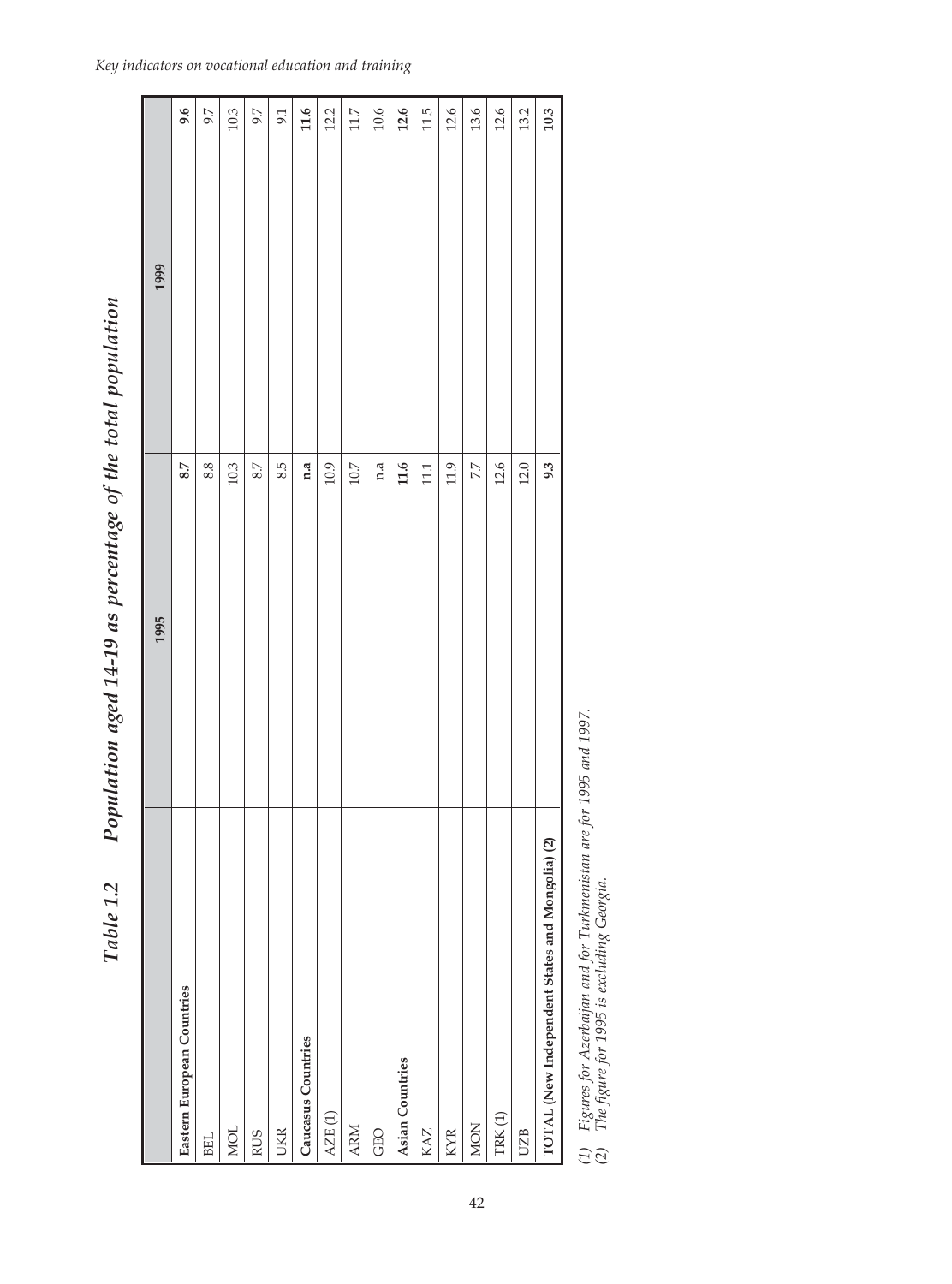| 00 L/ 01-1                                                                                                     |
|----------------------------------------------------------------------------------------------------------------|
| <b>クソファ コン コース</b>                                                                                             |
| $\mathbf{C}$                                                                                                   |
| eaucation and training of people agea                                                                          |
|                                                                                                                |
|                                                                                                                |
|                                                                                                                |
|                                                                                                                |
|                                                                                                                |
|                                                                                                                |
|                                                                                                                |
| $0$ $\int$ $\alpha$ $\mu$ $\alpha$ $\int$ $\alpha$ $\mu$ $\alpha$ $\mu$ $\alpha$ $\mu$ $\alpha$ $\mu$ $\alpha$ |
|                                                                                                                |
| $\begin{array}{c} \end{array}$                                                                                 |
| $T_{\alpha} L I_{\alpha}$<br>$\overline{\phantom{a}}$                                                          |

|                                             | Thousands | Percentage change (1995 = 100) |
|---------------------------------------------|-----------|--------------------------------|
| Eastern European Countries                  | 15.986    | 144.4                          |
| <b>BEL</b>                                  | 769       | 122.4                          |
| NOL                                         | 252       | 116.4                          |
| RUS                                         | 11.577    | 157.2                          |
| <b>UKR</b>                                  | 3.388     | 118.4                          |
| Caucasus Countries                          | 979       | 91.8                           |
| $AZE^*$                                     | 485       | 77.3                           |
| <b>ARM</b>                                  | 242       | 124.8                          |
| GEO                                         | 252       | 102.9                          |
| Asian Countries                             | 3.851     | 117.5                          |
| KAZ                                         | 1.190     | 127.7                          |
| <b>KYR</b>                                  | 404       | 142.1                          |
| <b>MON</b>                                  | 159       | 119.1                          |
| TRK*                                        | 244       | 92.6                           |
| <b>UZB</b>                                  | 1.854     | 111.4                          |
| TOTAL (New Independent States and Mongolia) | 20.816    | 135.0                          |
|                                             |           |                                |

Figures for Azerbaijan and Turkmenistan are for 1998. *\* Figures for Azerbaijan and Turkmenistan are for 1998.*

 $\star$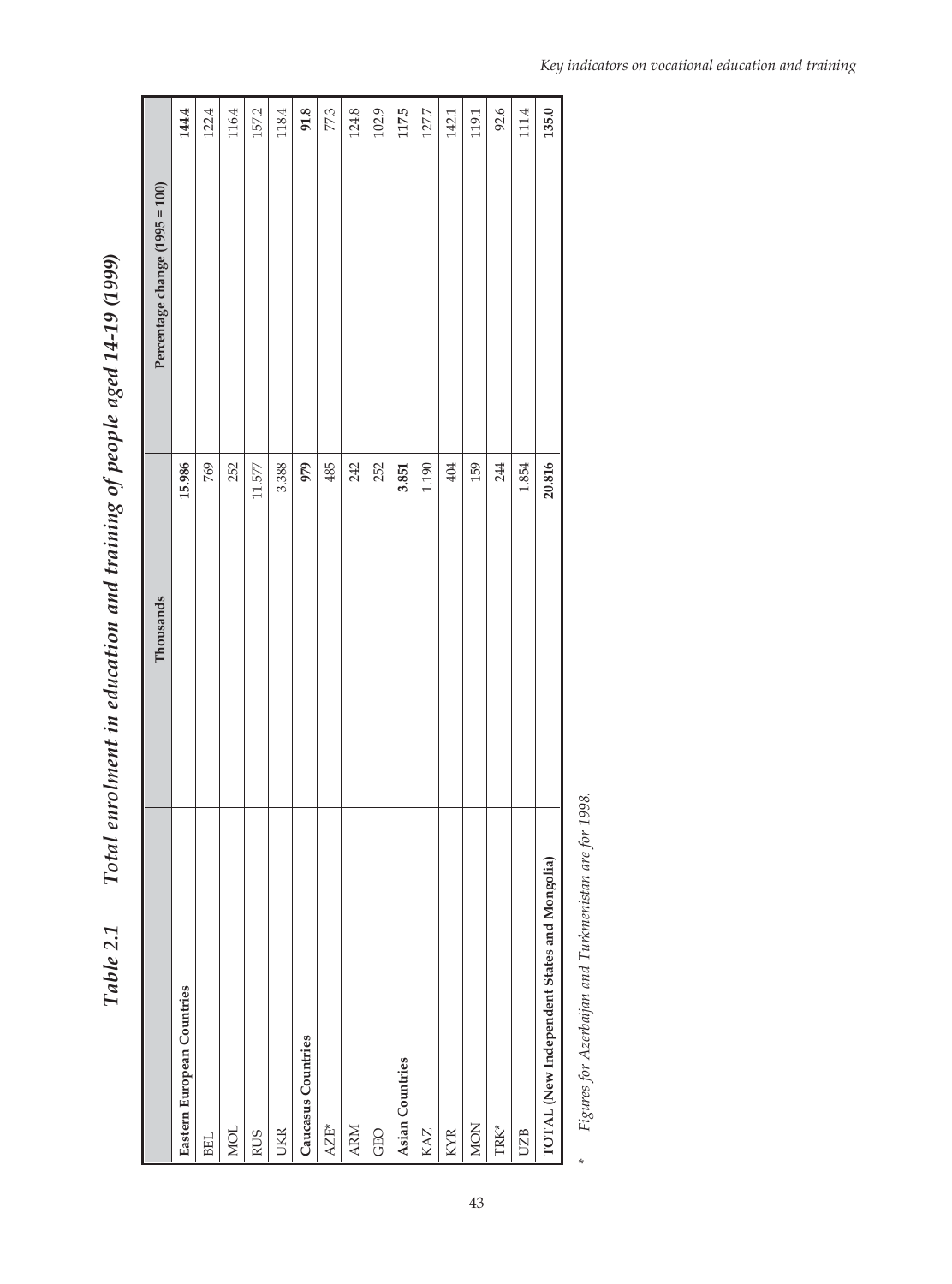|                                                    |       | 1995 |       |              | 1999 |       |
|----------------------------------------------------|-------|------|-------|--------------|------|-------|
|                                                    | TOTAL | Men  | Women | <b>TOTAL</b> | Men  | Women |
| Eastern European Countries                         | 59.8  | n.a. | n.a.  | 79.7         | 76.2 | 83.4  |
| <b>BEL</b>                                         | 69.1  | n.a. | n.a.  | 79.0         | 77.2 | 80.9  |
| <b>NOL</b>                                         | 57.2  | 57.5 | 56.9  | 66.9         | 60.7 | 74.2  |
| RUS(1)                                             | 57.2  | 52.1 | 62.5  | 81.7         | 77.3 | 86.2  |
| UKR                                                | 65.5  | 63.0 | 68.1  | 74.8         | 73.7 | 75.9  |
| Caucasus Countries                                 | n.a.  | n.a. | n.a.  | 52.7         | 53.6 | 51.8  |
| AZE(2)                                             | 76.8  | 75.9 | 77.6  | 52.3         | 57.7 | 46.8  |
| <b>ARM</b>                                         | 48.2  | n.a. | n.a.  | 54.4         | 48.8 | 60.4  |
| GEO <sub>(3)</sub>                                 | n.a.  | n.a. | n.a.  | 51.8         | 50.2 | 53.4  |
| Asian Countries                                    | 54.4  | 52.1 | 56.8  | 59.3         | 57.7 | 60.9  |
| KAZ                                                | 52.6  | 47.7 | 57.6  | 69.6         | 66.7 | 72.5  |
| <b>KYR</b>                                         | 52.1  | 49.4 | 54.9  | 66.2         | 62.8 | 69.6  |
| MON(4)                                             | 32.0  | 23.4 | 40.1  | 49.5         | 41.9 | 57.3  |
| $TRK(2)$                                           | 47.0  | 48.7 | 45.2  | 40.5         | 42.0 | 39.0  |
| UZB                                                | 58.8  | 57.7 | 60.0  | 57.0         | 56.5 | 57.5  |
| TOTAL (New Independent<br>States and Mongolia) (5) | 58.9  | n.a  | n.a   | 73.3         | 70.5 | 76.1  |

Participation rates in education and training of people aged 14-19 by gender Table 2.2 Participation rates in education and training of people aged 14-19 by gender Table 2.2

Figures for "Sec.VET with mat.exam" are not available for 1995. *(1) Figures for "Sec.VET with mat.exam" are not available for 1995.*  $\bigcirc$ 

Figures for "Sec.VET with qual." and for "Post/Sec.Voc.Tech." are not available for 1995 and 1999.

*(2) Figures for Azerbaijan and Turkmenistan are for 1998.*

1 igures Jou Sec. v L1 with numericant are not numerized by 12001.<br>Figures for "Sec. VET with qual." and for "Post/Sec. Voc.Tech." are not available for 1995 and 1999.<br>Figures for Azerbaijan and Turkmenistan are for 1998.<br> (4) Figures of the total population for 14, 15 and 19 year-olds are not available for Mongolia for 1995. Enrolment rates for 1995 are based on the figures for 16, 17 and 18 year-olds only. *(3) The population aged 14-19 years is not available for 1995.*  $\Omega \odot \theta$ 

*(5) The figure for 1995 is excluding Georgia.*  $\odot$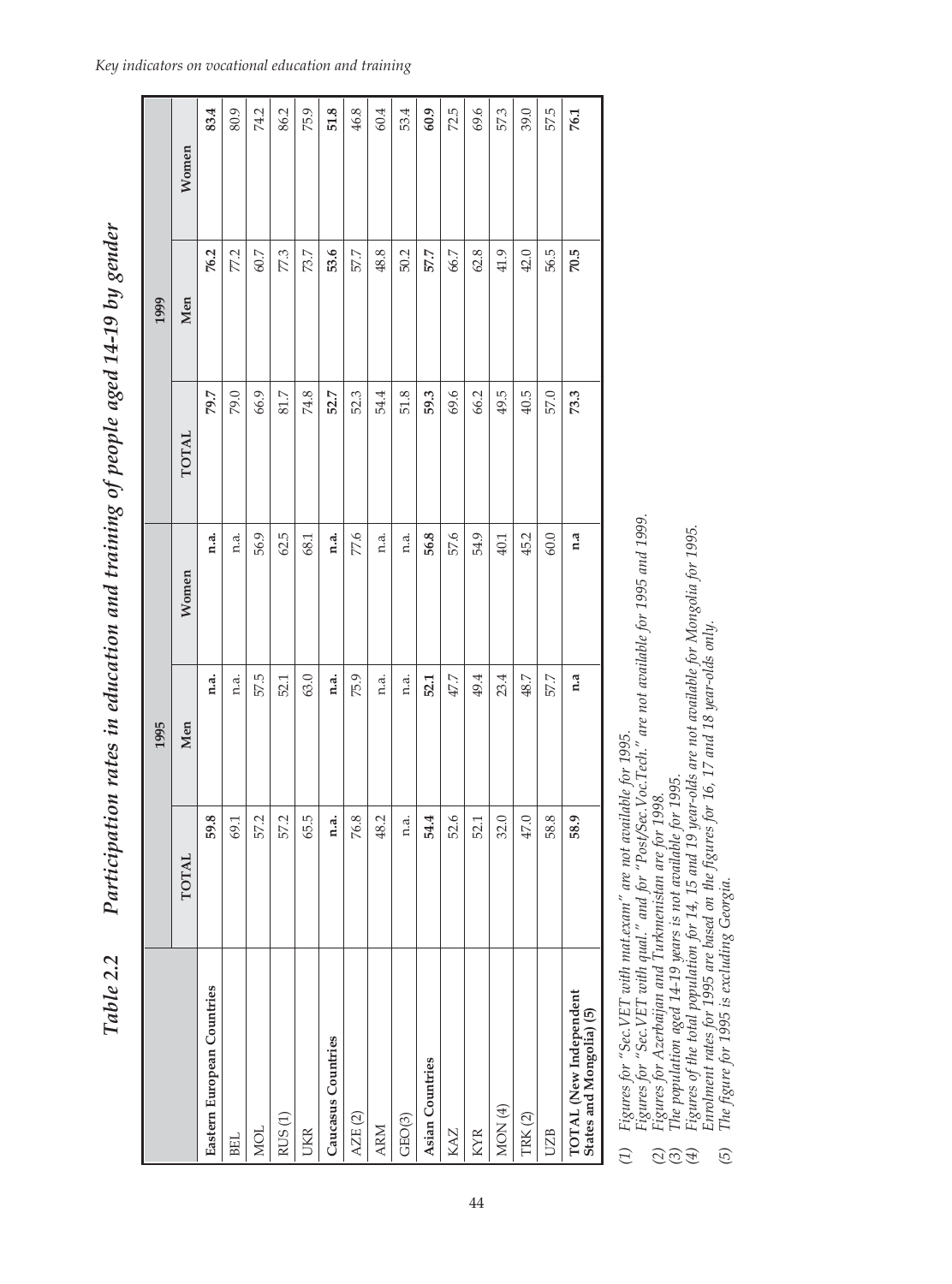| rarticipation rates in education and training of people aged 14-19 by age gron- |
|---------------------------------------------------------------------------------|
|                                                                                 |
|                                                                                 |
|                                                                                 |
|                                                                                 |
|                                                                                 |
|                                                                                 |
| コニュ<br>$T_0 l_1 l_2$                                                            |

|                                                |      |      | 1995 |      |      |      |      |      | 1999 |      |      |      |
|------------------------------------------------|------|------|------|------|------|------|------|------|------|------|------|------|
|                                                | 14   | 15   | 16   | 17   | 18   | 19   | 14   | 15   | 16   | 17   | 18   | 19   |
| Eastern European Countries (2)                 | 93.3 | 77.5 | 68.9 | 54.9 | 35.6 | 27.0 | 87.9 | 94.1 | 86.8 | 90.2 | 70.1 | 48.0 |
| <b>BEL</b>                                     | 97.0 | 91.6 | 84.2 | 64.9 | 44.9 | 28.8 | 99.4 | 96.6 | 94.9 | 78.4 | 58.6 | 41.2 |
| <b>NOL</b>                                     | n.a  | n.a. | n.a. | n.a. | n.a. | n.a. | n.a  | n.a. | n.a. | n.a. | n.a. | n.a. |
| RUS <sub>(3)</sub>                             | 92.2 | 78.1 | 62.2 | 47.5 | 34.1 | 26.9 | 84.3 | 94.2 | 86.7 | 95.0 | 76.2 | 51.5 |
| UKR                                            | 95.9 | 72.9 | 85.6 | 74.2 | 38.1 | 26.8 | 96.5 | 93.5 | 85.4 | 77.5 | 53.9 | 38.5 |
| Caucasus Countries                             | n.a  | n.a. | n.a. | n.a. | n.a. | n.a. | 82.3 | 69.1 | 69.9 | 35.0 | 27.0 | 26.2 |
| AZE(1)                                         | 91.8 | 79.6 | 51.0 | n.a. | 47.8 | 64.1 | 84.0 | 70.6 | 73.9 | 33.1 | 21.2 | 22.4 |
| <b>ARM</b>                                     | 87.9 | 68.6 | 57.8 | 32.3 | 20.2 | 14.3 | 83.9 | 71.3 | 74.1 | 33.0 | 30.7 | 27.6 |
| GEO                                            | n.a  | n.a. | n.a. | n.a. | n.a. | n.a. | 77.3 | 64.0 | 58.7 | 40.4 | 34.5 | 31.6 |
| <b>Asian Countries</b>                         | n.a  | n.a. | 56.1 | 41.4 | 24.5 | n.a. | 92.8 | 76.7 | 73.5 | 51.1 | 28.9 | 21.8 |
| KAZ                                            | 98.3 | 73.7 | 56.9 | 35.7 | 26.1 | 21.8 | 98.3 | 85.9 | 84.2 | 65.4 | 42.9 | 31.7 |
| <b>KYR</b>                                     | 86.6 | 80.6 | 56.5 | 42.8 | 24.4 | 17.0 | 90.2 | 87.7 | 72.9 | 61.5 | 43.0 | 34.7 |
| <b>MON</b>                                     | n.a  | n.a. | 42.4 | 35.1 | 17.6 | n.a. | 76.1 | 67.2 | 55.2 | 35.5 | 28.0 | 26.4 |
| TRK(1)                                         | 93.7 | 85.5 | 48.7 | 24.3 | 12.7 | 9.6  | 86.8 | 96.4 | 23.8 | 6.7  | 8.8  | 10.1 |
| <b>UZB</b>                                     | 95.5 | 96.4 | 58.7 | 49.0 | 26.4 | 18.0 | 93.2 | 67.4 | 78.9 | 51.3 | 22.8 | 15.6 |
| TOTAL (New Independent<br>States and Mongolia) | n.a  | n.a  | n.a  | n.a  | n.a  | n.a  | 88.7 | 88.5 | 82.7 | 77.4 | 57.6 | 40.8 |

*(1) Figures for Azerbaijan and Turkmenistan are for 1998.*

Figures for Azerbaijan and Turkmenistan are for 1998.<br>The total by age is excluding Moldova, but the total of the 14-19 year-olds is including Moldova.<br>The figures for "Sec. VET with qual." and for "Post/Sec.Voc.Tech."are (2) The total by age is excluding Moldova, but the total of the 14-19 year-olds is including Moldova. (3) The figures for "Sec. VET with qual." and for "Post/Sec.Voc.Tech."are not available.  $\partial \overline{\partial} \overline{\partial}$ 

*Key indicators on vocational education and training*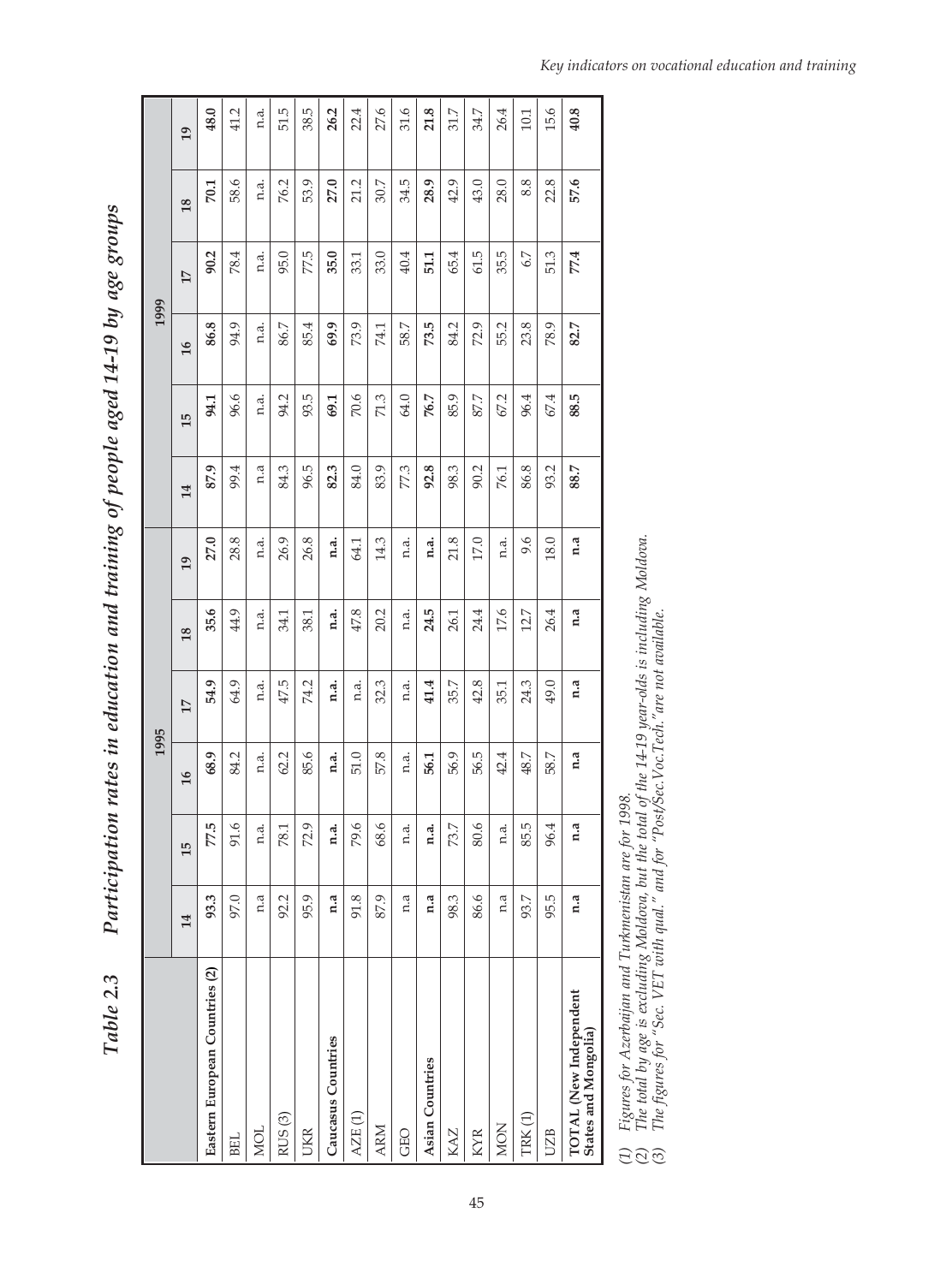|                                                        | Education<br>General | Matura (3) Exam<br>Sec. VET with | with qualification<br>Sec. VET<br>$\overline{4}$ | and Tertiary Education<br>Vocational, Technical<br>Post Secondary<br>$\overline{5}$ | All education<br>training | Not<br>enrolled |
|--------------------------------------------------------|----------------------|----------------------------------|--------------------------------------------------|-------------------------------------------------------------------------------------|---------------------------|-----------------|
| Eastern European Countries (2)                         | 38.0                 | 10.4                             | 11                                               | 33.1                                                                                | 82.5                      | 17.5            |
| <b>BEL</b>                                             | 48.4                 | 10.2                             | 0.6                                              | 19.8                                                                                | 79.0                      | 21.0            |
| <b>NOL</b>                                             | 47.3                 | 3.5                              | 2.6                                              | 13.5                                                                                | 66.9                      | 33.1            |
| RUS <sub>(6)</sub>                                     | 35.6                 | 11.3                             | $1.1*$                                           | 37.5                                                                                | 85.6                      | 14.4            |
| <b>UKR</b>                                             | 42.3                 | 7.9                              | $\Xi$                                            | 23.5                                                                                | 74.8                      | 25.2            |
| Caucasus Countries                                     | 38.7                 | 2.6                              | 0.2                                              | 11.3                                                                                | 52.7                      | 47.3            |
| AZE(1)                                                 | 42.1                 | 2.4                              | 0.2                                              | 7.6                                                                                 | 52.3                      | 47.7            |
| <b>ARM</b>                                             | 39.0                 | 2.4                              | n.r.                                             | 13.0                                                                                | 54.4                      | 45.6            |
| GEO <sub>(6)</sub>                                     | 31.8                 | 3.3                              | $0.2*$                                           | 16.6                                                                                | 51.9                      | 48.1            |
| <b>Asian Countries</b>                                 | 42.1                 | 4.2                              | 0.6                                              | 12.3                                                                                | 59.3                      | 40.7            |
| KAZ                                                    | 49.3                 | 4.0                              | 0.6                                              | 15.7                                                                                | 69.6                      | 30.4            |
| <b>KYR</b>                                             | 45.2                 | 1.8                              | 0.6                                              | 18.6                                                                                | 66.2                      | 33.8            |
| <b>MON</b>                                             | 36.1                 | 2.6                              | n.r.                                             | 10.8                                                                                | 49.5                      | 50.5            |
| $TRK(1)$                                               | 36.1                 | n.r.                             | 1.9                                              | 2.4                                                                                 | 40.4                      | 59.6            |
| UZB                                                    | 39.5                 | 5.8                              | 0.3                                              | 11.3                                                                                | 57.0                      | 43.0            |
| TOTAL (New Independent<br><b>States and Mongolia</b> ) | 39.0                 | 8.5                              | 0.9                                              | 26.9                                                                                | 75.2                      | 24.8            |

Distribution of students aged 14-19 by type of programme (1999) Table 2.4 Distribution of students aged 14-19 by type of programme (1999) Table 2.4

*(1) Figures for Azerbaijan and Turkmenistan are for 1998.*

Figures for Azerbaijan and Turkmenistan are for 1998.<br>Excluding figures refering to "Sec.VET with qual." and to "Post/Sec. Voc.Tech." for Russia.<br>Matura is the name of upper secondary general education award.<br>Sec. VET with 2) Excluding figures refering to "Sec.VET with qual." and to "Post/Sec. Voc.Tech." for Russia.

*(3) Matura is the name of upper secondary general education award.* (1) Figures for Azerbaijan and Turkmenistan a<br>
(2) Excluding figures refering to "Sec.VET win<br>
(3) Matura is the name of upper secondary gereal<br>
(4) Sec. VET with qualification is a specific V<br>
(5) Post secondary vocation

(4) Sec. VET with qualification is a specific Vocational Education and Training certificate.

(5) Post secondary vocational, technical and tertiary education: ISCED 4, 5 and 6.

*(6) Figures marked \* are estimated figures.*

*VET = Vocational Education and Training.*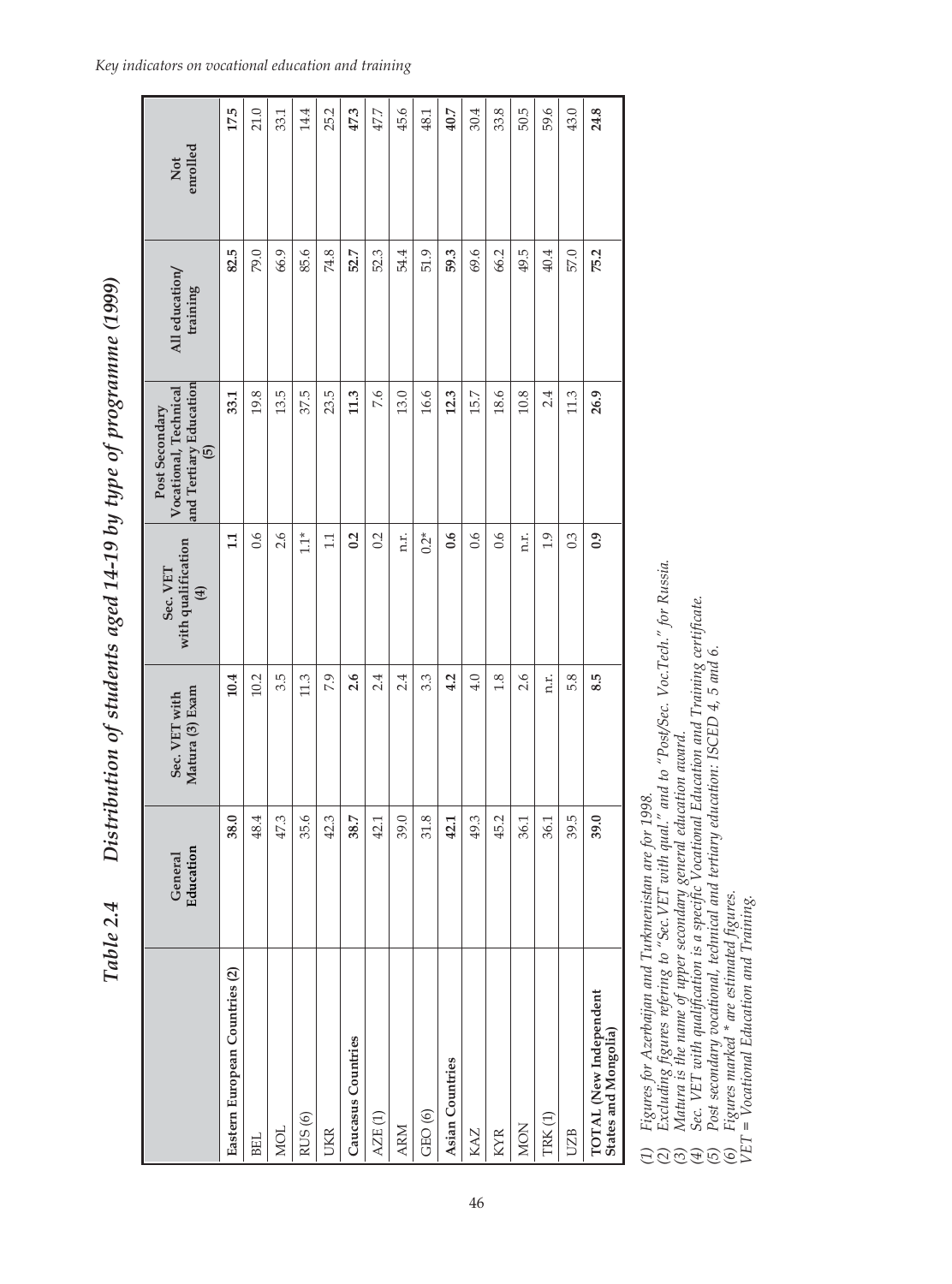|                                                        | General education |                 | (with maturity and/or with VET qualification)<br>Secondary VET |                   | All upper secondary education |                 |
|--------------------------------------------------------|-------------------|-----------------|----------------------------------------------------------------|-------------------|-------------------------------|-----------------|
|                                                        | Men               | Women           | Men                                                            | Women             | Men                           | Women           |
| Eastern European Countries                             | 48                | 52              | 62                                                             | 38                | 53                            | 47              |
| <b>BEL</b>                                             | 45                | 55              | 66                                                             | 34                | 51                            | 49              |
| <b>NOL</b>                                             | 43                | 57              | 62                                                             | 38                | 48                            | 52              |
| <b>RUS</b>                                             | 49                | 51              | 60                                                             | 40                | R,                            | 46              |
| UKR                                                    | 45                | 55              | 67                                                             | 33                | 52                            | 48              |
| Caucasus Countries                                     | 53                | 47              | $\mathbb{R}$                                                   | $\boldsymbol{30}$ | 55                            | 45              |
| $AZE*$                                                 | 57                | $\overline{43}$ | $\gtrsim$                                                      | $\mathcal{E}$     | 59                            | $\overline{41}$ |
| <b>ARM</b>                                             | 45                | 55              | $\overline{C}$                                                 | $30\,$            | 47                            | 53              |
| GEO                                                    | $\overline{6}$    | 51              | 69                                                             | 51                | 52                            | 48              |
| <b>Asian Countries</b>                                 | 49                | 51              | 51                                                             | 49                | 50                            | 50              |
| KAZ                                                    | 48                | 52              | 64                                                             | 36                | 51                            | 49              |
| KYR                                                    | 47                | S3              | 68                                                             | 32                | $\overline{\Theta}$           | 51              |
| <b>MON</b>                                             | $\sqrt{4}$        | $\odot$         | 49                                                             | 51                | $\overline{4}$                | 58              |
| TRK <sup>*</sup>                                       | 51                | $\overline{6}$  | $\mathbb{Z}$                                                   | 27                | 52                            | 48              |
| <b>UZB</b>                                             | 50                | 50              | 49                                                             | 51                | 49                            | 51              |
| TOTAL (New Independent<br><b>States and Mongolia</b> ) | 48                | 52              | 59                                                             | $\overline{4}$    | 52                            | 48              |

Distribution of enrolments at ISCED level 3 by gender (1999\*) Table 2.5 Distribution of enrolments at ISCED level 3 by gender (1999\*) Table 2.5

Figures for Azerbaijan and Turkmenistan are for 1998. *\* Figures for Azerbaijan and Turkmenistan are for 1998.*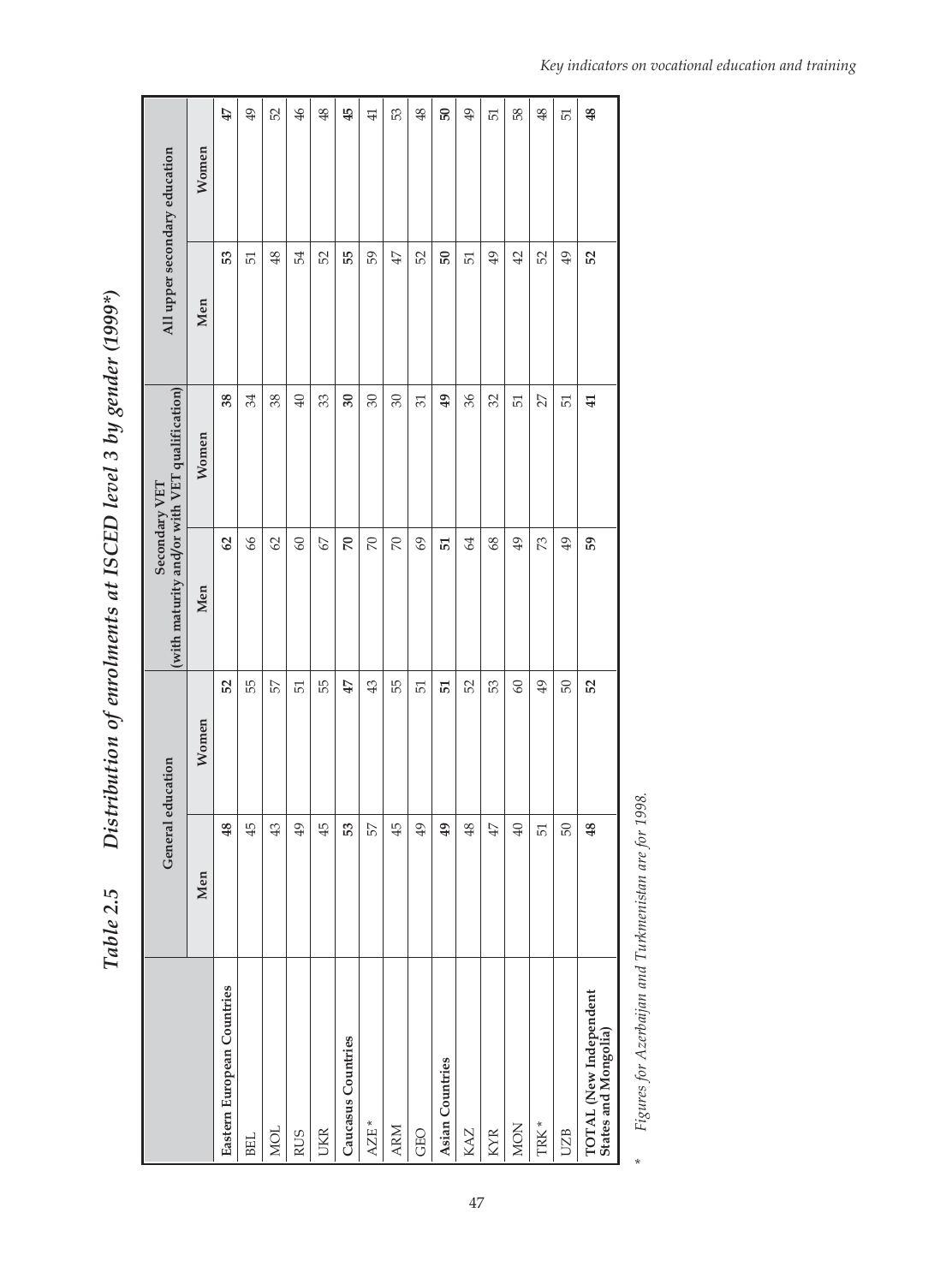Enrolment at ISCED level 3 by type of programme *Table 2.6 Enrolment at ISCED level 3 by type of programme* Table 2.6

|                                                        |                                    |                                    | 1995                             |                                   |                           | 1999 *                    |                                 |                                   |                               |
|--------------------------------------------------------|------------------------------------|------------------------------------|----------------------------------|-----------------------------------|---------------------------|---------------------------|---------------------------------|-----------------------------------|-------------------------------|
|                                                        | education<br>General<br>$\sqrt{6}$ | VET with<br>maturity<br>$\sqrt{6}$ | VET with<br>qual.<br>$0\sqrt{0}$ | (Thousands)<br>enrolment<br>Total | education<br>General<br>℅ | VET with<br>maturity<br>℅ | VET with<br>qual.<br>$\sqrt{6}$ | (Thousands)<br>enrolment<br>Total | $(1995 = 100)$<br>$\%$ change |
| Eastern European Countries                             | 61.2                               | 37.1                               | 1.7                              | 5.877.452                         | 60.4                      | 38.4                      | 1.2                             | 5.643.101                         | 96.0                          |
| <b>BEL</b>                                             | 62.6                               | 33.8                               | 3.6                              | 285.082                           | 69.7                      | 28.6                      | 1.8                             | 350.212                           | 122.8                         |
| <b>NOL</b>                                             | 65.7                               | 23.7                               | 10.6                             | 87.086                            | 71.9                      | 16.2                      | 11.8                            | 81.869                            | 94.0                          |
| <b>RUS</b>                                             | 59.5                               | 40.5                               | n.a.                             | 4.168.965                         | 56.1                      | 43.9                      | n.a.                            | 3.859.390                         | 92.6                          |
| UKR                                                    | 66.1                               | 27.9                               | 6.1                              | 1.336.319                         | 69.8                      | 26.4                      | 3.8                             | 1.351.630                         | 101.1                         |
| Caucasus Countries                                     | n.a.                               | n.a.                               | n.a.                             | n.a.                              | 88.5                      | 10.9                      | 0.6                             | 462.061                           | n.a.                          |
| AZE*                                                   | 83.2                               | 15.2                               | 1.6                              | 310.931                           | 89.8                      | 9.2                       | 0.9                             | 254.784                           | 81.9                          |
| <b>ARM</b>                                             | n.a.                               | n.a.                               | n.a.                             | n.a.                              | 90.4                      | 9.6                       | n.r.                            | 111.032                           | n.a.                          |
| GEO                                                    | 80.2                               | 13.8                               | 6.0                              | 97.005                            | 82.7                      | 16.6                      | 0.7                             | 96.245                            | 99.2                          |
| Asian Countries                                        | 68.7                               | 11.5                               | 19.8                             | 2.675.948                         | 63.9                      | 21.2                      | 14.9                            | 2.379.786                         | 88.9                          |
| KAZ                                                    | 69.3                               | 24.7                               | 6.0                              | 434.218                           | 84.8                      | 12.4                      | 2.8                             | 554.252                           | 127.6                         |
| <b>KYR</b>                                             | 79.7                               | 5.6                                | 14.8                             | 120.035                           | 88.8                      | 6.2                       | 5.0                             | 173.928                           | 144.9                         |
| <b>MON</b>                                             | 83.3                               | 16.7                               | hľ                               | 47.929                            | 80.1                      | 19.9                      | n.r.                            | 46.541                            | 97.1                          |
| <b>TRK*</b>                                            | 98.9                               | n.r.                               | $\Box$                           | 921.445                           | 93.9                      | n.r.                      | 6.1                             | 207.240                           | 22.5                          |
| <b>JZB</b>                                             | 42.5                               | 16.2                               | 41.3                             | 1.152.321                         | 47.6                      | 29.7                      | 22.7                            | 1.397.825                         | 121.3                         |
| TOTAL (New Independent<br><b>States and Mongolia</b> ) | n.a                                | n.a                                | n.a                              | n.a                               | 63.0                      | 32.0                      | 5.0                             | 8.484.948                         | n.a                           |

Figures for Azerbaijan and Turkmenistan are for 1998. *\* Figures for Azerbaijan and Turkmenistan are for 1998.*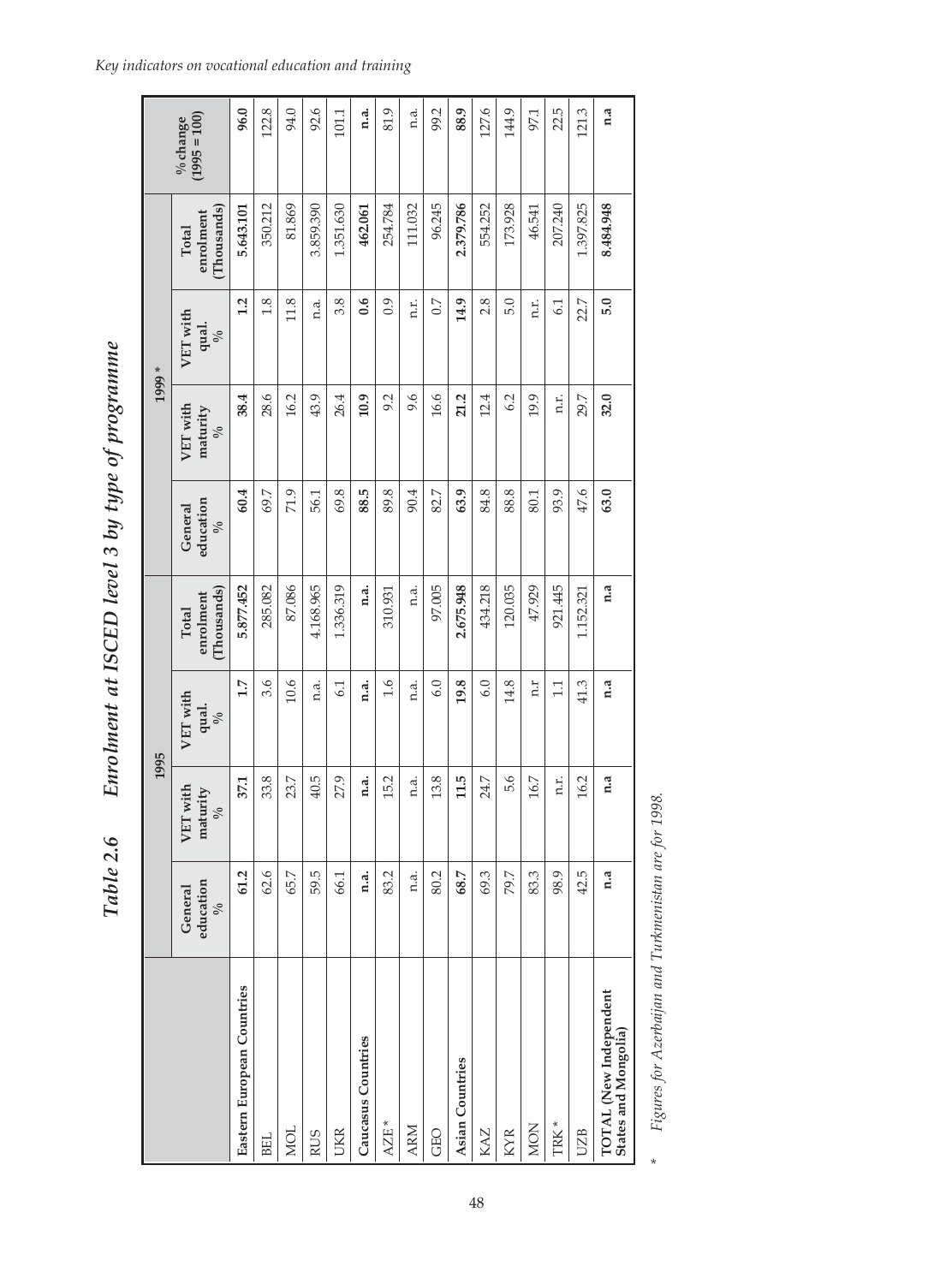Enrolment at ISCED level 3 by type of programme and gender Table 2.7 Enrolment at ISCED level 3 by type of programme and gender Table 2.7

|                                                                                                                                                                                                                                                     |                                    | 1995                               |                        |                                   |                                    | 1999                               |                                 |                                      |                            |
|-----------------------------------------------------------------------------------------------------------------------------------------------------------------------------------------------------------------------------------------------------|------------------------------------|------------------------------------|------------------------|-----------------------------------|------------------------------------|------------------------------------|---------------------------------|--------------------------------------|----------------------------|
| Men                                                                                                                                                                                                                                                 | education<br>General<br>$\sqrt{6}$ | VET with<br>maturity<br>$\sqrt{6}$ | VET with<br>qual.<br>% | (Thousands)<br>enrolment<br>Total | education<br>General<br>$\sqrt{6}$ | VET with<br>maturity<br>$\sqrt{6}$ | VET with<br>qual.<br>$\delta/6$ | (Thomas and s)<br>enrolment<br>Total | $(1995 = 100)$<br>% change |
| Eastern European Countries                                                                                                                                                                                                                          | n.a.                               | n.a.                               | n.a.                   | n.a.                              | 54.4                               | 44.1                               | 1.5                             | 2.997.862                            | n.a.                       |
| BEL (1)                                                                                                                                                                                                                                             | n.a.                               | n.a.                               | n.a.                   | n.a.                              | 60.9                               | 36.9                               | 2.1                             | 180.328                              | n.a.                       |
| <b>NOL</b>                                                                                                                                                                                                                                          | 57.2                               | 29.6                               | 13.2                   | 47.438                            | 64.2                               | 21.0                               | 14.8                            | 39.484                               | 83.2                       |
| RUS(1)                                                                                                                                                                                                                                              | n.a.                               | n.a.                               | n.a.                   | n.a.                              | 51.2                               | 48.8                               | n.a.                            | 2.080.089                            | n.a.                       |
| UKR                                                                                                                                                                                                                                                 | 56.3                               | 36.2                               | 7.5                    | 689.976                           | 60.6                               | 34.9                               | 4.5                             | 697.961                              | 101.2                      |
| Caucasus Countries                                                                                                                                                                                                                                  | n.a.                               | n.a.                               | n.a.                   | n.a.                              | 85.3                               | 14.0                               | 0.8                             | 252.071                              | n.a.                       |
| AZE <sub>(2)</sub>                                                                                                                                                                                                                                  | 81.6                               | 17.4                               | 0.9                    | 154.893                           | 87.8                               | 111                                | 1.1                             | 149.396                              | 96.5                       |
| <b>ARM</b>                                                                                                                                                                                                                                          | n.a.                               | n.a.                               | n.a.                   | n.a.                              | 85.7                               | 14.3                               | n.r.                            | 52.392                               | n.a.                       |
| GEO                                                                                                                                                                                                                                                 | 78.1                               | 14.1                               | 7.8                    | 52.078                            | 77.3                               | 22.0                               | 0.7                             | 50.283                               | 96.6                       |
| Asian Countries                                                                                                                                                                                                                                     | n.a.                               | n.a.                               | n.a.                   | n.a.                              | 63.0                               | 21.6                               | 15.4                            | 1.184.154                            | n.a.                       |
| KAZ(1)                                                                                                                                                                                                                                              | n.a.                               | n.a.                               | n.a.                   | n.a.                              | 80.7                               | 15.7                               | 3.6                             | 280.093                              | n.a.                       |
| <b>KYR</b>                                                                                                                                                                                                                                          | 70.7                               | 8.2                                | 21.1                   | 55,303                            | 84.6                               | 8.8                                | 6.7                             | 85.746                               | 155.0                      |
| <b>MON</b>                                                                                                                                                                                                                                          | 78.0                               | 22.0                               | n.r.                   | 17.434                            | 76.4                               | 23.6                               | n.r.                            | 19.404                               | 111.3                      |
| TRK (2)                                                                                                                                                                                                                                             | 98.5                               | n.r.                               | 1.5                    | 472.237                           | 91.4                               | n.r.                               | 8.6                             | 108.353                              | 22.9                       |
| UZB                                                                                                                                                                                                                                                 | 41.9                               | 17.2                               | 41.0                   | 577.126                           | 48.3                               | 29.0                               | 22.7                            | 690.558                              | 119.7                      |
| TOTAL (New Independent<br><b>States and Mongolia</b> )                                                                                                                                                                                              | n.a.                               | n.a.                               | n.a.                   | n.a.                              | 58.4                               | 36.5                               | 5.1                             | 4.434.087                            | n.a.                       |
| (1) For Belarus, the Russian Federation and Kazakstan, total figures for "Sec. VET with matura exani" in 1995 are available, but the breakdown for males and females is<br>Figures for Azerbaijan and Turkmenistan are<br>not available.<br>$\odot$ |                                    | for 1995 and 1998.                 |                        |                                   |                                    |                                    |                                 |                                      |                            |

т T

*Key indicators on vocational education and training*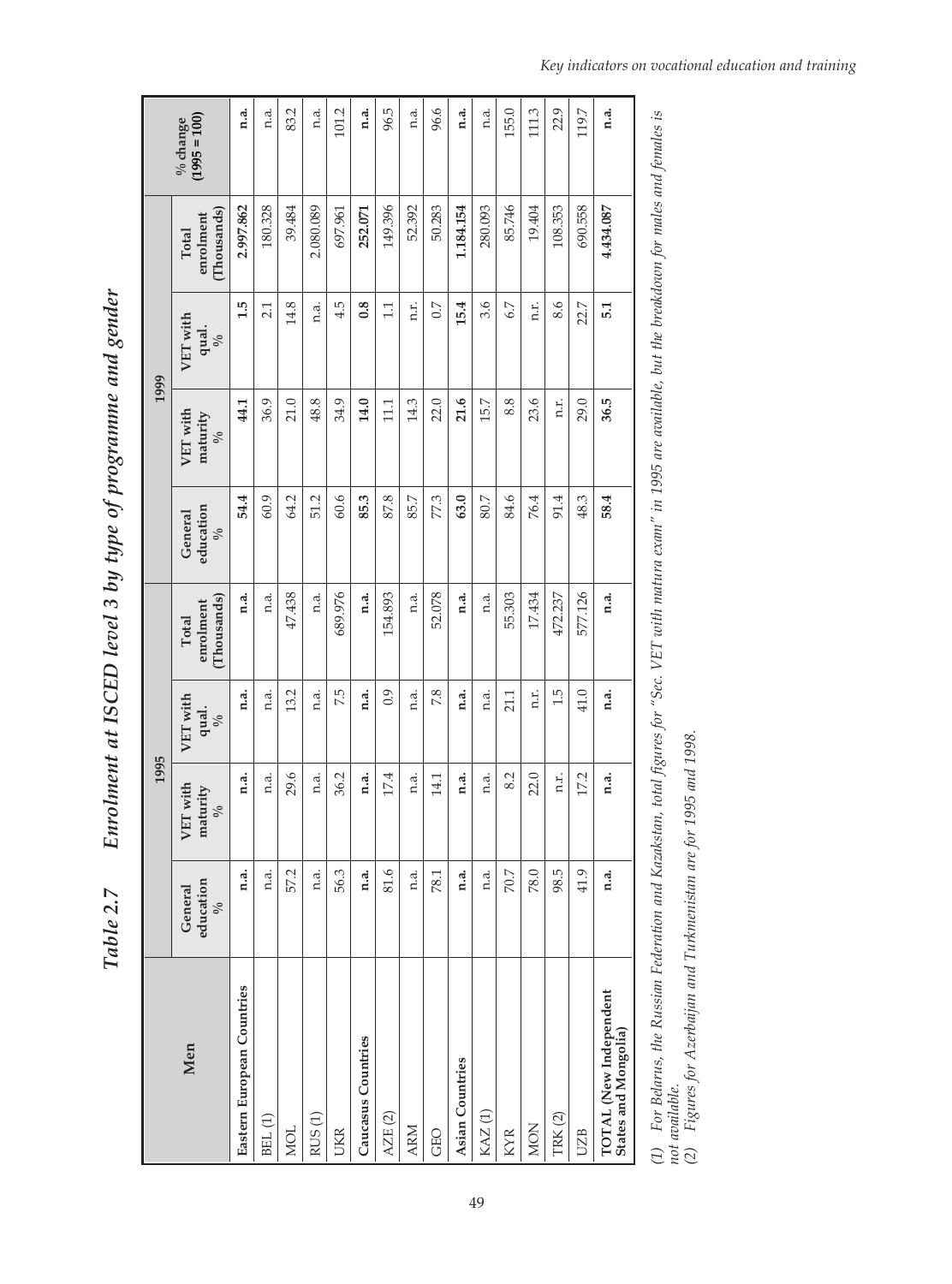Enrolment at ISCED level 3 by type of programme and gender Table 2.8 Enrolment at ISCED level 3 by type of programme and gender  $Table~2.8$ 

|      | $(1995 = 100)$<br>% change         | n.a.                       | n.a.    | 106.9      | n.a.      | 101.1   | n.a.               | 67.5    | n.a.       | 102.3  | n.a.            | n.a.    | 136.2  | 89.0       | 22.0    | 123.0   | n.a.                                                   |
|------|------------------------------------|----------------------------|---------|------------|-----------|---------|--------------------|---------|------------|--------|-----------------|---------|--------|------------|---------|---------|--------------------------------------------------------|
|      | (Thousands)<br>enrolment<br>Total  | 2.645.239                  | 169.884 | 42.385     | 1.779.301 | 653.669 | 209.990            | 105.388 | 58.640     | 45.962 | 1.195.661       | 274.159 | 88.182 | 27.137     | 98.916  | 707.267 | 4.050.890                                              |
|      | VET with<br>qual.                  | 1.1                        | 1.3     | 9.1        | n.a.      | 3       | 0.5                | 0.7     | n.r.       | 0.7    | 14.4            | 2.0     | 3.5    | nr.        | 3.4     | 22.7    | 4.9                                                    |
| 1999 | VET with<br>maturity<br>$\sqrt{6}$ | 31.2                       | 19.7    | 11.8       | 38.2      | 17.4    | 7.2                | 6.6     | 5.5        | 10.7   | 20.7            | 9.0     | 3.7    | 17.2       | n.r.    | 30.3    | 27.0                                                   |
|      | education<br>General<br>$\sqrt{6}$ | 67.7                       | 79.0    | 79.2       | 61.8      | 79.5    | 92.3               | 92.7    | 94.5       | 88.6   | 64.9            | 89.0    | 92.8   | 82.8       | 96.6    | 46.9    | 68.1                                                   |
|      | (Thousands)<br>enrolment<br>Total  | n.a.                       | n.a.    | 39.648     | n.a.      | 646.343 | n.a.               | 156.038 | n.a.       | 44.927 | n.a.            | n.a.    | 64.732 | 30.495     | 449.208 | 575.195 | n.a.                                                   |
|      | VET with<br>qual.                  | n.a.                       | n.a.    | 7.4        | n.a.      | 4.5     | n.a.               | 2.4     | n.a.       | 3.9    | n.a.            | n.a.    | 9.4    | $\circ$    | 0.7     | 41.5    | n.a.                                                   |
| 1995 | VET with<br>maturity<br>$\sqrt{6}$ | n.a.                       | n.a.    | 16.7       | n.a.      | 19.0    | n.a.               | 12.9    | n.a.       | 13.4   | n.a.            | n.a.    | 3.3    | 13.6       | n.r.    | 15.3    | n.a.                                                   |
|      | education<br>General<br>$\sqrt{6}$ | n.a.                       | n.a.    | 75.9       | n.a.      | 76.5    | n.a.               | 84.7    | n.a.       | 82.8   | n.a.            | n.a.    | 87.4   | 86.4       | 99.3    | 43.1    | n.a.                                                   |
|      | Women                              | Eastern European Countries | BEL (1) | <b>NOL</b> | RUS(1)    | UKR     | Caucasus Countries | AZE(2)  | <b>ARM</b> | GEO    | Asian Countries | KAZ(1)  | KYR    | <b>MON</b> | TRK (2) | UZB     | TOTAL (New Independent<br><b>States and Mongolia</b> ) |

(1) For Belarus, the Russian Federation and Kazakstan, total figures for "Sec. VET with matura exam" in 1995 are available, but the breakdown for males and females is<br>not available.<br>(2) Figures for Azerbaijan and Turkmenis (1) For Belarus, the Russian Federation and Kazakstan, total figures for "Sec. VET with matura exani" in 1995 are available, but the breakdown for males and females is *not available.*

*(2) Figures for Azerbaijan and Turkmenistan are for 1995 and 1998.*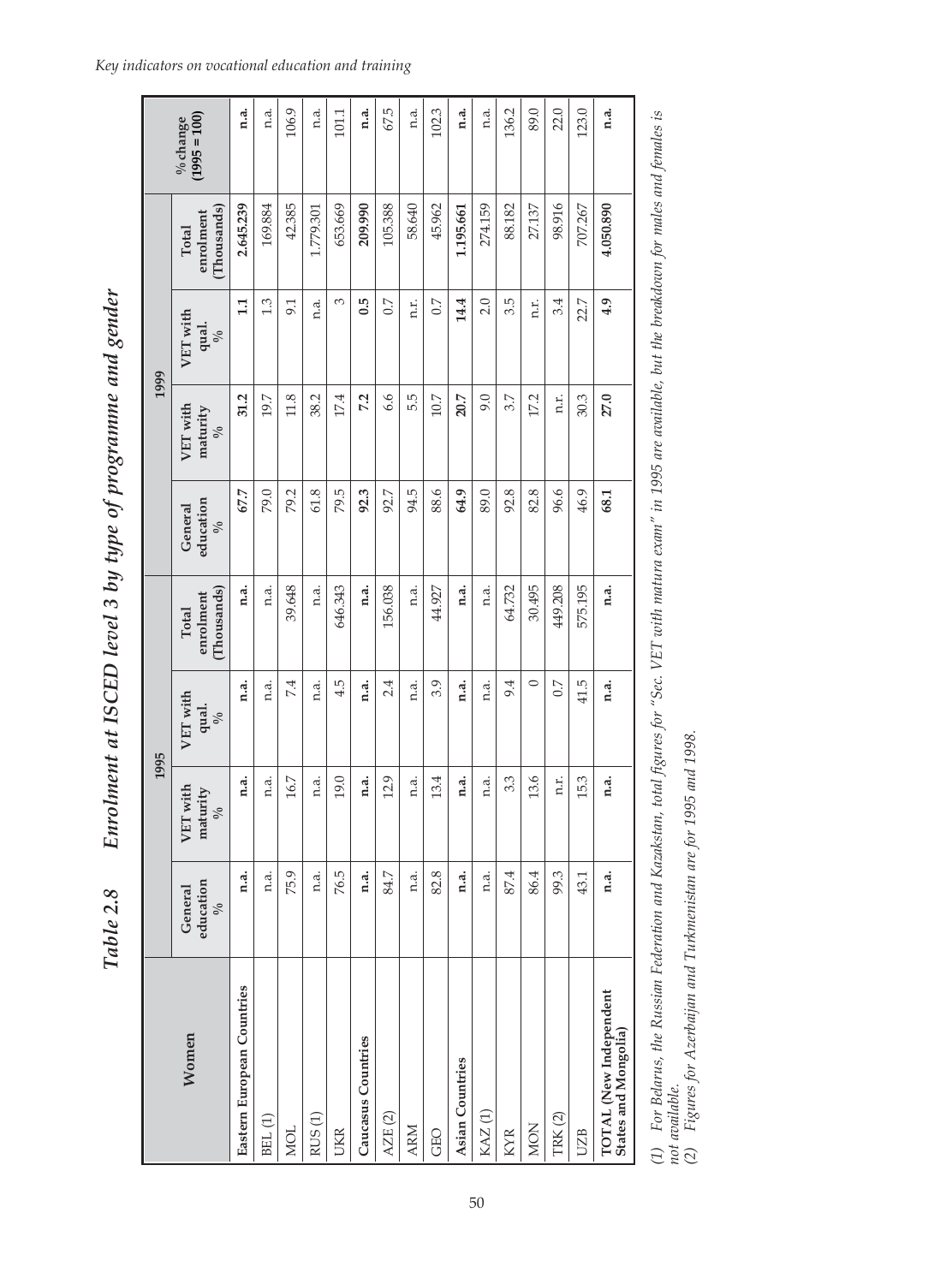Graduation rate at ISCED level 3 as a percentage of total population aged 18 by type of programme Table 2.9 Graduation rate at ISCED level 3 as a percentage of total population aged 18 by type of programme  $Table~2.9$ 

|                                             | General education | VET             |
|---------------------------------------------|-------------------|-----------------|
| Eastern European Countries                  | 61                | 30              |
| <b>BEL</b>                                  | 61                | 21              |
| <b>NOL</b>                                  | $\overline{4}$    | $20\,$          |
| <b>RUS</b>                                  | 61                | 35              |
| UKR                                         | 63                | 19              |
| Caucasus Countries                          | 58                | 8               |
| $AZE^*$                                     | 66                | 10              |
| <b>ARM</b>                                  | 58                | 4               |
| GEO                                         | 43                | $\mathcal{O}$   |
| <b>Asian Countries</b>                      | 63                | 36              |
| KAZ                                         | 76                | 14              |
| <b>KYR</b>                                  | 65                | 15              |
| <b>MON</b>                                  | 28                | ${}^{\circ}$    |
| TRK <sup>*</sup>                            | 85                | $\overline{12}$ |
| UZB                                         | 55                | 58              |
| TOTAL (New Independent States and Mongolia) | 61                | 30              |
|                                             |                   |                 |

Figures for Azerbaijan and Turkmenistan are for 1998. *\* Figures for Azerbaijan and Turkmenistan are for 1998.*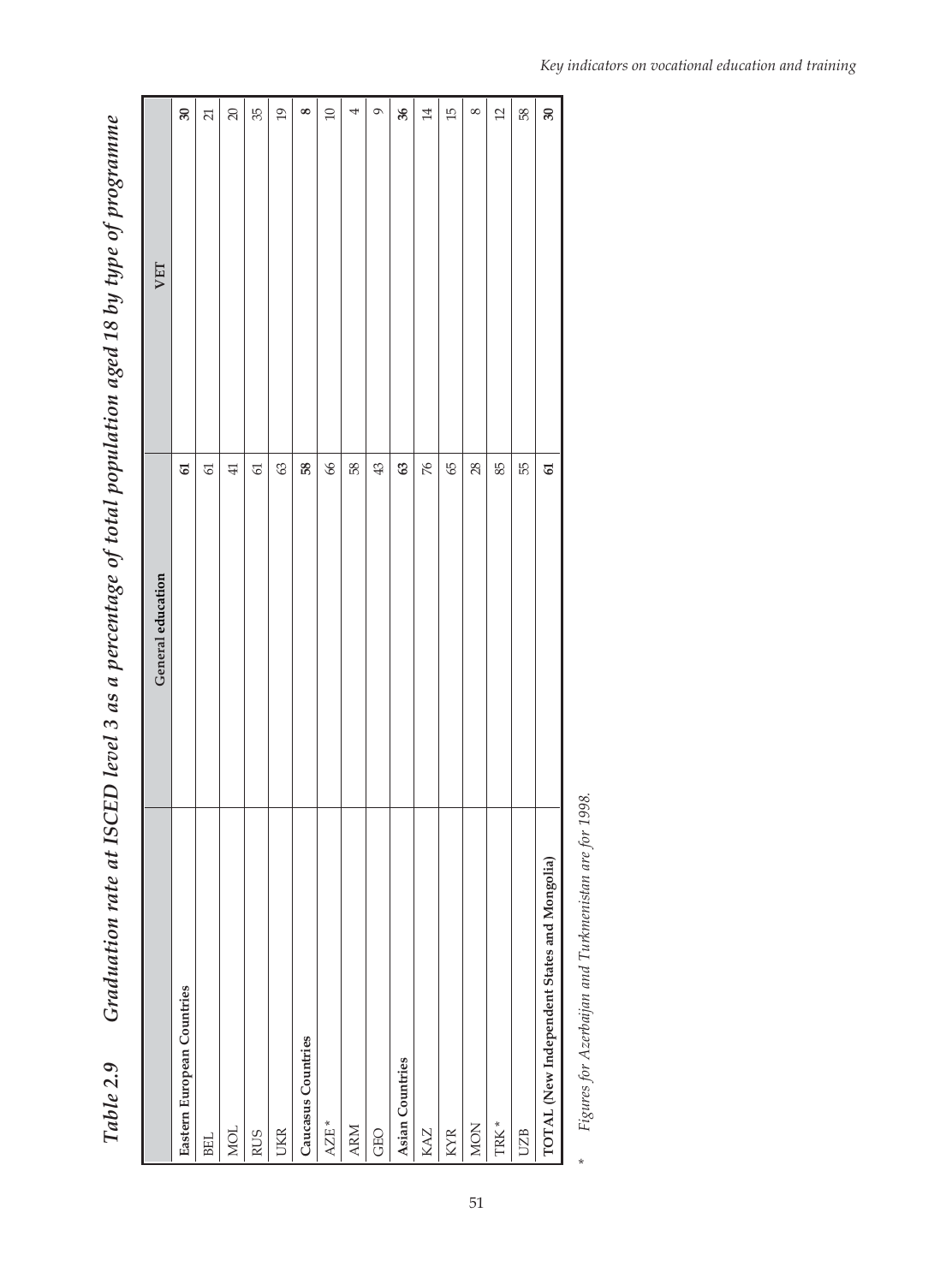|                                                | Total  | Males    | Females |
|------------------------------------------------|--------|----------|---------|
| Eastern European Countries                     | 66.8   | 72.0     | 61.0    |
| <b>BEL</b>                                     | 86.4   | 85.9     | 86.9    |
| <b>NOL</b>                                     | $61.3$ | 66.4     | 56.9    |
| <b>RUS</b>                                     | 63.8   | $70.4\,$ | 57.8    |
| UKR                                            | 75.0   | 78.0     | 72.0    |
| Caucasus Countries                             | 74.0   | 79.0     | 69.0    |
| AZE*                                           | 83.0   | 87.1     | 78.8    |
| <b>ARM</b>                                     | 66.3   | 66.2     | 66.5    |
| GEO                                            | 65.9   | 75.3     | 58.2    |
| <b>Asian Countries</b>                         | 58.4   | 58.9     | 57.9    |
| KAZ                                            | 84.0   | 84.1     | 83.9    |
| <b>KYR</b>                                     | 73.9   | 79.0     | 68.7    |
| <b>MON</b>                                     | 50.0   | 52.1     | 47.9    |
| TRK*                                           | 81.2   | 96.4     | 66.2    |
| <b>UZB</b>                                     | 53.9   | 52.0     | 56.1    |
| TOTAL (New Independent States and<br>Mongolia) | 66.0   | 70.9     | 61.4    |
|                                                |        |          |         |

Labour market activity rates by gender (1999) *Table 3.1 Labour market activity rates by gender (1999)* Table 3.1

Figures for Azerbaijan and Turkmenistan are for 1998. *\* Figures for Azerbaijan and Turkmenistan are for 1998.*  $\star$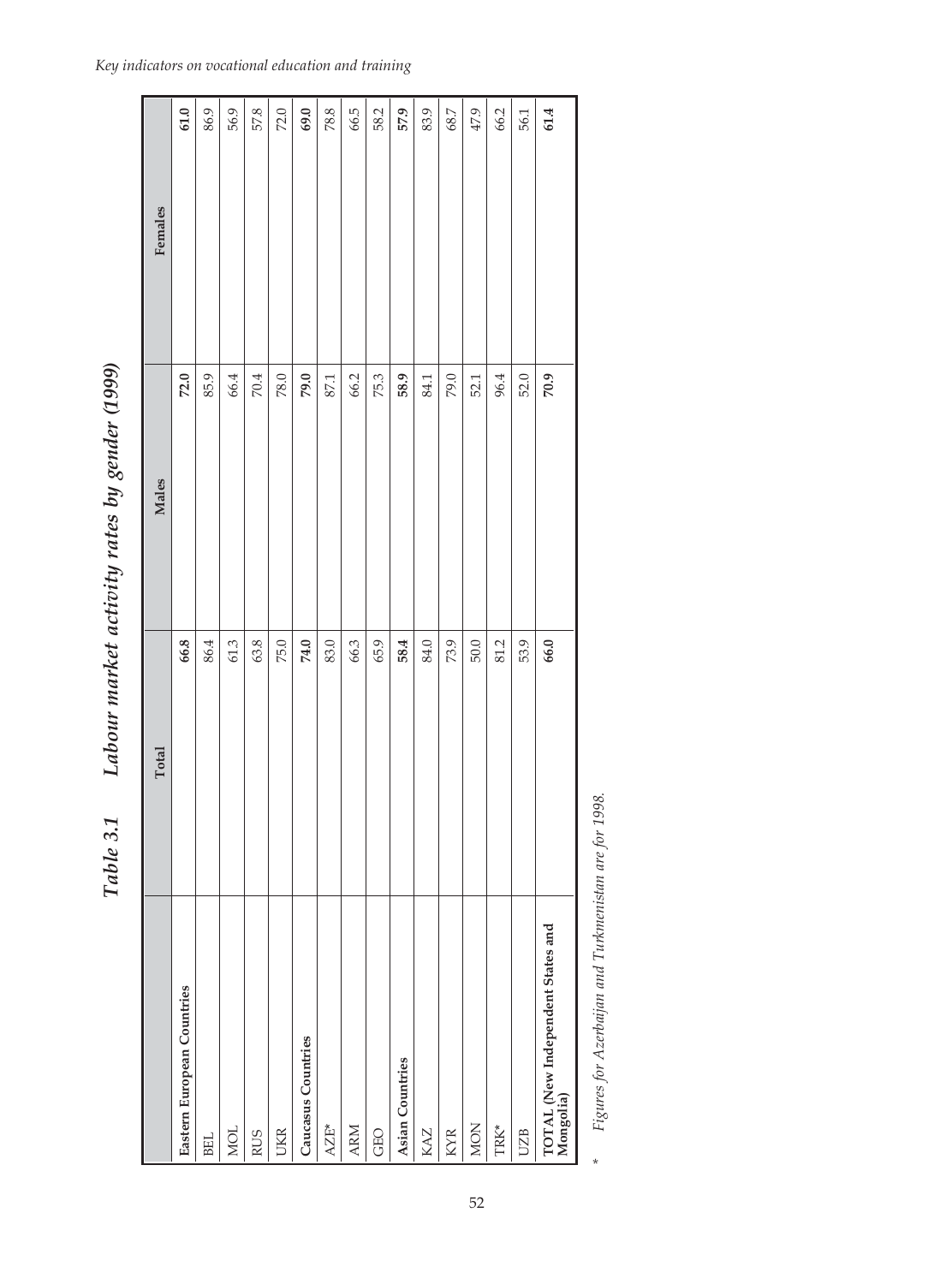| $\sim$                               |
|--------------------------------------|
|                                      |
|                                      |
|                                      |
|                                      |
|                                      |
| Unemployment rates by gender and age |
| Table 3.2                            |

|                                                    | Total | <b>Males</b> | Females | Aged under 25 | Aged 25 and over |
|----------------------------------------------------|-------|--------------|---------|---------------|------------------|
| Eastern European Countries                         | 12.5  | 12.8         | 12.3    | 23.5          | 10.8             |
| <b>BEL</b>                                         | 6.5   | 8.3          | 4.8     | 16.1          | 5.1              |
| <b>MOL</b>                                         | 11.1  | 13.3         | 8.9     | 22.3          | 9.0              |
| <b>RUS</b>                                         | 12.9  | 13.0         | 12.8    | 23.2          | 11.4             |
| <b>UKR</b>                                         | 12.7  | 12.8         | 12.6    | 26.2          | 10.4             |
| Caucasus Countries                                 | n.a.  | n.a.         | n.a.    | n.a           | n.a              |
| <b>AZE</b>                                         | n.a.  | n.a.         | n.a.    | n.a           | n.a              |
| <b>ARM</b>                                         | 11.8  | 8.4          | 15.2    | 17.6          | 11.3             |
| GEO                                                | 13.8  | 15.3         | 12.1    | 24.6          | 12.7             |
| <b>Asian Countries</b>                             | 4.0   | 3.6          | 4.4     | n.a           | n.a              |
| KAZ                                                | 3.6   | 2.8          | 4.4     | 2.6           | 4.2              |
| <b>KYR</b>                                         | 2.9   | 2.3          | 3.5     | n.a           | n.a              |
| <b>MON</b>                                         | 4.7   | 4.1          | 53      | 4.7           | 4.7              |
| $\text{TRK}\left(1\right)$                         | 4.2   | 3.0          | 6.1     | n.a           | n.a              |
| <b>UZB</b>                                         | 4.4   | 4.6          | 4.3     | 8.8           | 2.8              |
| TOTAL (New Independent<br>States and Mongolia) (2) | 11.1  | 11.2         | 11.0    | n.a.          | n.a.             |

Figures for Turkmenistan are for 1998.<br>Figures are excluding Azerbaijan. *(1) Figures for Turkmenistan are for 1998. (2) Figures are excluding Azerbaïjan.*  $\widehat{\Xi}$ 

*Key indicators on vocational education and training*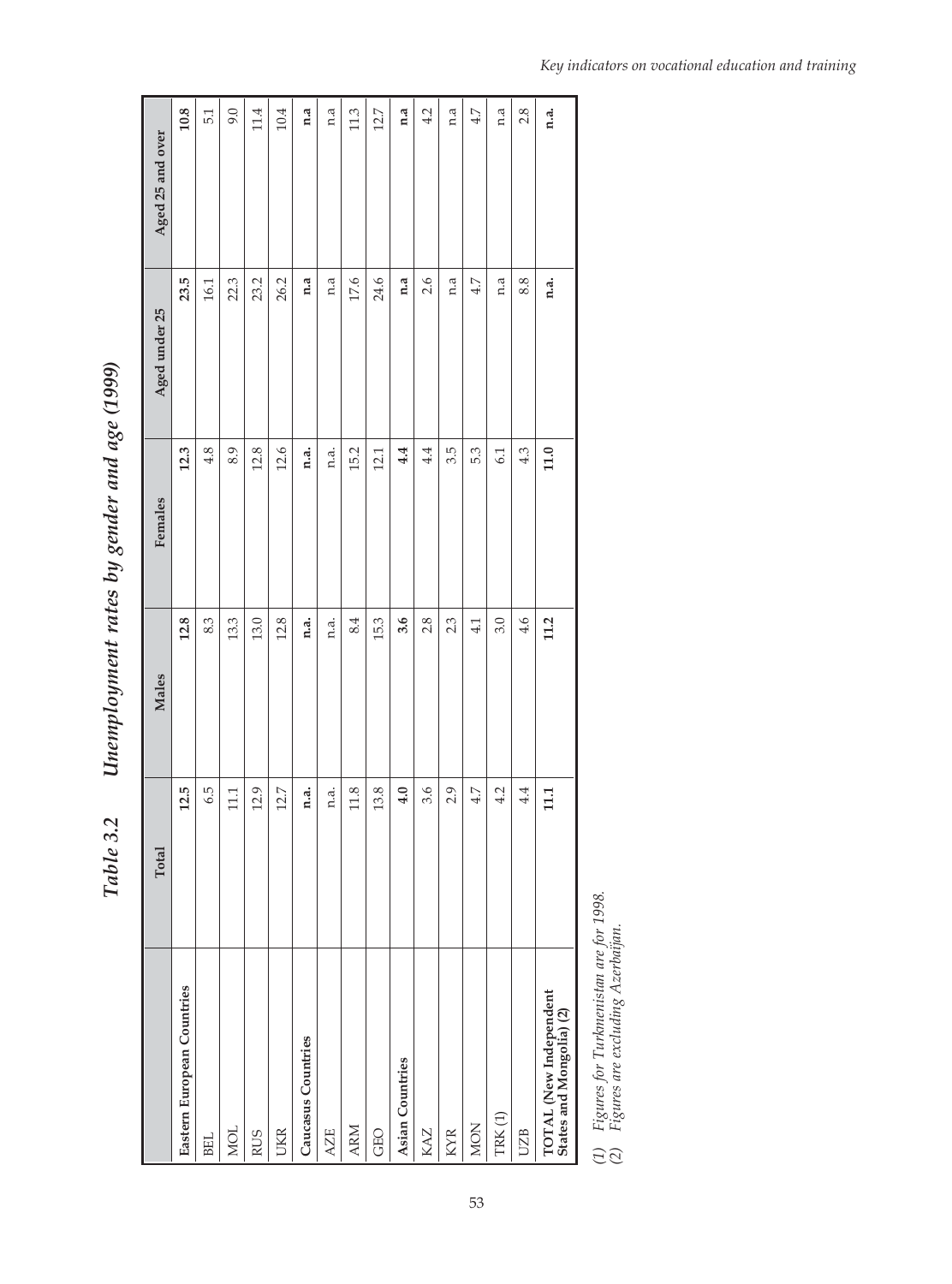| 3.702<br>1.320<br>5.948<br>114.332<br>1.495<br>1.733<br>19.250<br>1.764<br>814<br>8.885<br>88.327<br>18.790<br>6.755<br>1.839<br>63.891<br>4.151<br>TOTAL (New Independent States and Mongolia)<br>European Countries<br>Caucasus Countries<br><b>Asian Countries</b><br><b>MON</b><br>AZE*<br>TRK*<br><b>ARM</b><br><b>NOL</b><br>UKR<br>KAZ<br><b>KYR</b><br>GEO<br>UZB<br><b>RUS</b><br><b>BEL</b> | Thousands | % change $(1995 = 100)$ |
|-------------------------------------------------------------------------------------------------------------------------------------------------------------------------------------------------------------------------------------------------------------------------------------------------------------------------------------------------------------------------------------------------------|-----------|-------------------------|
|                                                                                                                                                                                                                                                                                                                                                                                                       |           | 96.2                    |
|                                                                                                                                                                                                                                                                                                                                                                                                       |           | 103.5                   |
|                                                                                                                                                                                                                                                                                                                                                                                                       |           | 89.4                    |
|                                                                                                                                                                                                                                                                                                                                                                                                       |           | 99.6                    |
|                                                                                                                                                                                                                                                                                                                                                                                                       |           | 85.6                    |
|                                                                                                                                                                                                                                                                                                                                                                                                       |           | 107.7                   |
|                                                                                                                                                                                                                                                                                                                                                                                                       |           | 132.1                   |
|                                                                                                                                                                                                                                                                                                                                                                                                       |           | 89.4                    |
|                                                                                                                                                                                                                                                                                                                                                                                                       |           | 87.1                    |
|                                                                                                                                                                                                                                                                                                                                                                                                       |           | 101.7                   |
|                                                                                                                                                                                                                                                                                                                                                                                                       |           | 93.0                    |
|                                                                                                                                                                                                                                                                                                                                                                                                       |           | 107.5                   |
|                                                                                                                                                                                                                                                                                                                                                                                                       |           | 106.0                   |
|                                                                                                                                                                                                                                                                                                                                                                                                       |           | 109.9                   |
|                                                                                                                                                                                                                                                                                                                                                                                                       |           | 105.2                   |
|                                                                                                                                                                                                                                                                                                                                                                                                       |           | 97.7                    |

Total employment (1999) *Table 3.3 Total employment (1999)* Table 3.3

> 1998 for Azerbaijan and Turkmenistan. *\* 1998 for Azerbaijan and Turkmenistan.*  $\star$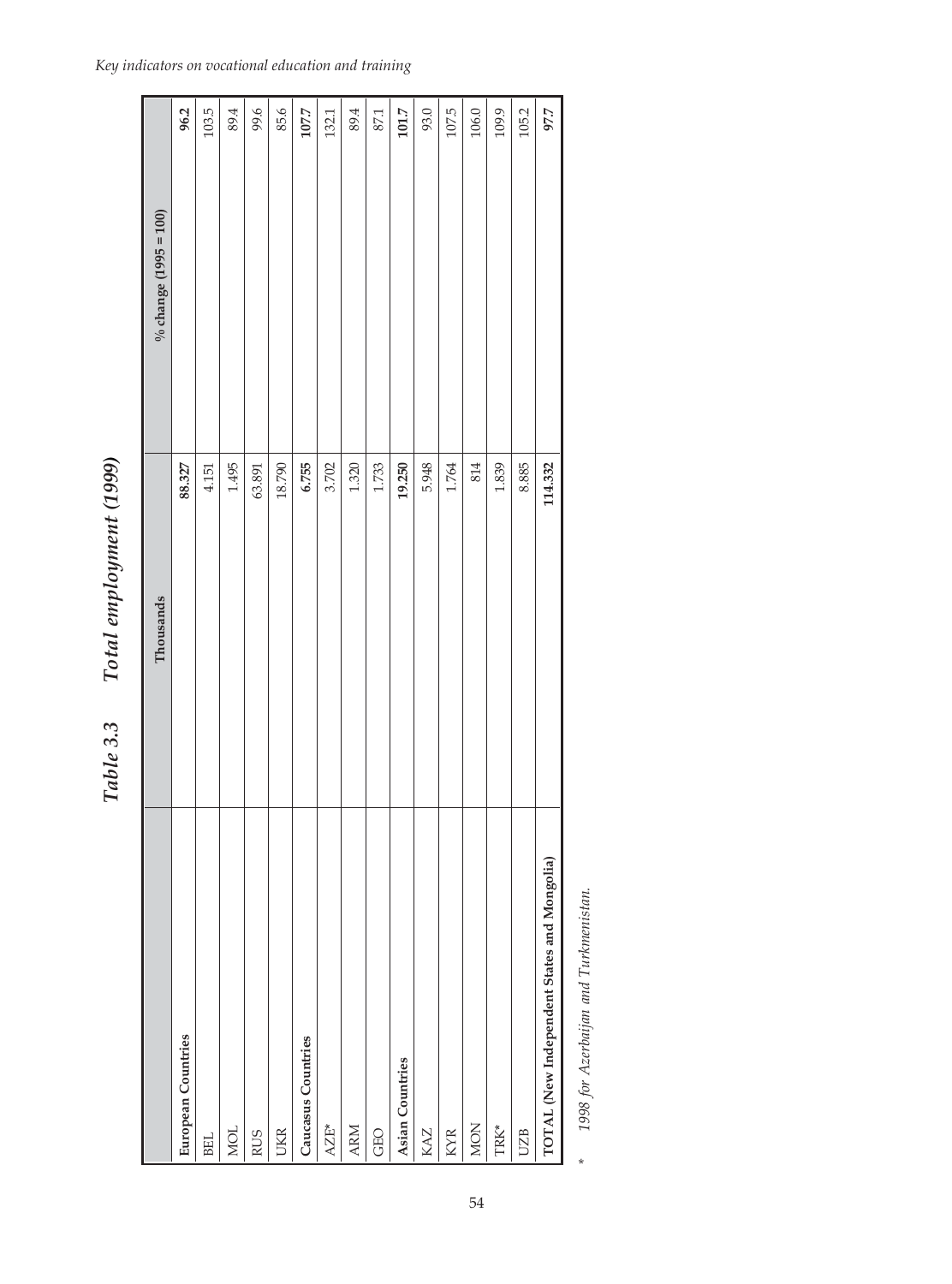|                                |            | Eastern I | European Countries |        |        | <b>Caucasus Countries</b> |                  |       |            | <b>Asian Countries</b> |        |       |
|--------------------------------|------------|-----------|--------------------|--------|--------|---------------------------|------------------|-------|------------|------------------------|--------|-------|
|                                | <b>BEL</b> | ኳ<br>X    | <b>RUS</b>         | UKR    | AZE(1) | <b>ARM</b>                | GEO              | KAZ   | <b>KYR</b> | <b>MON</b>             | TRK(1) | UZB   |
| Agriculture                    | 17.0       | 48.9      | 13.3               | 26.2   | 30.8   | 42.4                      | 52.2             | 22.6  | 52.4       | 49.5                   | 48.3   | 36.5  |
| Industry                       | 29.3       | 10.7      | 22.4               | 23.1   | 7.0    | 15.7                      | $\overline{8.0}$ | 15.2  | 9.0        | 12.1                   | 12.5   | 12.8  |
| Construction                   | 7.1        | 2.9       | 8.0                | 52     | 4.2    | 4.2                       | 14               | 3.5   | 2.6        | 3.4                    | 5.9    | 6.5   |
| Services                       | 46.6       | 37.5      | 56.3               | 45.5   | 58.0   | 37.7                      | 38.4             | 58.7  | 36.0       | 35.0                   | 33.3   | 44.2  |
| of which:                      |            |           |                    |        |        |                           |                  |       |            |                        |        |       |
| <b>Health and Education(2)</b> | 18.5       | 14.5      | 16.3               | 19.6   | 12.6   | 15.7                      | 6.1              | 14.0  | 12.8       | 9.6                    | 15.2   | 18.4  |
| Trade and Catering(2)          | 13.0       | 10.0      | 19.8               | 12.4   | 16.1   | 8.5                       | 9.8              | 24.7  | 111        | 12.2                   | 6.3    | 8.3   |
| Total employment (thousands)   | 4.151      | .495      | 63.891             | 18.790 | 3.702  | 1.320                     | 1.733            | 5.948 | 1.764      | 814                    | 1.839  | 8.885 |

Structure of employment by economic sector (1999) *Table 3.4 Structure of employment by economic sector (1999)* Table 3.4

Figures for Azerbaijan and Turkmenistan are for 1998.<br>Percentage of total employment. *(1) Figures for Azerbaijan and Turkmenistan are for 1998.*

*(2) Percentage of total employment.*  $\widehat{\Xi}$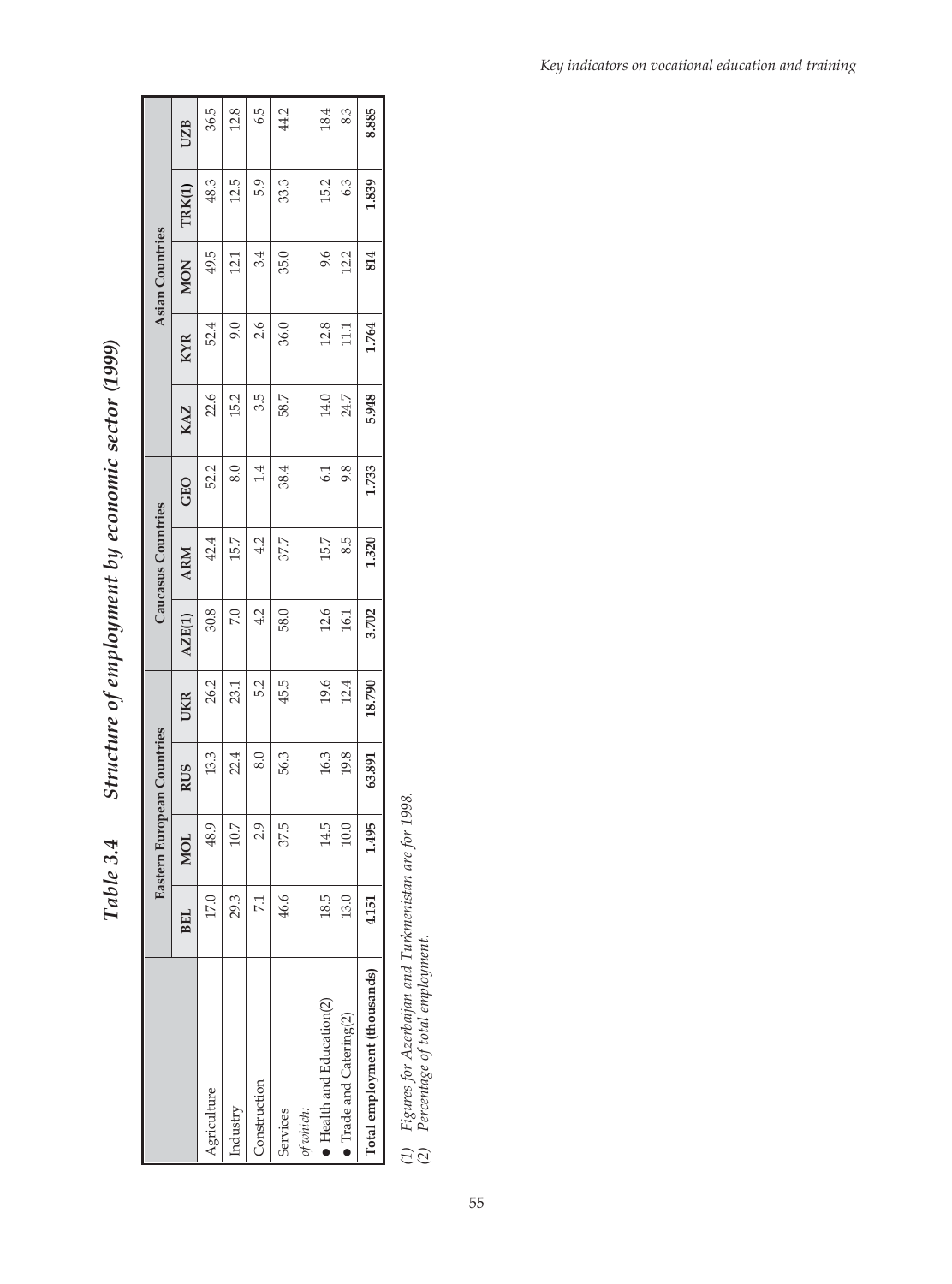Population aged 25-29 holding a recognised vocational qualification by working status (1999) Table 4.1 Population aged 25-29 holding a recognised vocational qualification by working status (1999) Table 4.1

|                                                        |                | Total                 |                             |                   |          |                 | Men                         |                   |          | Women           |                             |                   |
|--------------------------------------------------------|----------------|-----------------------|-----------------------------|-------------------|----------|-----------------|-----------------------------|-------------------|----------|-----------------|-----------------------------|-------------------|
|                                                        |                | Employed   Unemployed | In Education<br>or Training | Inactive<br>Other | Employed | Unemployed      | In Education<br>or Training | Inactive<br>Other | Employed | Unemployed      | In Education<br>or Training | Inactive<br>Other |
| Eastern European Countries                             | n.a.           | n.a                   | n.a                         | n.a.              | n.a.     | n.a             | n.a                         | n.a.              | n.a.     | n.a             | n.a                         | n.a.              |
| <b>BEL</b>                                             | 83             | IJ                    | negligible                  | 12                | 86       | $\sim$          | 0                           | $\sim$            | 80       | 3               | negligible                  | 17                |
| <b>MOL</b>                                             | $\overline{7}$ | Ō                     | $\circ$                     | 17                | 75       | $\Box$          | $\circ$                     | 14                | 69       | Q               | negligible                  | 22                |
| <b>RUS</b>                                             | 74             | 10                    | 1                           | 15                | 29       | $\Box$          | $\overline{ }$              | 10                | 69       | Ò               | $\overline{\mathcal{C}}$    | 20                |
| UKR                                                    | n.a.           | n.a                   | n.a                         | n.a.              | n.a.     | n.a             | n.a                         | n.a.              | n.a.     | n.a             | n.a                         | n.a.              |
| Caucasus Countries                                     | n.a.           | n.a                   | n.a                         | n.a.              | n.a.     | n.a             | n.a                         | n.a.              | n.a.     | n.a             | n.a                         | n.a.              |
| <b>AZE</b>                                             | n.a.           | n.a                   | n.a                         | n.a.              | n.a.     | n.a             | n.a                         | n.a.              | n.a.     | n.a             | n.a                         | n.a.              |
| ARM                                                    | n.a.           | n.a                   | n.a                         | n.a.              | n.a.     | n.a             | n.a                         | n.a.              | n.a.     | n.a             | n.a                         | n.a.              |
| GEO                                                    | n.a.           | n.a                   | n.a                         | n.a.              | n.a.     | n.a             | n.a                         | n.a.              | n.a.     | n.a             | n.a                         | n.a.              |
| Asian Countries                                        | n.a.           | n.a                   | n.a                         | n.a.              | n.a.     | n.a             | n.a                         | n.a.              | n.a.     | n.a             | n.a                         | n.a.              |
| KAZ                                                    | 78             | $\overline{10}$       |                             | 12                | 81       | Q               |                             | 10                | 52       | $\Box$          | 1                           | $\overline{14}$   |
| <b>KYR</b>                                             | n.a.           | n.a                   | n.a                         | n.a.              | n.a.     | n.a             | n.a                         | n.a.              | n.a.     | n.a             | n.a                         | n.a.              |
| <b>MON</b>                                             | 67             | 4                     | $\overline{ }$              | 28                | 22       | 3               | 1                           | 24                | S        | 4               | $\sim$                      | 33                |
| TRK <sup>*</sup>                                       | 85             | 3                     | 1                           | $\Box$            | 78       | 3               | $\overline{ }$              | Ó                 | 83       | 3               | negligible                  | 13                |
| UZB                                                    | 81             | $\sim$                | negligible                  | 17                | 76       | $\mathbf{\sim}$ | negligible                  | 22                | 86       | $\mathbf{\sim}$ | negligible                  | $\mathfrak{L}$    |
| TOTAL (New Independent<br><b>States and Mongolia</b> ) | n.a.           | n.a.                  | n.a.                        | n.a.              | n.a.     | n.a.            | n.a.                        | n.a.              | n.a.     | n.a.            | n.a.                        | n.a.              |

<sup>\*</sup> Figures for Turkmenistan are for 1998.<br>negligible'= less than 0.05%. *\* Figures for Turkmenistan are for 1998. negligible'= less than 0.05%.*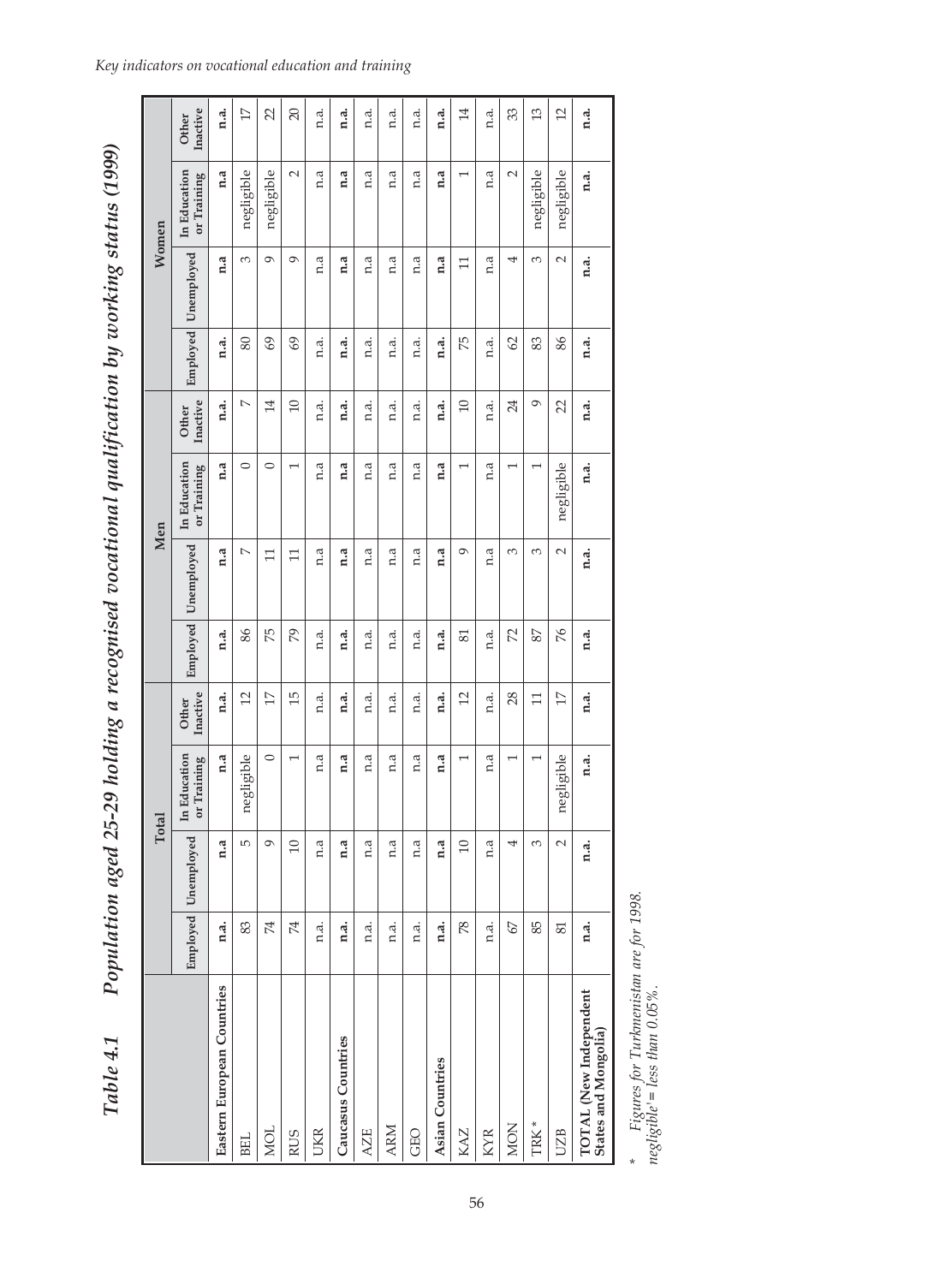| 7000                                    |
|-----------------------------------------|
|                                         |
|                                         |
|                                         |
|                                         |
| Population aged 16-25 by working status |
| Table 4.2                               |

| <b>TOTAL</b>                                   | In employment | Unemployed      | In Education Training | Other Inactive  |
|------------------------------------------------|---------------|-----------------|-----------------------|-----------------|
| Eastern European Countries                     | n.a.          | n.a.            | n.a.                  | n.a.            |
| <b>BEL</b>                                     | 45            | $^{\circ}$      | 33                    | 14              |
| <b>NOL</b>                                     | 38            | $\Xi$           | 31                    | 21              |
| <b>RUS</b>                                     | 39            | $\Box$          | $\mathfrak{B}$        | $\sim$          |
| UKR                                            | 31            | $\Box$          | 43                    | 15              |
| Caucasus Countries                             | n.a.          | n.a.            | n.a.                  | n.a.            |
| <b>AZE</b>                                     | n.a.          | n.a.            | n.a.                  | n.a.            |
| <b>ARM</b>                                     | n.a.          | n.a.            | n.a.                  | n.a.            |
| GEO                                            | ${}^{\circ}$  | 3               | $\triangleright$      | 12              |
| Asian Countries                                | n.a.          | n.a.            | n.a.                  | n.a.            |
| KAZ                                            | 43            | $\overline{12}$ | 31                    | $\overline{14}$ |
| <b>KYR</b>                                     | n.a.          | n.a.            | n.a.                  | n.a.            |
| <b>MON</b>                                     | $50\,$        | $\sim$          | Z                     | 26              |
| TRK <sup>*</sup>                               | 73            | 4               | $\circ$               | $17$            |
| <b>UZB</b>                                     | 52            | Б               | $\mathbb{Z}$          | $21\,$          |
| TOTAL (New Independent<br>States and Mongolia) | n.a.          | n.a.            | n.a.                  | n.a.            |

Figures for Turkmenistan are for 1998. *\* Figures for Turkmenistan are for 1998.*

 $^\star$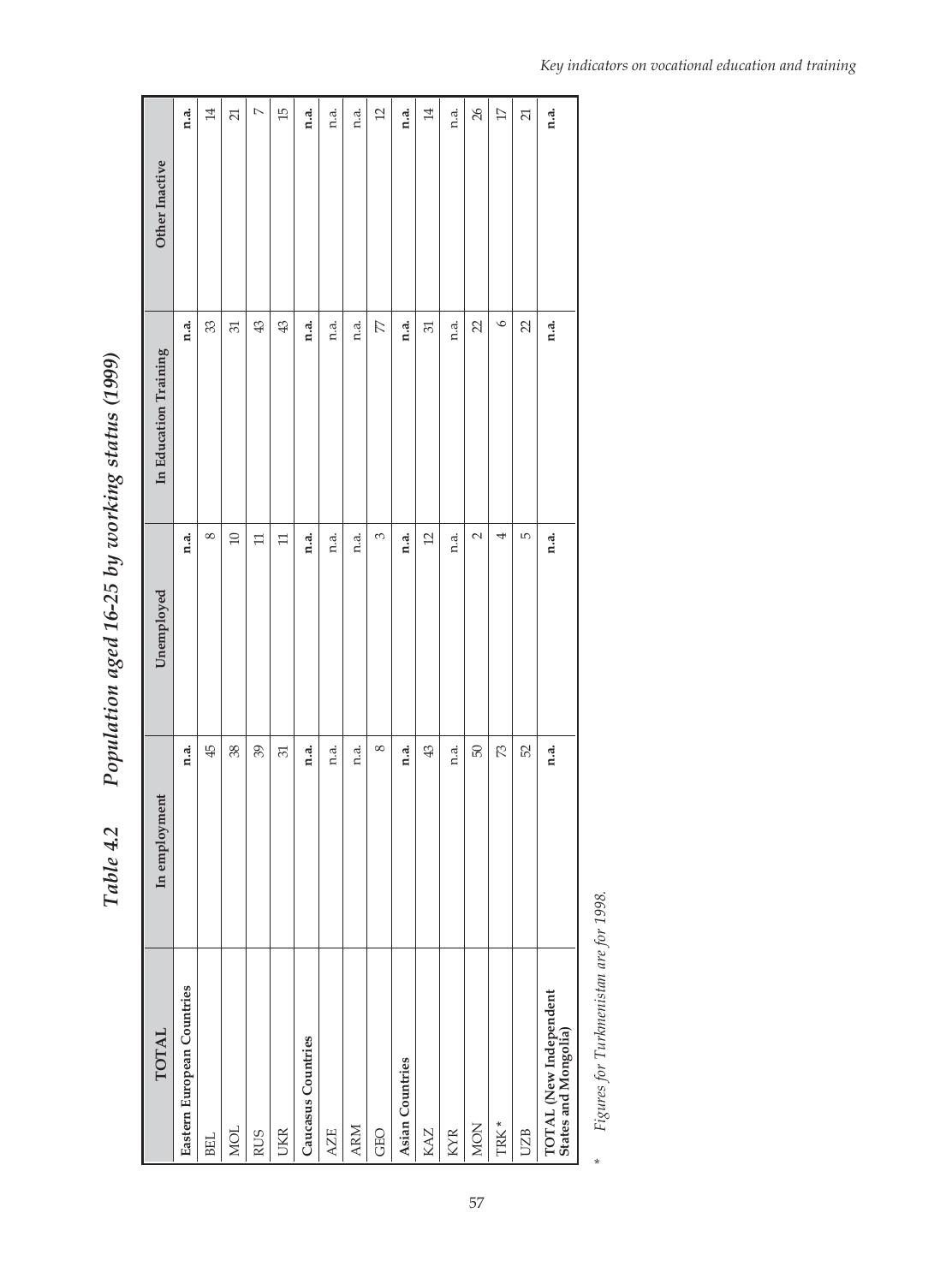| Men                                            | In employment | Unemployed     | In Education Training | Inactive<br>Other |
|------------------------------------------------|---------------|----------------|-----------------------|-------------------|
| Eastern European Countries                     | n.a.          | n.a.           | n.a.                  | n.a.              |
| <b>BEL</b>                                     | 43            | $^{\circ}$     | 35                    | 14                |
| <b>NOL</b>                                     | 40            | 13             | 27                    | $\overline{20}$   |
| <b>RUS</b>                                     | 39            | $\overline{2}$ | $\overline{40}$       | $\circ$           |
| UKR                                            | 34            | $\overline{c}$ | $\mathfrak{B}$        | $\Xi$             |
| Caucasus Countries                             | n.a.          | n.a.           | n.a.                  | n.a.              |
| <b>AZE</b>                                     | n.a.          | n.a.           | n.a.                  | n.a.              |
| <b>ARM</b>                                     | n.a.          | n.a.           | n.a.                  | n.a.              |
| GEO                                            | ${}^{\circ}$  | 3              | $\pmb{8}$             | $\circ$           |
| Asian Countries                                | n.a.          | n.a.           | n.a.                  | n.a.              |
| KAZ                                            | 53            | $\Box$         | 30                    | $\circ$           |
| <b>KYR</b>                                     | n.a.          | n.a.           | n.a.                  | n.a.              |
| <b>MON</b>                                     | 53            | $\sim$         | $\overline{19}$       | 26                |
| $\text{TRK}^*$                                 | 76            | 3              | $\triangleright$      | 14                |
| UZB                                            | 59            | 4              | $\mathbb{S}$          | 17                |
| TOTAL (New Independent<br>States and Mongolia) | n.a.          | n.a.           | n.a.                  | n.a.              |

Population aged 16-25 by working status (1999) *Table 4.3 Population aged 16-25 by working status (1999)* Table 4.3

Figures for Turkmenistan are for 1998. *\* Figures for Turkmenistan are for 1998.*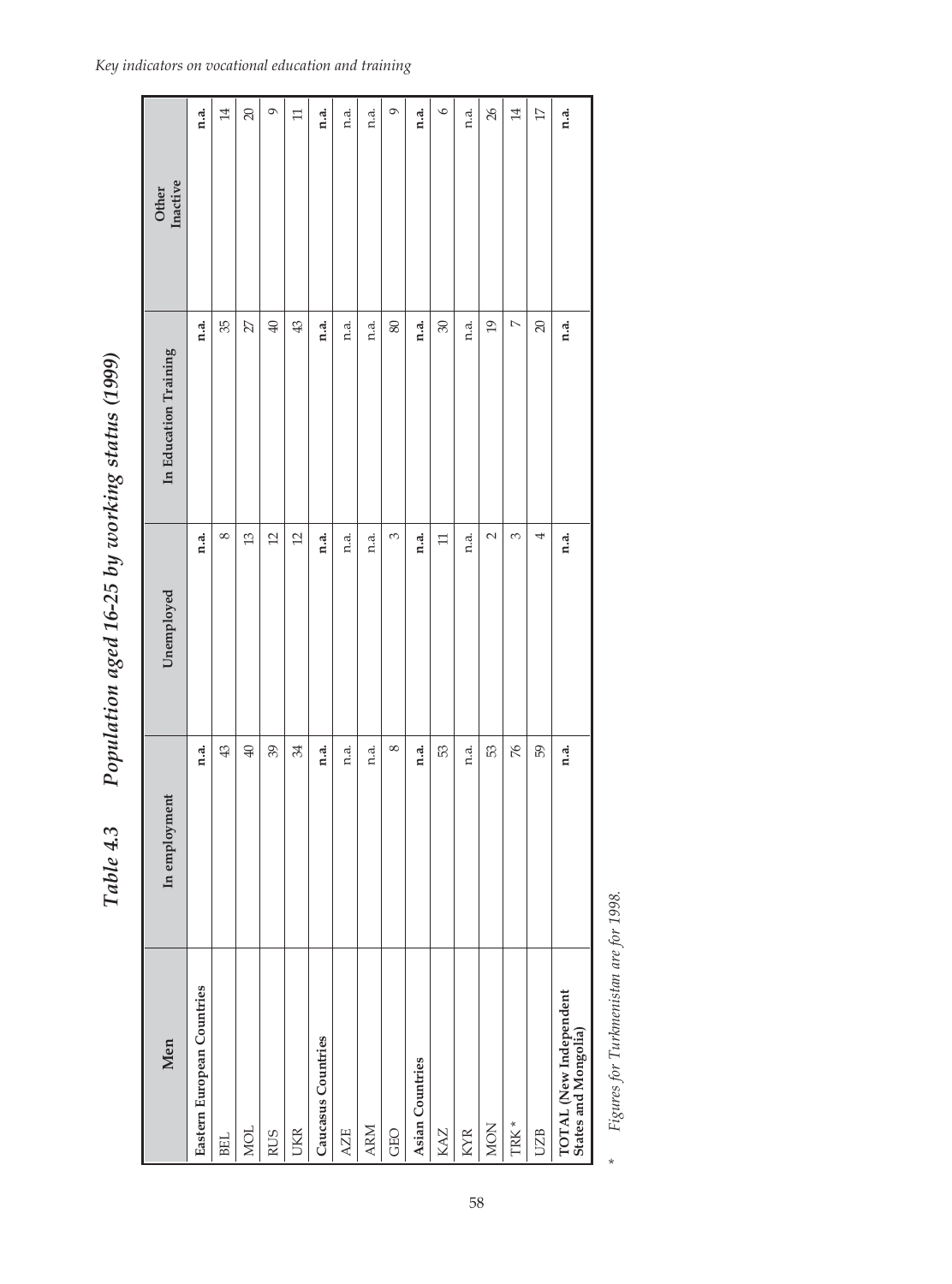| Population aged 16-25 by working status (1999) |
|------------------------------------------------|
| Table 4.4                                      |

| Women                                          | In employment  | Unemployed     | In Education Training | Other Inactive |
|------------------------------------------------|----------------|----------------|-----------------------|----------------|
| Eastern European Countries                     | n.a.           | n.a.           | n.a.                  | n.a.           |
| <b>BEL</b>                                     | 47             | 8              | 51                    | 14             |
| <b>NOL</b>                                     | 35             | $^{\circ}$     | 35                    | 22             |
| <b>RUS</b>                                     | 39             | $\mathfrak{L}$ | 45                    | 4              |
| UKR                                            | $_{29}$        | $\Box$         | $\mathfrak{B}$        | 18             |
| Caucasus Countries                             | n.a.           | n.a.           | n.a.                  | n.a.           |
| <b>AZE</b>                                     | n.a.           | n.a.           | n.a.                  | n.a.           |
| <b>ARM</b>                                     | n.a.           | n.a.           | n.a.                  | n.a.           |
| GEO                                            | $\sim$         | 4              | 54                    | 14             |
| <b>Asian Countries</b>                         | n.a.           | n.a.           | n.a.                  | n.a.           |
| KAZ                                            | 33             | $\overline{c}$ | 33                    | 22             |
| <b>KYR</b>                                     | n.a.           | n.a.           | n.a.                  | n.a.           |
| <b>MON</b>                                     | 47             | 3              | 55                    | 25             |
| $\text{TRK}^*$                                 | $\gtrsim$      | Б              | Б                     | 20             |
| <b>UZB</b>                                     | $\overline{4}$ | 5              | 24                    | 27             |
| TOTAL (New Independent<br>States and Mongolia) | n.a.           | n.a.           | n.a.                  | n.a.           |

Figures for Turkmenistan are for 1998. *\* Figures for Turkmenistan are for 1998.*

 $^\star$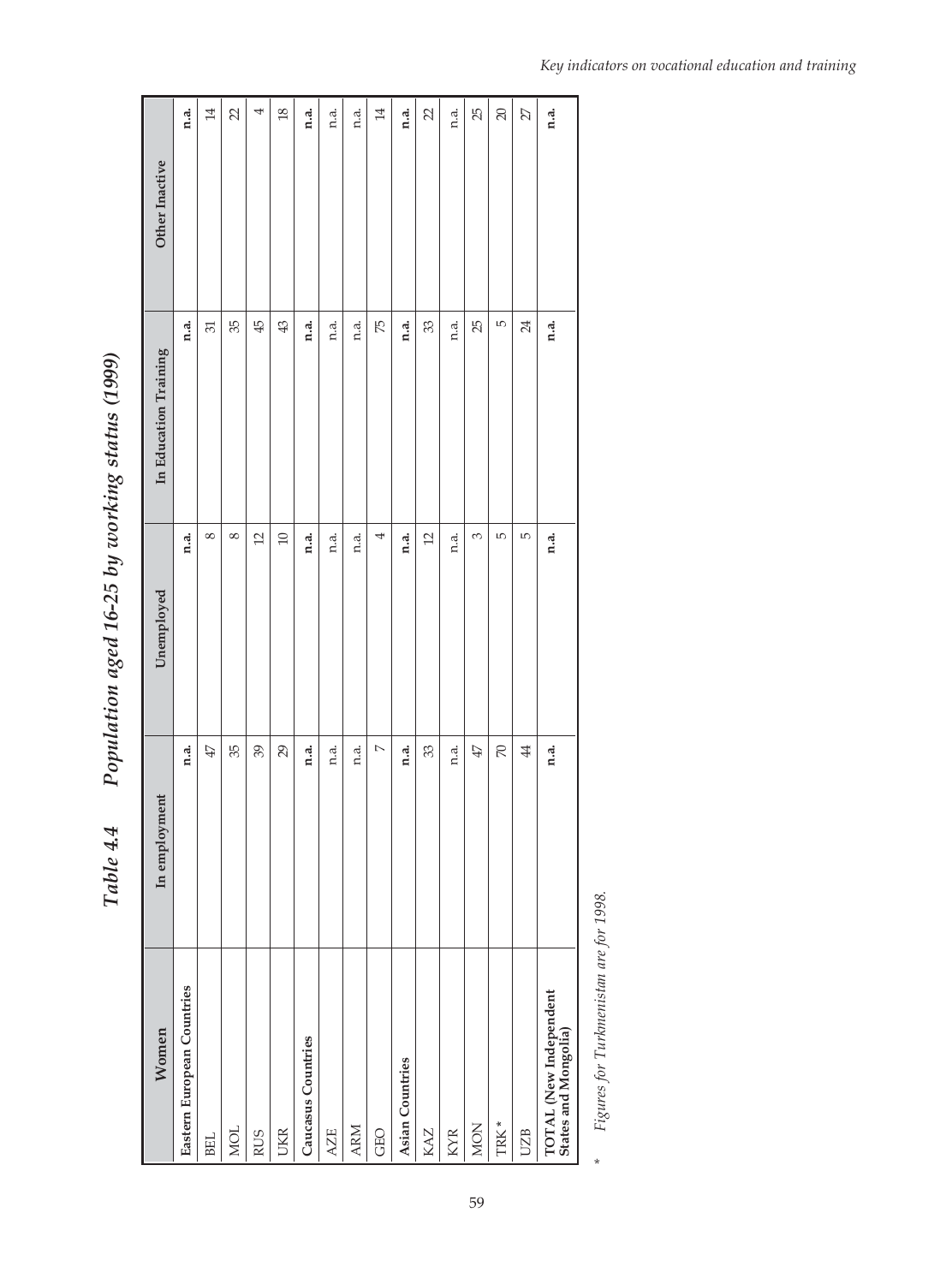|                                                |      | 1995            | 1999 |                 |
|------------------------------------------------|------|-----------------|------|-----------------|
|                                                |      | of which on VET |      | of which on VET |
| Eastern European Countries                     | n.a. | n.a.            | n.a. | n.a.            |
| <b>BEL</b>                                     | 6.1  | 0.9             | 6.4  | 1.4             |
| <b>NOL</b>                                     | 8.7  | 0.6             | 4.7  | 0.3             |
| <b>RUS</b>                                     | n.a. | n.a.            | 2.8  | n.a.            |
| UKR                                            | 5.4  | 0.4             | 3.7  | 0.2             |
| Caucasus Countries                             | n.a. | n.a.            | n.a. | n.a.            |
| $AZE^*$                                        | 3.5  | 0.3             | 0.3  | negligible      |
| <b>ARM</b>                                     | 2.4  | 0.3             | 1.9  | 0.2             |
| GEO                                            | n.a. | n.a.            | 0.3  | negligible      |
| Asian Countries                                | n.a. | n.a.            | n.a. | n.a.            |
| KAZ                                            | 4.5  | 0.3             | 3.9  | 0.1             |
| <b>KYR</b>                                     | 6.6  | 0.6             | 3.4  | 0.3             |
| <b>MON</b>                                     | 5.5  | 0.6             | 7.4  | 0.2             |
| $\text{TRK}$ *                                 | 1.1  | 0.3             | 4.3  | 0.6             |
| <b>UZB</b>                                     | 3.8  | 2.0             | 4.8  | 1.7             |
| TOTAL (New Independent States and<br>Mongolia) | n.a. | n.a.            | n.a. | n.a.            |

Public expenditure on education and training as a percentage of GDP Table 5.1 Public expenditure on education and training as a percentage of GDP Table 5.1

\* Figures for Azerbaijan and Turkmenistan are for 1998.<br>negligible' = less than 0.05%. *\* Figures for Azerbaijan and Turkmenistan are for 1998. negligible' = less than 0.05%.*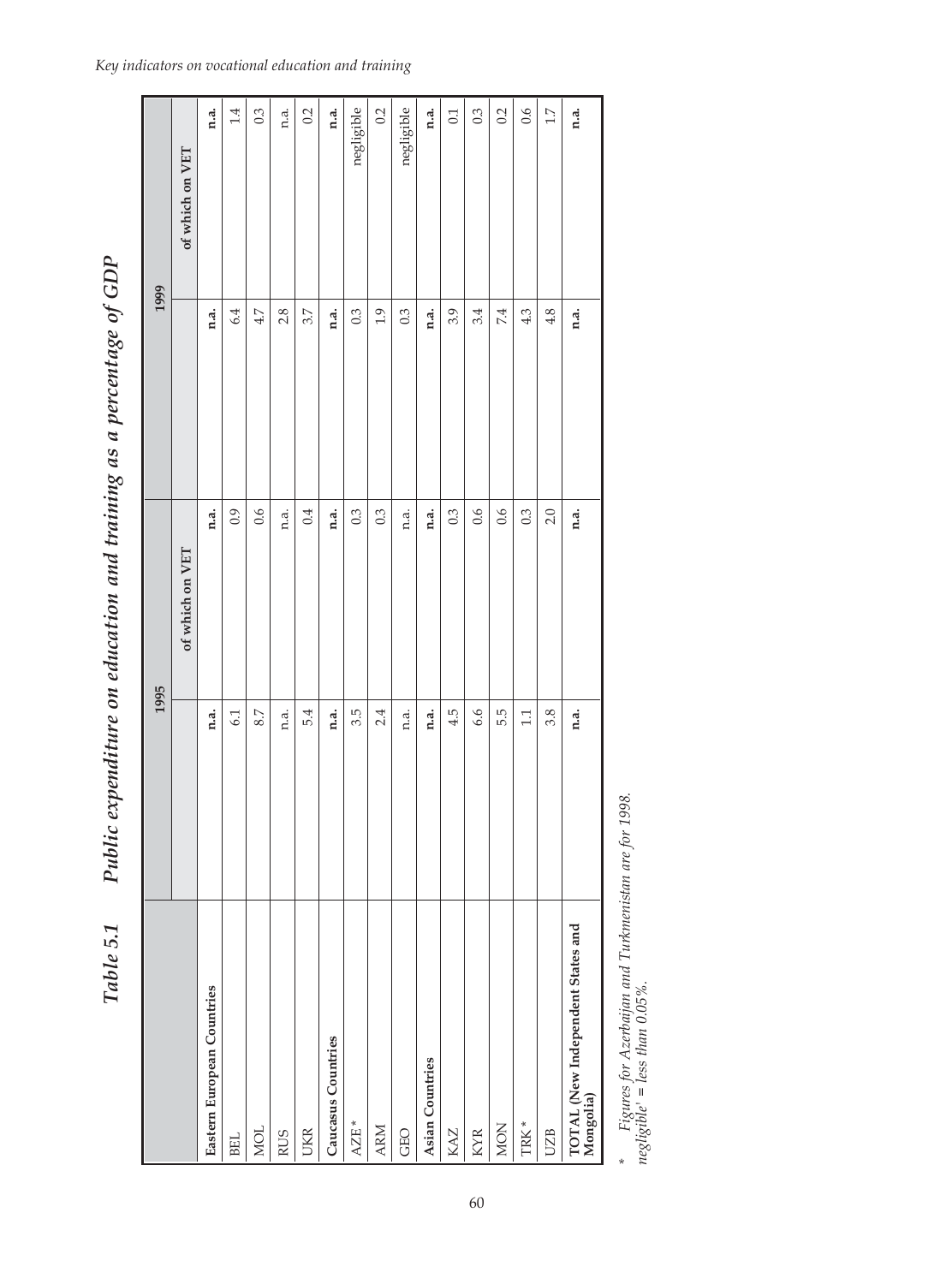## **European Training Foundation**

## **Key indicators on vocational education and training - New Independent States and Mongolia**

Luxembourg: Office for Official Publications of the European Communities

2002 - 66 pp. - 20.0 x 27.0 cm

ISBN 92-9157-287-X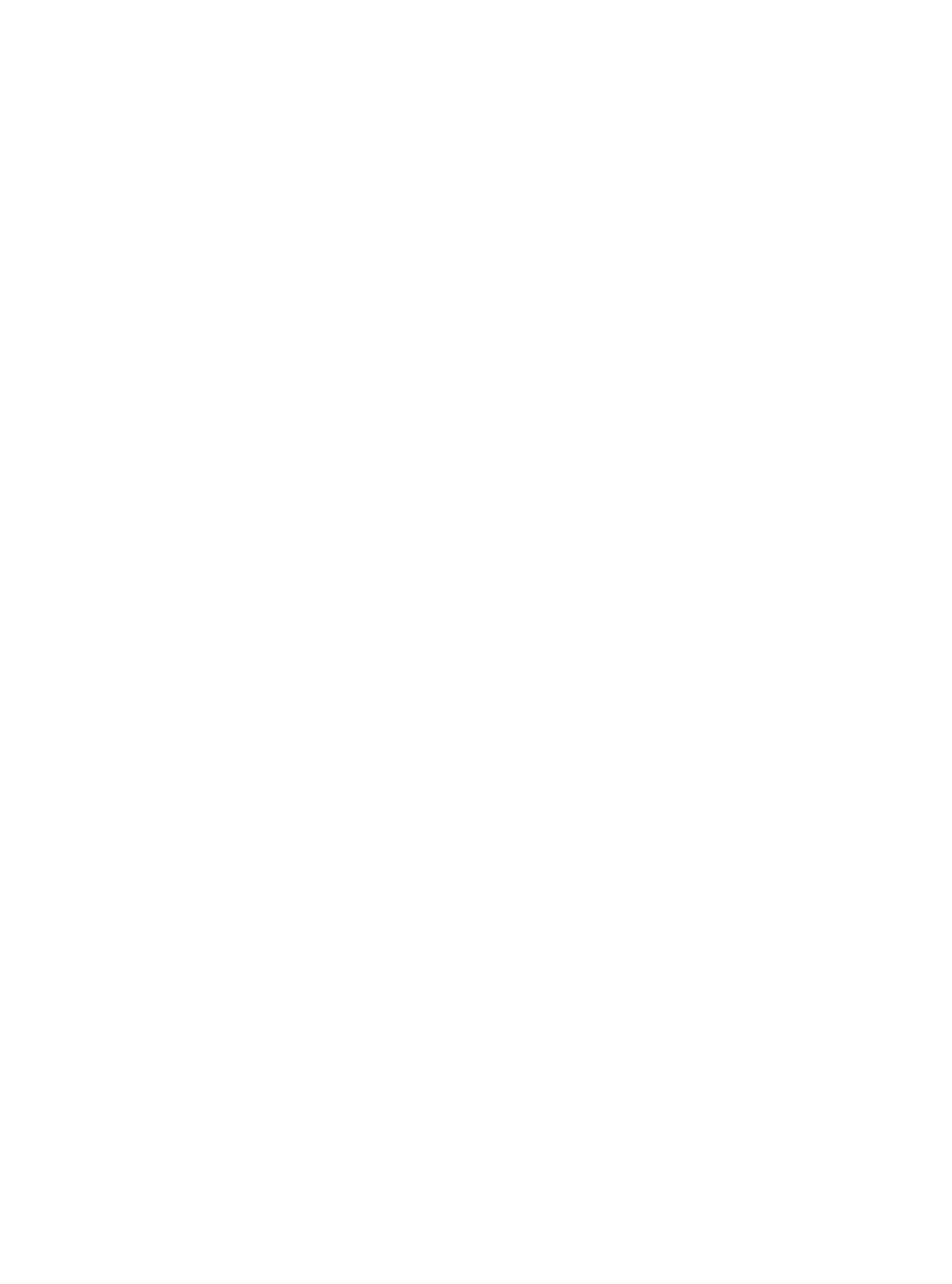## **Venta • Salg • Verkauf • Pvlèseiw • Sales • Vente • Vendita • Verkoop • Venda • Myynti • Försäljning http://eur-op.eu.int/general/en/s-ad.htm**

### BELGIQUE/BELGIË

**Jean De Lannoy**

Avenue du Roi 202/Koningslaan 202 B-1190 Bruxelles/Brussel Tél. (32-2) 538 43 08 Fax (32-2) 538 08 41 E-mail: jean.de.lannoy@infoboard.be URL: http://www.jean-de-lannoy.be

## **La librairie européenne/ De Europese Boekhandel**

Rue de la Loi 244/Wetstraat 244 B-1040 Bruxelles/Brussel Tél. (32-2) 295 26 39 Fax (32-2) 735 08 60 E-mail: mail@libeurop.be URL: http://www.libeurop.be

## **Moniteur belge/Belgisch Staatsblad**

Rue de Louvain 40-42/Leuvenseweg 40-42 B-1000 Bruxelles/Brussel Tél. (32-2) 552 22 11 Fax (32-2) 511 01 84 E-mail: eusales@just.fgov.be

#### DANMARK

#### **J. H. Schultz Information A/S**

Herstedvang 12<br>DK-2620 Albertslund DK-2620 Albertslund Tlf. (45) 43 63 23 00 Fax (45) 43 63 19 69 E-mail: schultz@schultz.dk URL: http://www.schultz.dk

#### DEUTSCHLAND

**Bundesanzeiger Verlag GmbH**

Vertriebsabteilung Amsterdamer Straße 192 D-50735 Köln Tel. (49-221) 97 66 80 Fax (49-221) 97 66 82 78 E-Mail: vertrieb@bundesanzeiger.de URL: http://www.bundesanzeiger.de

#### ΕΛΛΑΔΑ/GREECE

**G. C. Eleftheroudakis SA** International Bookstore Panepistimiou 17 GR-10564 Athina Tel. (30-1) 331 41 80/1/2/3/4/5 Fax (30-1) 325 84 99 E-mail: elebooks@netor.gr URL: elebooks@hellasnet.gr

#### ESPAÑA

**Boletín Oficial del Estado** Trafalgar, 27<br>E-28071 Madrid E-28071 Madrid<br>Tel. (34) 915 38 21 11 (libros),<br>Fax (34) 915 38 21 21 (libros),<br>913 84 27 21 (libros),<br>E-mail: clientes@com.boe.es<br>C-mail: clientes@com.boe.es<br>URL: http://www.boe.es

**Mundi Prensa Libros, SA**

Castelló, 37<br>E-28001 Madrid<br>Tel. (34) 914 36 37 00<br>Fax (34) 915 75 39 98<br>E-mail: libreria@mundiprensa.es<br>URL: http://www.mundiprensa.com

#### **FRANCE**

**Journal officiel**

Service des publications des CE 26, rue Desaix<br>F-75727 Paris Cedex 15<br>Tél. (33) 140 58 77 31<br>Fax (33) 140 58 77 00<br>E-mail: europublications@journal-officiel.gouv.fr<br>URL: http://www.journal-officiel.gouv.fr

#### IRELAND

**Alan Hanna's Bookshop** 270 Lower Rathmines Road

Dublin 6 Tel. (353-1) 496 73 98 Fax (353-1) 496 02 28 E-mail: hannas@iol.ie

## **ITALIA**

**Licosa SpA** Via Duca di Calabria, 1/1 Casella postale 552<br>I-50125 Firenze<br>Tel. (39) 055 64 83 1<br>Fax (39) 055 64 12 57<br>E-mail: licosa@licosa.com<br>URL: http://www.licosa.com

## LUXEMBOURG

**Messageries du livre SARL**

5, rue Raiffeisen L-2411 Luxembourg Tél. (352) 40 10 20 Fax (352) 49 06 61 E-mail: mail@mdl.lu URL: http://www.mdl.lu

**SDU Servicecentrum Uitgevers** Christoffel Plantijnstraat 2 Postbus 20014 2500 EA Den Haag Tel. (31-70) 378 98 80 Fax (31-70) 378 97 83 E-mail: sdu@sdu.nl URL: http://www.sdu.nl

#### PORTUGAL

NEDERLAND

**Distribuidora de Livros Bertrand Ld.ª** Grupo Bertrand, SA Rua das Terras dos Vales, 4-A Apartado 60037 P-2700 Amadora Tel. (351) 214 95 87 87 Fax (351) 214 96 02 55 E-mail: dlb@ip.pt

## **Imprensa Nacional-Casa da Moeda, SA**

Sector de Publicações Oficiais Rua da Escola Politécnica, 135 P-1250-100 Lisboa Codex Tel. (351) 213 94 57 00 Fax (351) 213 94 57 50 E-mail: spoce@incm.pt URL: http://www.incm.pt

## SUOMI/FINLAND

**Akateeminen Kirjakauppa/ Akademiska Bokhandeln**

Keskuskatu 1/Centralgatan 1<br>FIN-00101 Helsinki/Helsingfors<br>P./tfn (358-9) 121 44 18<br>F./fax (358-9) 121 44 35<br>Sähköposti: sps@akateeminen.com<br>URL: http://www.akateeminen.com

#### SVERIGE

**BTJ AB** Traktorvägen 11-13 S-221 82 Lund Tlf. (46-46) 18 00 00 Fax (46-46) 30 79 47 E-post: btjeu-pub@btj.se URL: http://www.btj.se

## UNITED KINGDOM

**The Stationery Office Ltd** Customer Services PO Box 29 Norwich NR3 1GN Tel. (44) 870 60 05-522 Fax (44) 870 60 05-533 E-mail: book.orders@theso.co.uk URL: http://www.itsofficial.net

## ÍSLAND

**Bokabud Larusar Blöndal** Skólavördustig, 2 IS-101 Reykjavik Tel. (354) 552 55 40 Fax (354) 552 55 60 E-mail: bokabud@simnet.is

## SCHWEIZ/SUISSE/SVIZZERA

**Euro Info Center Schweiz** c/o OSEC Business Network Switzerland<br>Stampfenbachstraße 85 Stampfenbachstraße 85 PF 492 CH-8035 Zürich Tel. (41-1) 365 53 15 Fax (41-1) 365 54 11 E-mail: eics@osec.ch URL: http://www.osec.ch/eics

BĂLGARIJA

**Europress Euromedia Ltd** 59, blvd Vitosha BG-1000 Sofia Tel. (359-2) 980 37 66 Fax (359-2) 980 42 30 E-mail: Milena@mbox.cit.bg URL: http://www.europress.bg

## **CYPRUS**

EESTI

**Cyprus Chamber of Commerce and Industry** PO Box 21455 CY-1509 Nicosia Tel. (357-2) 88 97 52 Fax (357-2) 66 10 44 E-mail: demetrap@ccci.org.cy

## **Eesti Kaubandus-Tööstuskoda**

(Estonian Chamber of Commerce and Industry) Toom-Kooli 17 EE-10130 Tallinn Tel. (372) 646 02 44 Fax (372) 646 02 45 E-mail: einfo@koda.ee URL: http://www.koda.ee

**Mediatrade Ltd** Pavla Hatza 1 HR-10000 Zagreb Tel. (385-1) 481 94 11 Fax (385-1) 481 94 11

**HRVATSKA** 

### MAGYARORSZÁG

**Euro Info Service** Szt. István krt.12 III emelet 1/A PO Box 1039 H-1137 Budapest Tel. (36-1) 329 21 70 Fax (36-1) 349 20 53 E-mail: euroinfo@euroinfo.hu URL: http://www.euroinfo.hu

#### MALTA

**Miller Distributors Ltd** Malta International Airport PO Box 25 Luqa LQA 05 Tel. (356) 66 44 88 Fax (356) 67 67 99 E-mail: gwirth@usa.net

## **NORGE**

**Swets Blackwell AS** Hans Nielsen Hauges gt. 39<br>Boks 4901 Nydalen<br>N-0423 Oslo<br>Fax (47) 23 40 00 00<br>Eax (47) 23 40 00 01<br>E-mail: info@no.swetsblackwell.com<br>URL: http://www.swetsblackwell.com.no

### POLSKA

**Ars Polona** Krakowskie Przedmiescie 7 Skr. pocztowa 1001 PL-00-950 Warszawa Tel. (48-22) 826 12 01 Fax (48-22) 826 62 40 E-mail: books119@arspolona.com.pl

## ROMÂNIA

**Euromedia** Str.Dionisie Lupu nr. 65, sector 1 RO-70184 Bucuresti Tel. (40-1) 315 44 03 Fax (40-1) 312 96 46 euromedia@mailcity.com

## **SLOVAKIA**

**Centrum VTI SR** Nám. Slobody, 19 SK-81223 Bratislava Tel. (421-7) 54 41 83 64 Fax (421-7) 54 41 83 64 E-mail: europ@tbb1.sltk.stuba.sk URL: http://www.sltk.stuba.sk

## SLOVENIJA

**GV Zalozba** Dunajska cesta 5 SLO-1000 Ljubljana Tel. (386) 613 09 1804 Fax (386) 613 09 1805 E-mail: europ@gvestnik.si URL: http://www.gvzalozba.si

## **TÜRKIYE**

**Dünya Infotel AS** 100, Yil Mahallessi 34440 TR-80050 Bagcilar-Istanbul Tel. (90-212) 629 46 89 Fax (90-212) 629 46 27 E-mail: aktuel.info@dunya.com

## ARGENTINA

**World Publications SA**

Av. Cordoba 1877 C1120 AAA Buenos Aires Tel. (54-11) 48 15 81 56 Fax (54-11) 48 15 81 56 E-mail: wpbooks@infovia.com.ar URL: http://www.wpbooks.com.ar

## **AUSTRALIA**

**Hunter Publications** PO Box 404 Abbotsford, Victoria 3067 Tel. (61-3) 94 17 53 61 Fax (61-3) 94 19 71 54 E-mail: jpdavies@ozemail.com.au

#### **BRESIL**

**Livraria Camões** Rua Bittencourt da Silva, 12 C CEP 20043-900 Rio de Janeiro

Tel. (55-21) 262 47 76 Fax (55-21) 262 47 76 E-mail: livraria.camoes@incm.com.br URL: http://www.incm.com.br

## **CANADA**

**Les éditions La Liberté Inc.**

3020, chemin Sainte-Foy Sainte-Foy, Québec G1X 3V6 Tel. (1-418) 658 37 63 Fax (1-800) 567 54 49 E-mail: liberte@mediom.qc.ca **Renouf Publishing Co. Ltd**

5369 Chemin Canotek Road, Unit 1 Ottawa, Ontario K1J 9J3 Tel. (1-613) 745 26 65 Fax (1-613) 745 76 60 E-mail: order.dept@renoufbooks.com URL: http://www.renoufbooks.com

#### **EGYPT**

#### **The Middle East Observer**

41 Sherif Street Cairo Tel. (20-2) 392 69 19 Fax (20-2) 393 97 32 E-mail: inquiry@meobserver.com URL: http://www.meobserver.com.eg

#### MALAYSIA

**EBIC Malaysia**

Suite 45.02, Level 45 Plaza MBf (Letter Box 45) 8 Jalan Yap Kwan Seng 50450 Kuala Lumpur Tel. (60-3) 21 62 92 98 Fax (60-3) 21 62 61 98 E-mail: ebic@tm.net.my

## MÉXICO

**Mundi Prensa México, SA de CV**

Río Pánuco, 141 Colonia Cuauhtémoc MX-06500 México, DF Tel. (52-5) 533 56 58 Fax (52-5) 514 67 99 E-mail: 101545.2361@compuserve.com

#### SOUTH AFRICA

**Eurochamber of Commerce in South Africa** PO Box 781738 2146 Sandton Tel. (27-11) 884 39 52 Fax (27-11) 883 55 73 E-mail: info@eurochamber.co.za

## SOUTH KOREA

## **The European Union Chamber of Commerce in Korea**

5th FI, The Shilla Hotel 202, Jangchung-dong 2 Ga, Chung-ku Seoul 100-392 Tel. (82-2) 22 53-5631/4 Fax (82-2) 22 53-5635/6 E-mail: eucck@eucck.org URL: http://www.eucck.org

4611-F Assembly Drive Lanham MD 20706-4391 Tel. (1-800) 274 44 47 (toll free telephone) Fax (1-800) 865 34 50 (toll free fax) E-mail: query@bernan.com URL: http://www.bernan.com

**Bitte wenden Sie sich an ein Büro Ihrer Wahl/Please contact the sales office of your choice/Veuillez vous adresser au bureau de vente de votre choix** Office for Official Publications of the European

L-2985 Luxembourg<br>Tel. (352) 29 29-42455<br>Fax (352) 29 29-42758<br>E-mail: info-info-opoce@cec.eu.int<br>URL: publications.eu.int<br>URL: publications.eu.int

ANDERE LÄNDER OTHER COUNTRIES AUTRES PAYS

**Communities** 2, rue Mercier<br>L-2985 Luxembourg

#### SRI LANKA

**EBIC Sri Lanka**

T'AI-WAN **Tycoon Information Inc** PO Box 81-466 105 Taipei Tel. (886-2) 87 12 88 86 Fax (886-2) 87 12 47 47 E-mail: euitupe@ms21.hinet.net UNITED STATES OF AMERICA **Bernan Associates**

Trans Asia Hotel<br>115 Sir Chittampalam<br>A. Gardiner Mawatha<br>Colombo 2<br>Tel. (94-1) 074 71 50 78<br>Fax (94-1) 44 87 79<br>E-mail: ebicsl@slnet.ik